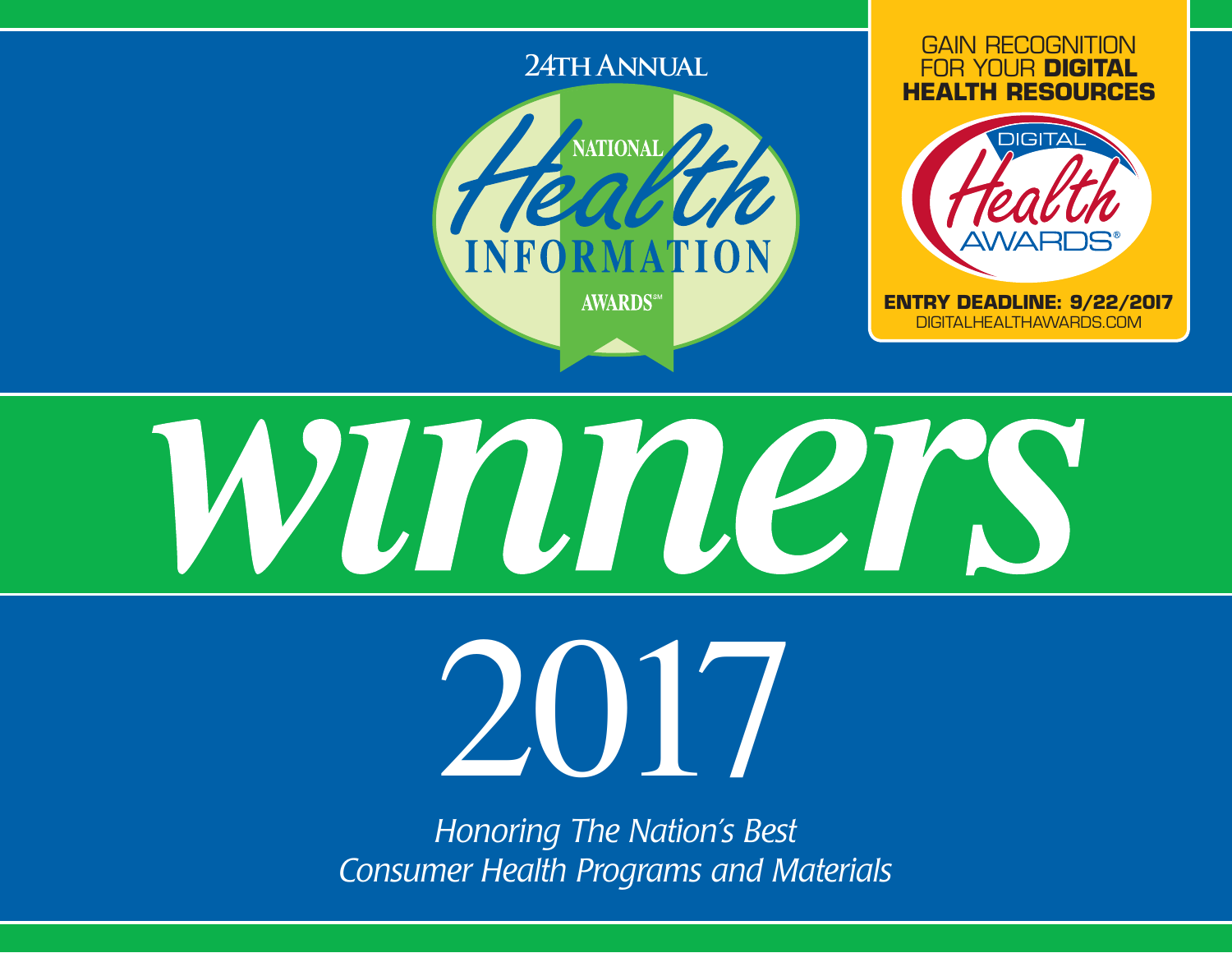## *Submitted by:* **AARP**

| <b>AWARD</b>  | <b>ENTRY TITLE</b>                                       | <b>CLASS</b>                                                         | <b>AUDIENCE</b>          | <b>DIVISION</b>  | <b>CATEGORY</b>                                             | <b>CREDITED TO</b> |
|---------------|----------------------------------------------------------|----------------------------------------------------------------------|--------------------------|------------------|-------------------------------------------------------------|--------------------|
| GOLD          | Undo the Damage (of Your Rock 'n' Roll Years)            | Health Promotion/Disease and<br><b>Injury Prevention Information</b> | Older Adults $60+$ years | Media/Publishing | Magazine/Newspaper/Newsle AARP The Magazine<br>tter Article |                    |
| GOLD          | Younger Next Year                                        | Health Promotion/Disease and<br><b>Injury Prevention Information</b> | Older Adults $60+$ years | Media/Publishing | Magazine/Newspaper/Newsle AARP The Magazine<br>tter Article |                    |
| <b>SILVER</b> | The New War on Cancer                                    | Health Promotion/Disease and<br><b>Injury Prevention Information</b> | Older Adults $60+$ years | Media/Publishing | Magazine/Newspaper/Newsle AARP Bulletin<br>tter Article     |                    |
| <b>SILVER</b> | How to Defy Your Genes                                   | Health Promotion/Disease and<br>Injury Prevention Information        | Older Adults $60+$ years | Media/Publishing | Magazine/Newspaper/Newsle AARP The Magazine<br>tter Article |                    |
| <b>BRONZE</b> | The Antibiotics Emergency                                | Other/Miscellaneous Health<br>Information                            | Older Adults $60+$ years | Media/Publishing | Magazine/Newspaper/Newsle AARP Bulletin<br>tter Article     |                    |
| <b>BRONZE</b> | 12 Ways the Healthcare System May Be Harming You         | <b>Consumer Decision-Making</b><br>Information                       | Older Adults $60+$ years | Media/Publishing | Magazine/Newspaper/Newsle AARP Bulletin<br>tter Article     |                    |
| <b>BRONZE</b> | 15 Things You'd Better Know About Your Blood<br>Pressure | Health Promotion/Disease and<br><b>Injury Prevention Information</b> | Older Adults $60+$ years | Media/Publishing | Magazine/Newspaper/Newsle AARP Bulletin<br>tter Article     |                    |

### *Submitted by:* **AARP Books**

| AWARD<br><b>SILVER</b> | <b>ENTRY TITLE</b><br>Managing Your Health | <b>CLASS</b><br>Health Promotion/Disease and<br>Injury Prevention Information | <b>AUDIENCE</b><br>Adults $21+$ years | <b>DIVISION</b><br>Community Organization<br>(nonprofit) | <b>CATEGORY</b><br>Magazine | <b>CREDITED TO</b><br><b>AARP</b> Books                  |
|------------------------|--------------------------------------------|-------------------------------------------------------------------------------|---------------------------------------|----------------------------------------------------------|-----------------------------|----------------------------------------------------------|
|                        | Submitted by: AbelsonTaylor                |                                                                               |                                       |                                                          |                             |                                                          |
| <b>AWARD</b>           | <b>ENTRY TITLE</b>                         | <b>CLASS</b>                                                                  | <b>AUDIENCE</b>                       | <b>DIVISION</b>                                          | <b>CATEGORY</b>             | <b>CREDITED TO</b>                                       |
| <b>SILVER</b>          | Aczone 'On My Mind' Commercial             | <b>Consumer Decision-Making</b><br>Information                                | Adults $21+$ years                    | Business (less than 500)<br>employees)                   | TV Ad                       | AbelsonTaylor                                            |
|                        | Submitted by: Abt Associates               |                                                                               |                                       |                                                          |                             |                                                          |
| <b>AWARD</b>           | <b>ENTRY TITLE</b>                         | <b>CLASS</b>                                                                  | <b>AUDIENCE</b>                       | <b>DIVISION</b>                                          | <b>CATEGORY</b>             | <b>CREDITED TO</b>                                       |
| <b>MERIT</b>           | Zika Anti-Denial Campaign Puerto Rico      | Health Promotion/Disease and<br><b>Injury Prevention Information</b>          | Adults $21+$ years                    | Business $(500+$ employees)                              | Newspaper/Newsletter Ad     | <b>Centers for Disease</b><br>Control and Abt Associates |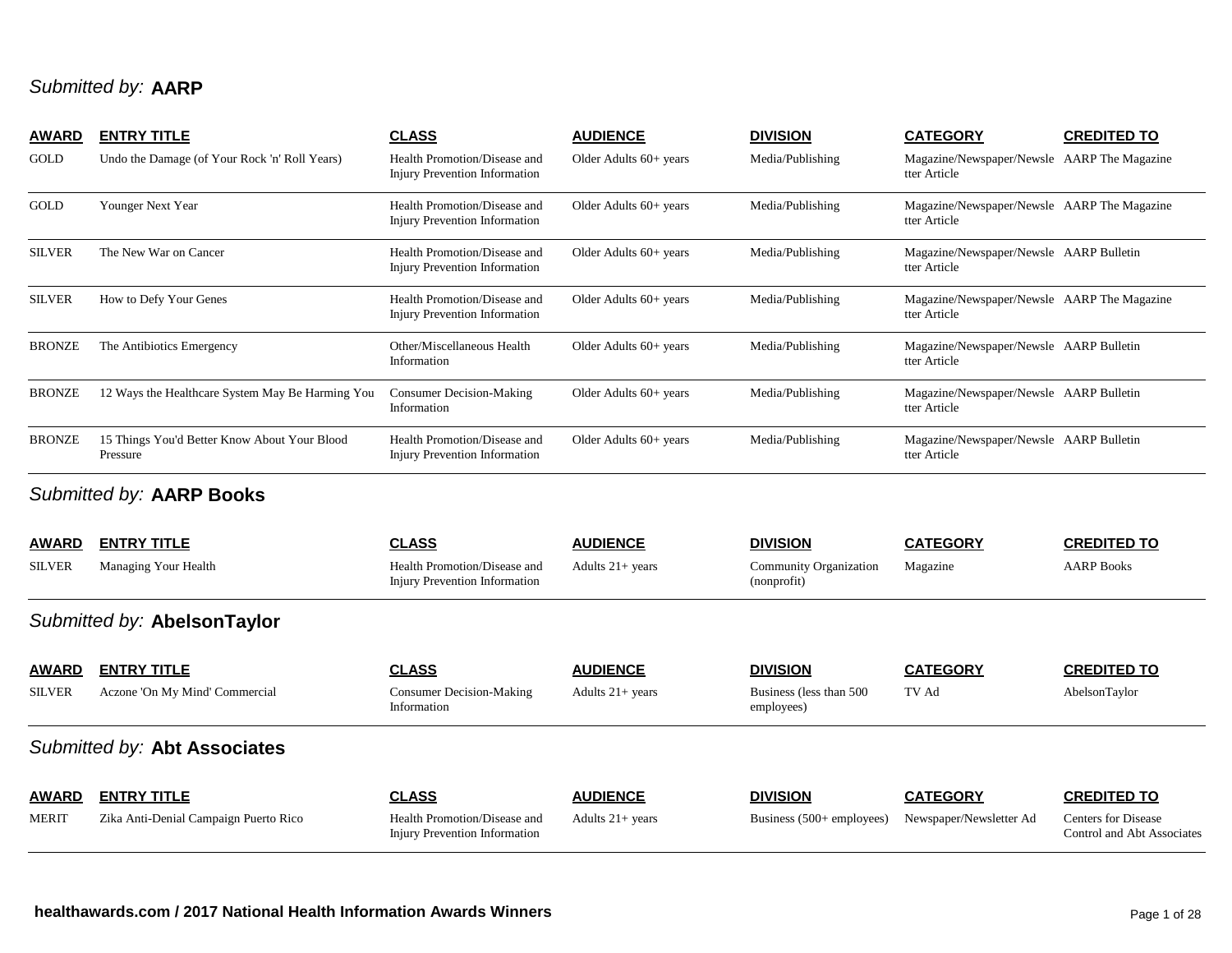| <b>MERIT</b>  | Prevent Zika Puerto Rico Campaign                                                                | Health Promotion/Disease and<br><b>Injury Prevention Information</b> | Adults $21+$ years                              | Business $(500 + \text{employee})$           | Poster          | <b>Centers for Disease</b><br>Control and Abt Associates |
|---------------|--------------------------------------------------------------------------------------------------|----------------------------------------------------------------------|-------------------------------------------------|----------------------------------------------|-----------------|----------------------------------------------------------|
|               | Submitted by: Allergy & Asthma Network                                                           |                                                                      |                                                 |                                              |                 |                                                          |
| <u>AWARD</u>  | <b>ENTRY TITLE</b>                                                                               | <b>CLASS</b>                                                         | <b>AUDIENCE</b>                                 | <b>DIVISION</b>                              | <b>CATEGORY</b> | <b>CREDITED TO</b>                                       |
| GOLD          | <b>Understanding Anaphylaxis</b>                                                                 | <b>Patient Education Information</b>                                 | Other (specify below)                           | Community Organization<br>(nonprofit)        | Magazine        | Allergy & Asthma Network                                 |
|               | Submitted by: American Academy of Pediatrics                                                     |                                                                      |                                                 |                                              |                 |                                                          |
| <u>AWARD</u>  | <b>ENTRY TITLE</b>                                                                               | <b>CLASS</b>                                                         | <b>AUDIENCE</b>                                 | <b>DIVISION</b>                              | <b>CATEGORY</b> | <b>CREDITED TO</b>                                       |
| GOLD          | Understanding the NICU: What Parents of Preemies<br>and Other Hospitalized Newborns Need to Know | Other/Miscellaneous Health<br>Information                            | Children-birth-12 years and/or<br>their parents | Community Organization<br>(nonprofit)        | <b>Book</b>     | American Academy of<br>Pediatrics                        |
| SILVER        | The Picky Eater Project: 6 Weeks to Happier, Healthier<br><b>Family Mealtimes</b>                | <b>Consumer Decision-Making</b><br>Information                       | Children-birth-12 years and/or<br>their parents | <b>Community Organization</b><br>(nonprofit) | <b>Book</b>     | American Academy of<br>Pediatrics                        |
|               | Submitted by: American Cancer Society                                                            |                                                                      |                                                 |                                              |                 |                                                          |
| <u>AWARD</u>  | <b>ENTRY TITLE</b>                                                                               | <b>CLASS</b>                                                         | <b>AUDIENCE</b>                                 | <b>DIVISION</b>                              | <b>CATEGORY</b> | <b>CREDITED TO</b>                                       |
| GOLD          | The American Cancer Society New Healthy Eating<br>Cookbook                                       | Health Promotion/Disease and<br>Injury Prevention Information        | Adults $21+$ years                              | Association/Professional<br>Society          | <b>Book</b>     | <b>American Cancer Society</b>                           |
| <b>SILVER</b> | Breast Cancer Clear & Simple: All Your Questions<br>Answered                                     | <b>Consumer Decision-Making</b><br>Information                       | Adults $21+$ years                              | Association/Professional<br>Society          | <b>Book</b>     | <b>American Cancer Society</b>                           |
|               | Submitted by: American Diabetes Association                                                      |                                                                      |                                                 |                                              |                 |                                                          |
| <u>AWARD</u>  | <b>ENTRY TITLE</b>                                                                               | <b>CLASS</b>                                                         | <b>AUDIENCE</b>                                 | <b>DIVISION</b>                              | <b>CATEGORY</b> | <b>CREDITED TO</b>                                       |
| GOLD          | The Six O'Clock Scramble Meal Planner                                                            | Other/Miscellaneous Health<br>Information                            | Adults $21+$ years                              | Media/Publishing                             | Book            | <b>American Diabetes</b><br>Association                  |

SILVER Diabetes A to Z, 7th Edition Patient Education Information Adults 21+ years Media/Publishing Book American Diabetes

BRONZE Diabetes de la A a la Z Patient Education Information Adults 21+ years Media/Publishing Book American Diabetes

MERIT Diabetes Meal Planning Made Easy, 5th Edition Patient Education Information Adults 21+ years Media/Publishing Book American Diabetes

Association

Association

Association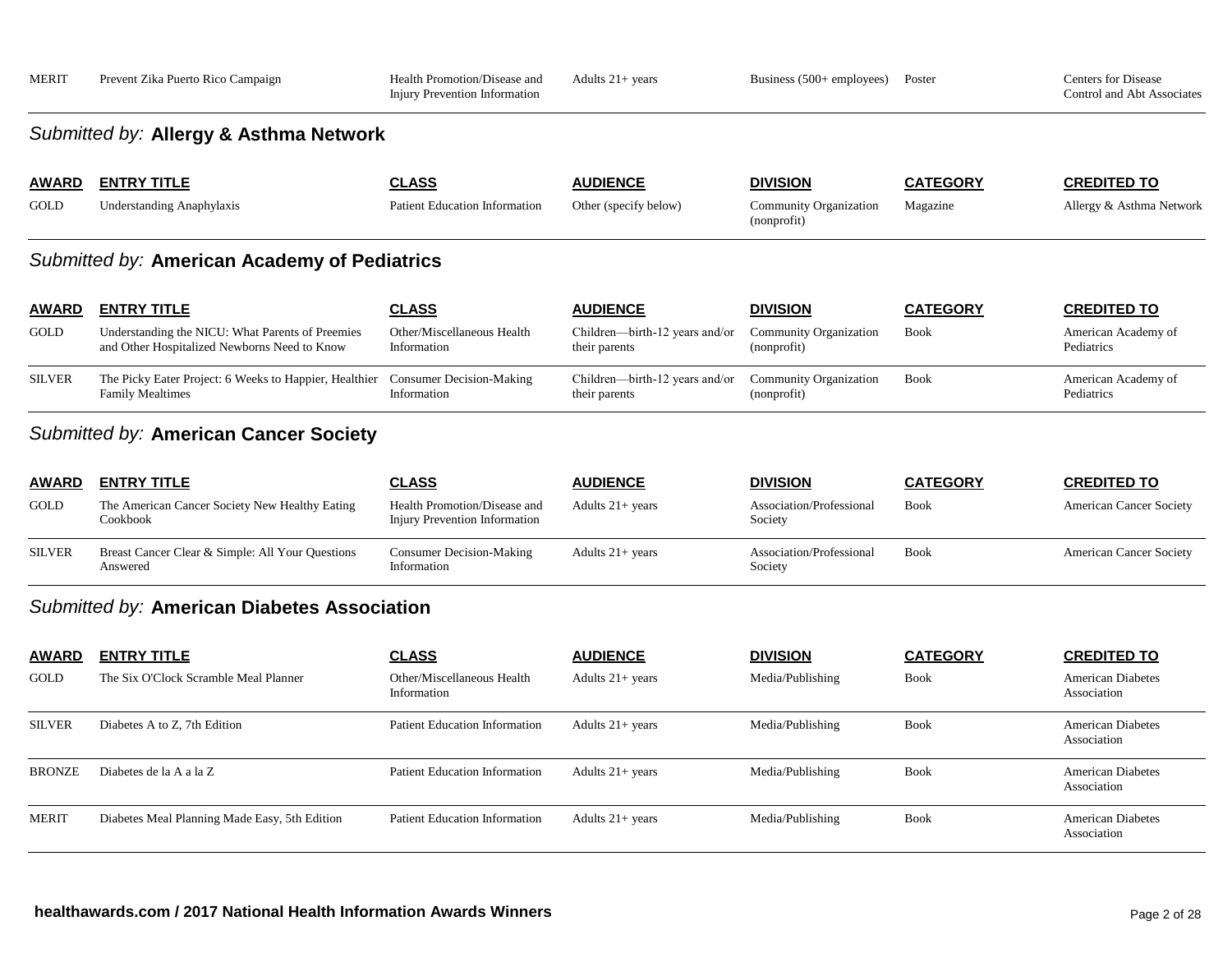### *Submitted by:* **American Institute for Cancer Research**

| <b>AWARD</b>                            | <b>ENTRY TITLE</b>                                       | <b>CLASS</b>                                                         | <b>AUDIENCE</b>    | <b>DIVISION</b>                              | <b>CATEGORY</b>                            | <b>CREDITED TO</b>                                    |  |  |  |
|-----------------------------------------|----------------------------------------------------------|----------------------------------------------------------------------|--------------------|----------------------------------------------|--------------------------------------------|-------------------------------------------------------|--|--|--|
| <b>BRONZE</b>                           | 3 Ways to Prevent Cancer                                 | Health Promotion/Disease and<br><b>Injury Prevention Information</b> | Adults $21+$ years | <b>Community Organization</b><br>(nonprofit) | Booklet/Brochure/Pamphlet                  | American Institute for<br><b>Cancer Research</b>      |  |  |  |
|                                         | Submitted by: American Institute for Preventive Medicine |                                                                      |                    |                                              |                                            |                                                       |  |  |  |
| <b>AWARD</b>                            | <b>ENTRY TITLE</b>                                       | <b>CLASS</b>                                                         | <b>AUDIENCE</b>    | <b>DIVISION</b>                              | <b>CATEGORY</b>                            | <b>CREDITED TO</b>                                    |  |  |  |
| <b>MERIT</b>                            | HealthyLife <sup>®</sup> Weigh                           | Health Promotion/Disease and<br>Injury Prevention Information        | Adults $21+$ years | Business (less than 500<br>employees)        | Booklet/Brochure/Pamphlet                  | American Institute for<br>Preventive Medicine         |  |  |  |
| <b>MERIT</b>                            | Veterans' Wellness                                       | <b>Patient Education Information</b>                                 | Adults $21+$ years | Business (less than 500<br>employees)        | Newsletter                                 | American Institute for<br>Preventive Medicine         |  |  |  |
|                                         | Submitted by: American Institutes for Research           |                                                                      |                    |                                              |                                            |                                                       |  |  |  |
| <b>AWARD</b>                            | <b>ENTRY TITLE</b>                                       | <b>CLASS</b>                                                         | <b>AUDIENCE</b>    | <b>DIVISION</b>                              | <b>CATEGORY</b>                            | <b>CREDITED TO</b>                                    |  |  |  |
| <b>MERIT</b>                            | Jada, HIV Treatment Works                                | <b>Patient Education Information</b>                                 | Adults $21+$ years | Government                                   | Poster                                     | <b>Centers for Disease</b><br>Control and Prevention; |  |  |  |
|                                         | Submitted by: American Society of Clinical Oncology      |                                                                      |                    |                                              |                                            |                                                       |  |  |  |
| <b>AWARD</b>                            | <b>ENTRY TITLE</b>                                       | <b>CLASS</b>                                                         | <b>AUDIENCE</b>    | <b>DIVISION</b>                              | <b>CATEGORY</b>                            | <b>CREDITED TO</b>                                    |  |  |  |
| <b>BRONZE</b>                           | ASCO Answers Guide to Non-Small Cell Lung Cancer         | Patient Education Information                                        | Adults $21+$ years | Association/Professional<br>Society          | Booklet/Brochure/Pamphlet                  | American Society of<br><b>Clinical Oncology</b>       |  |  |  |
| <b>MERIT</b>                            | Stopping Tobacco Use After a Cancer Diagnosis            | <b>Patient Education Information</b>                                 | Adults 21+ years   | Association/Professional<br>Society          | Booklet/Brochure/Pamphlet                  | American Society of<br><b>Clinical Oncology</b>       |  |  |  |
| Submitted by: American Specialty Health |                                                          |                                                                      |                    |                                              |                                            |                                                       |  |  |  |
| <b>AWARD</b>                            | <b>ENTRY TITLE</b>                                       | <b>CLASS</b>                                                         | <b>AUDIENCE</b>    | <b>DIVISION</b>                              | <b>CATEGORY</b>                            | <b>CREDITED TO</b>                                    |  |  |  |
| <b>MERIT</b>                            | Active&Fit Awareness Campaign                            | Other/Miscellaneous Health<br>Information                            | Adults $21+$ years | <b>Insurance Company</b>                     | <b>Total Health Information</b><br>Program | <b>Monica Fuentes</b>                                 |  |  |  |
|                                         |                                                          |                                                                      |                    |                                              |                                            |                                                       |  |  |  |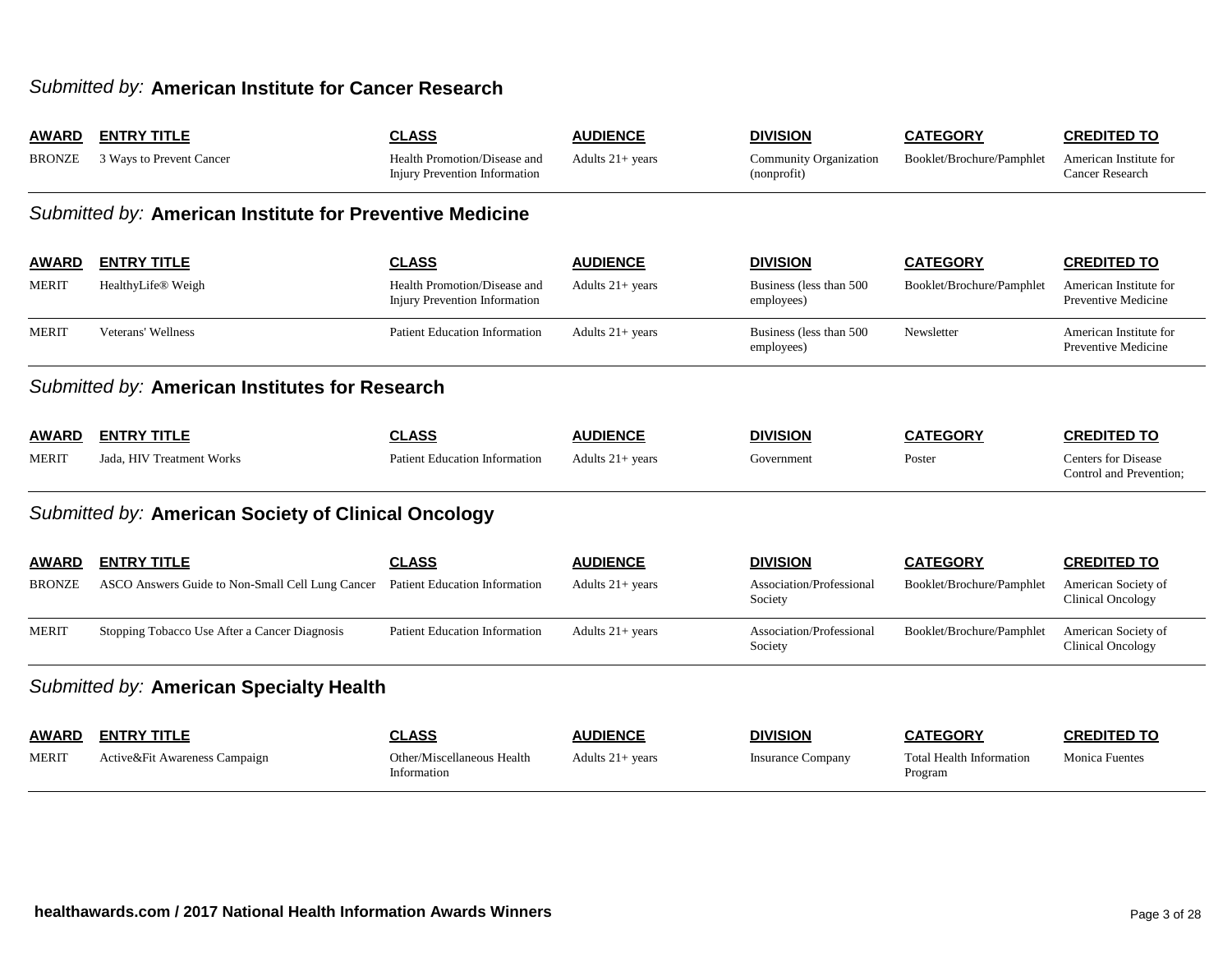### *Submitted by:* **Arkansas Foundation for Medical Care**

| <b>AWARD</b>  | <b>ENTRY TITLE</b>                                                             | <b>CLASS</b>                                                         | <b>AUDIENCE</b>                                                           | <b>DIVISION</b>                       | <b>CATEGORY</b><br><b>Book</b> | <b>CREDITED TO</b>                             |
|---------------|--------------------------------------------------------------------------------|----------------------------------------------------------------------|---------------------------------------------------------------------------|---------------------------------------|--------------------------------|------------------------------------------------|
| <b>MERIT</b>  | AR State of Well-Being - A Report on Substance<br>Abuse 2016 Spring Book       | Patient Education Information                                        | Other (specify below)                                                     | Community Organization<br>(nonprofit) |                                | Arkansas Foundation for<br><b>Medical Care</b> |
|               | Submitted by: Barbara Karnes Books                                             |                                                                      |                                                                           |                                       |                                |                                                |
| <b>AWARD</b>  | <b>ENTRY TITLE</b>                                                             | <b>CLASS</b>                                                         | <b>AUDIENCE</b>                                                           | <b>DIVISION</b>                       | <b>CATEGORY</b>                | <b>CREDITED TO</b>                             |
| <b>SILVER</b> | Care for the Caregiver                                                         | Health Promotion/Disease and<br><b>Injury Prevention Information</b> | Other (specify below)                                                     | Nurses/Allied Health<br>Professionals | Video                          | <b>Barbara Karnes Books</b>                    |
|               | Submitted by: Cancer Support Community                                         |                                                                      |                                                                           |                                       |                                |                                                |
| <b>AWARD</b>  | <b>ENTRY TITLE</b>                                                             | <b>CLASS</b>                                                         | <b>AUDIENCE</b>                                                           | <b>DIVISION</b>                       | <b>CATEGORY</b>                | <b>CREDITED TO</b>                             |
| <b>SILVER</b> | Frankly Speaking About Cancer Clinical Trials                                  | <b>Patient Education Information</b>                                 | Other (specify below)                                                     | Community Organization<br>(nonprofit) | <b>Book</b>                    | <b>Cancer Support Community</b>                |
|               | Submitted by: Cedars-Sinai                                                     |                                                                      |                                                                           |                                       |                                |                                                |
| <b>AWARD</b>  | <b>ENTRY TITLE</b>                                                             | <b>CLASS</b>                                                         | <b>AUDIENCE</b>                                                           | <b>DIVISION</b>                       | <b>CATEGORY</b>                | <b>CREDITED TO</b>                             |
| GOLD          | Symptoms of Stroke and Migraine                                                | Health Promotion/Disease and<br>Injury Prevention Information        | Adults $21+$ years                                                        | Hospital/Health Care System Video     |                                | Cedars-Sinai                                   |
|               | Submitted by: Centene Corporation                                              |                                                                      |                                                                           |                                       |                                |                                                |
| <b>AWARD</b>  | <b>ENTRY TITLE</b>                                                             | <b>CLASS</b>                                                         | <b>AUDIENCE</b>                                                           | <b>DIVISION</b>                       | <b>CATEGORY</b>                | <b>CREDITED TO</b>                             |
| <b>BRONZE</b> | Kit Sprockette & The Hopper Twins Seeing Off the<br>Charts                     | Health Promotion/Disease and<br><b>Injury Prevention Information</b> | Children-birth-12 years and/or<br>their parents                           | Health Plan                           | Booklet/Brochure/Pamphlet      | Centene Corporation                            |
| <b>BRONZE</b> | Kit Sprockette & The Hopper Twins Seeing Off the<br><b>Charts Parent Guide</b> | Health Promotion/Disease and<br>Injury Prevention Information        | Children-birth-12 years and/or Health Plan<br>their parents               |                                       | Booklet/Brochure/Pamphlet      | Centene Corporation                            |
| <b>MERIT</b>  | Hip Code 411                                                                   | Health Promotion/Disease and<br><b>Injury Prevention Information</b> | Adolescents/Young Adults-13- Health Plan<br>20 years and/or their parents |                                       | Booklet/Brochure/Pamphlet      | Centene Corporation                            |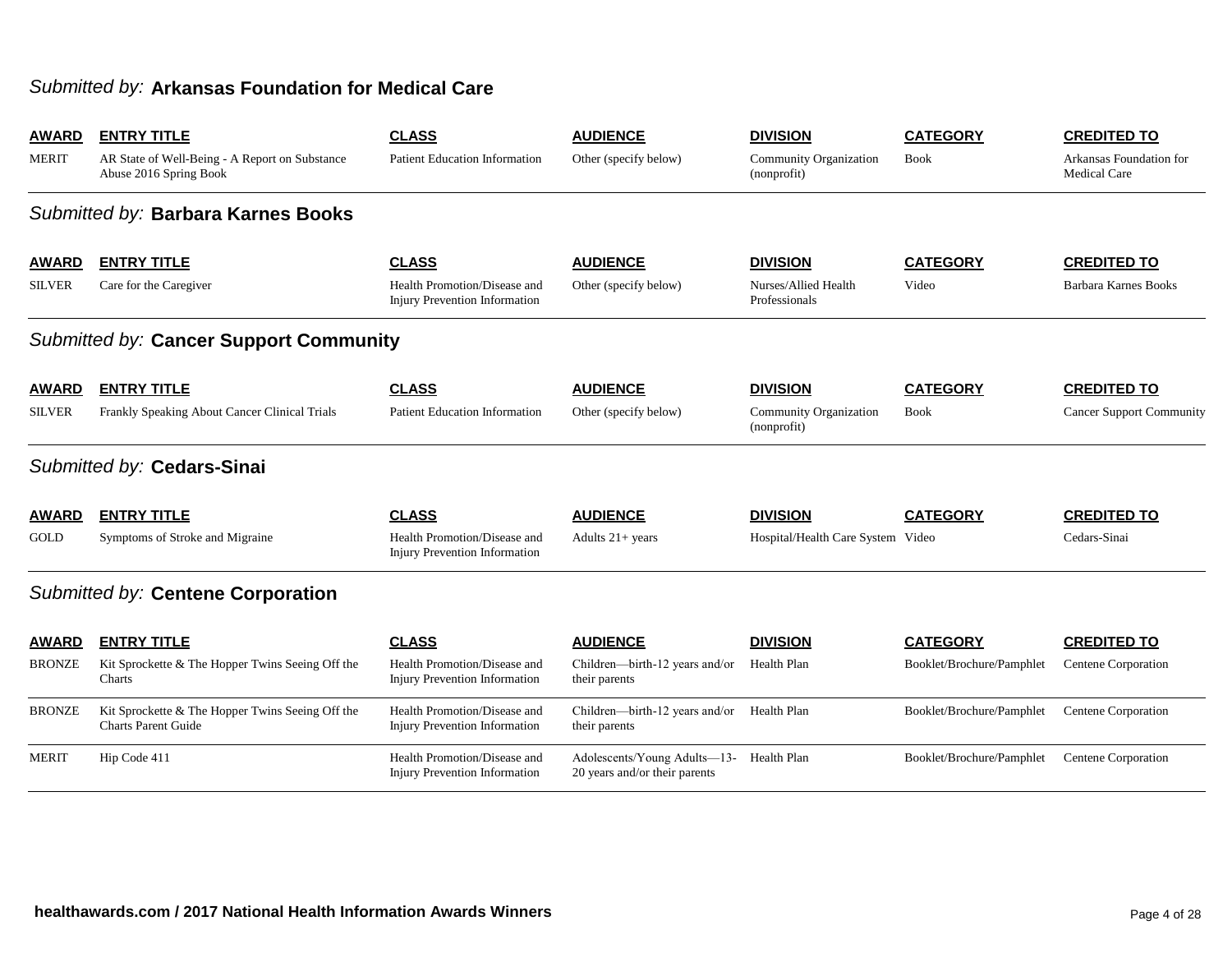## *Submitted by:* **Centene Corporation/Health Net, Inc.**

| <b>AWARD</b><br><b>MERIT</b>  | <b>ENTRY TITLE</b><br>Renewing Your Health Coverage                                    | <b>CLASS</b><br><b>Consumer Decision-Making</b><br>Information                | <b>AUDIENCE</b><br>Adults $21+$ years     | <b>DIVISION</b><br><b>Health Plan</b>                           | <b>CATEGORY</b><br>Video                                                                        | <b>CREDITED TO</b><br>Centene/Health Net, Inc.,<br>Monarch Media |  |  |  |  |
|-------------------------------|----------------------------------------------------------------------------------------|-------------------------------------------------------------------------------|-------------------------------------------|-----------------------------------------------------------------|-------------------------------------------------------------------------------------------------|------------------------------------------------------------------|--|--|--|--|
|                               | Submitted by: Charter House                                                            |                                                                               |                                           |                                                                 |                                                                                                 |                                                                  |  |  |  |  |
| <b>AWARD</b><br><b>SILVER</b> | <b>ENTRY TITLE</b><br>12 Strategies for Healthy Aging                                  | <b>CLASS</b><br>Health Promotion/Disease and<br>Injury Prevention Information | <b>AUDIENCE</b><br>Older Adults 60+ years | <b>DIVISION</b><br><b>Community Organization</b><br>(nonprofit) | <b>CATEGORY</b><br>Magazine/Newspaper/Newsle Charter House<br>tter Article Series               | <b>CREDITED TO</b>                                               |  |  |  |  |
|                               | Submitted by: Cigna                                                                    |                                                                               |                                           |                                                                 |                                                                                                 |                                                                  |  |  |  |  |
| <b>AWARD</b><br><b>SILVER</b> | <b>ENTRY TITLE</b><br>Global Health Benefits Global Assignment Toolkit<br>video series | <b>CLASS</b><br><b>Patient Education Information</b>                          | <b>AUDIENCE</b><br>Adults $21+$ years     | <b>DIVISION</b><br><b>Insurance Company</b>                     | <b>CATEGORY</b><br>Video                                                                        | <b>CREDITED TO</b><br>Cigna Creative Services                    |  |  |  |  |
|                               | Submitted by: Community Hospice of Northeast Florida                                   |                                                                               |                                           |                                                                 |                                                                                                 |                                                                  |  |  |  |  |
| <b>AWARD</b>                  | <b>ENTRY TITLE</b>                                                                     | <b>CLASS</b>                                                                  | <b>AUDIENCE</b>                           | <b>DIVISION</b>                                                 | <b>CATEGORY</b>                                                                                 | <b>CREDITED TO</b>                                               |  |  |  |  |
| <b>SILVER</b>                 | What is Advance Care Planning?                                                         | Consumer Decision-Making<br>Information                                       | Adults $21+ years$                        | Community Organization<br>(nonprofit)                           | Video                                                                                           | Community Hospice of<br>Northeast Florida                        |  |  |  |  |
|                               | Submitted by: Cullman Regional                                                         |                                                                               |                                           |                                                                 |                                                                                                 |                                                                  |  |  |  |  |
| <b>AWARD</b>                  | <b>ENTRY TITLE</b>                                                                     | <b>CLASS</b>                                                                  | <b>AUDIENCE</b>                           | <b>DIVISION</b>                                                 | <b>CATEGORY</b>                                                                                 | <b>CREDITED TO</b>                                               |  |  |  |  |
| <b>MERIT</b>                  | Cullman Regional_TV                                                                    | Health Promotion/Disease and<br>Injury Prevention Information                 | Adults $21+ years$                        | Hospital/Health Care System TV Ad                               |                                                                                                 | <b>Frederick Swanston</b>                                        |  |  |  |  |
| <b>MERIT</b>                  | Cullman Regional_Newspaper Advertising                                                 | <b>Consumer Decision-Making</b><br>Information                                | Adults 21+ years                          |                                                                 | Hospital/Health Care System Magazine/Newspaper/Newsle Frederick Swanston<br>tter Article Series |                                                                  |  |  |  |  |
|                               | Submitted by: DaVita, Inc.                                                             |                                                                               |                                           |                                                                 |                                                                                                 |                                                                  |  |  |  |  |
| <b>AWARD</b>                  | <b>ENTRY TITLE</b>                                                                     | <b>CLASS</b>                                                                  | <b>AUDIENCE</b>                           | <b>DIVISION</b>                                                 | <b>CATEGORY</b>                                                                                 | <b>CREDITED TO</b>                                               |  |  |  |  |
| <b>BRONZE</b>                 | Da Vita Eats short recipe videos (series)                                              | <b>Patient Education Information</b>                                          | Adults $21+$ years                        | Business $(500 +$ employees)                                    | Video                                                                                           | DaVita, Inc.                                                     |  |  |  |  |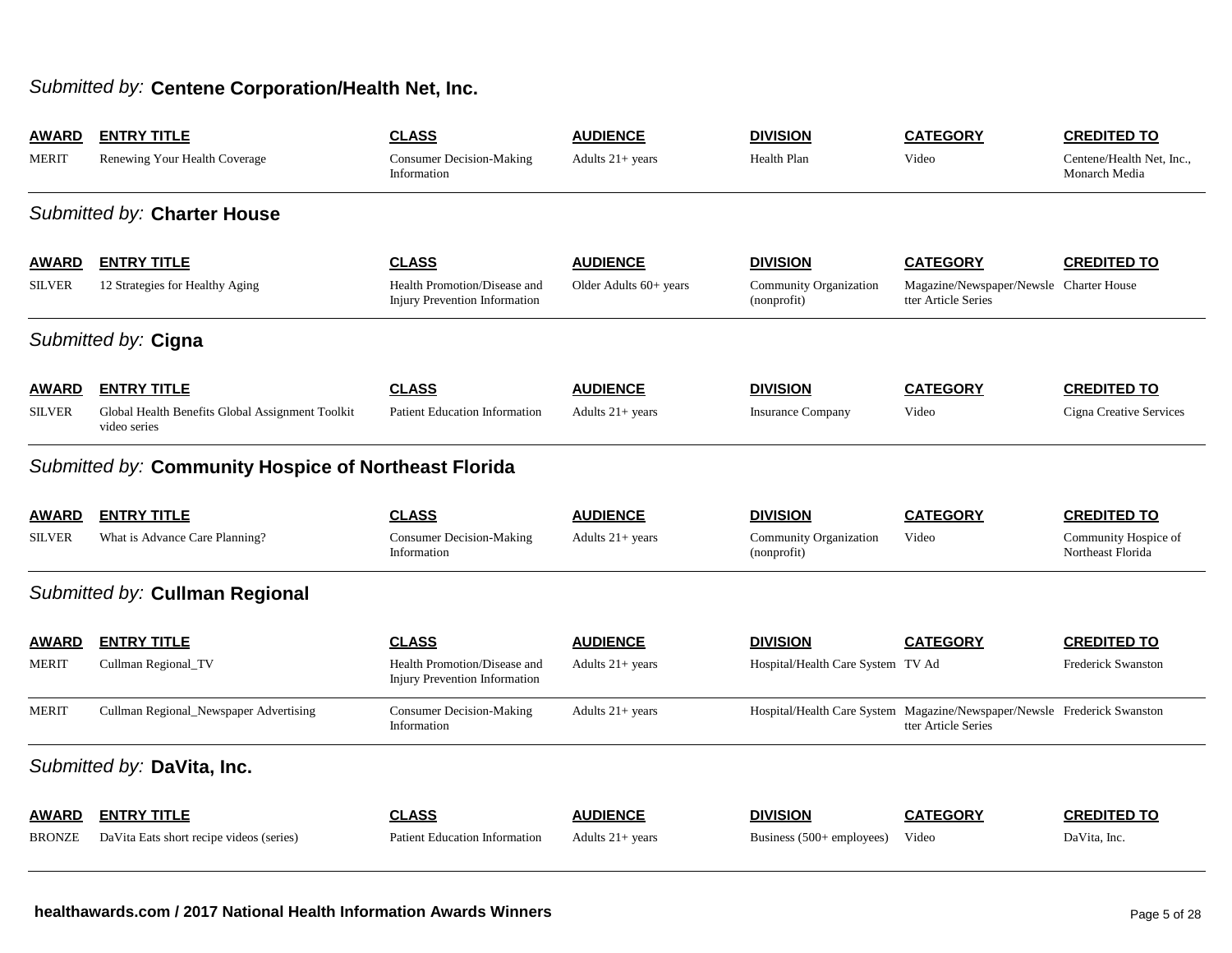## *Submitted by:* **DES Action USA**

| <b>AWARD</b><br><b>MERIT</b> | <b>ENTRY TITLE</b><br>VOICE: Hysterectomies, Fibroids and Cancer | <b>CLASS</b><br>Patient Education Information                        | <b>AUDIENCE</b><br>Adults $21+$ years | <b>DIVISION</b><br><b>Community Organization</b><br>(nonprofit) | <b>CATEGORY</b><br>Newsletter                             | <b>CREDITED TO</b><br><b>DES Action USA</b> |  |  |  |  |  |
|------------------------------|------------------------------------------------------------------|----------------------------------------------------------------------|---------------------------------------|-----------------------------------------------------------------|-----------------------------------------------------------|---------------------------------------------|--|--|--|--|--|
|                              | Submitted by: Diabetic Living magazine                           |                                                                      |                                       |                                                                 |                                                           |                                             |  |  |  |  |  |
| <b>AWARD</b>                 | <b>ENTRY TITLE</b>                                               | <b>CLASS</b>                                                         | <b>AUDIENCE</b>                       | <b>DIVISION</b>                                                 | <b>CATEGORY</b>                                           | <b>CREDITED TO</b>                          |  |  |  |  |  |
| <b>SILVER</b>                | Diabetic Living Fall 2016                                        | Patient Education Information                                        | Adults $21+$ years                    | Media/Publishing                                                | Magazine                                                  | Diabetic Living                             |  |  |  |  |  |
| <b>SILVER</b>                | Shake the Salt                                                   | Health Promotion/Disease and<br><b>Injury Prevention Information</b> | Adults $21+$ years                    | Media/Publishing                                                | Magazine/Newspaper/Newsle Diabetic Living<br>tter Article |                                             |  |  |  |  |  |
| <b>BRONZE</b>                | How to Prep for a Checkup                                        | <b>Patient Education Information</b>                                 | Adults $21+$ years                    | Media/Publishing                                                | Magazine/Newspaper/Newsle Diabetic Living<br>tter Article |                                             |  |  |  |  |  |
| <b>MERIT</b>                 | A Warrior for Health                                             | Health Promotion/Disease and<br><b>Injury Prevention Information</b> | Adults $21+$ years                    | Media/Publishing                                                | Magazine/Newspaper/Newsle Diabetic Living<br>tter Article |                                             |  |  |  |  |  |
| <b>MERIT</b>                 | No More Hiding                                                   | Health Promotion/Disease and<br><b>Injury Prevention Information</b> | Adults $21+$ years                    | Media/Publishing                                                | Magazine/Newspaper/Newsle Diabetic Living<br>tter Article |                                             |  |  |  |  |  |
| <b>MERIT</b>                 | Medicare in 2016: What to Know If You Have Diabetes              | <b>Consumer Decision-Making</b><br>Information                       | Older Adults 60+ years                | Media/Publishing                                                | Magazine/Newspaper/Newsle Diabetic Living<br>tter Article |                                             |  |  |  |  |  |
|                              | Submitted by: Direct Choice, Inc.                                |                                                                      |                                       |                                                                 |                                                           |                                             |  |  |  |  |  |
| <b>AWARD</b>                 | <b>ENTRY TITLE</b>                                               | <b>CLASS</b>                                                         | <b>AUDIENCE</b>                       | <b>DIVISION</b>                                                 | <b>CATEGORY</b>                                           | <b>CREDITED TO</b>                          |  |  |  |  |  |

| <b>MERIT</b> | CareFirst "First Feels Good" DM Enrollment Package           | <b>Consumer Decision-Making</b><br>Information | Older Adults 60+ years   | Health Plan              | Direct Mail     | Direct Choice, Inc. |
|--------------|--------------------------------------------------------------|------------------------------------------------|--------------------------|--------------------------|-----------------|---------------------|
| <b>AWARD</b> | <b>ENTRY TITLE</b>                                           | <b>CLASS</b>                                   | <b>AUDIENCE</b>          | <b>DIVISION</b>          | <b>CATEGORY</b> | <b>CREDITED TO</b>  |
| BRONZE       | Independence Blue Cross Urgent Care - "Know Where"<br>to Go" | <b>Consumer Decision-Making</b><br>Information | Older Adults $60+$ years | <b>Insurance Company</b> | Direct Mail     | Direct Choie, Inc.  |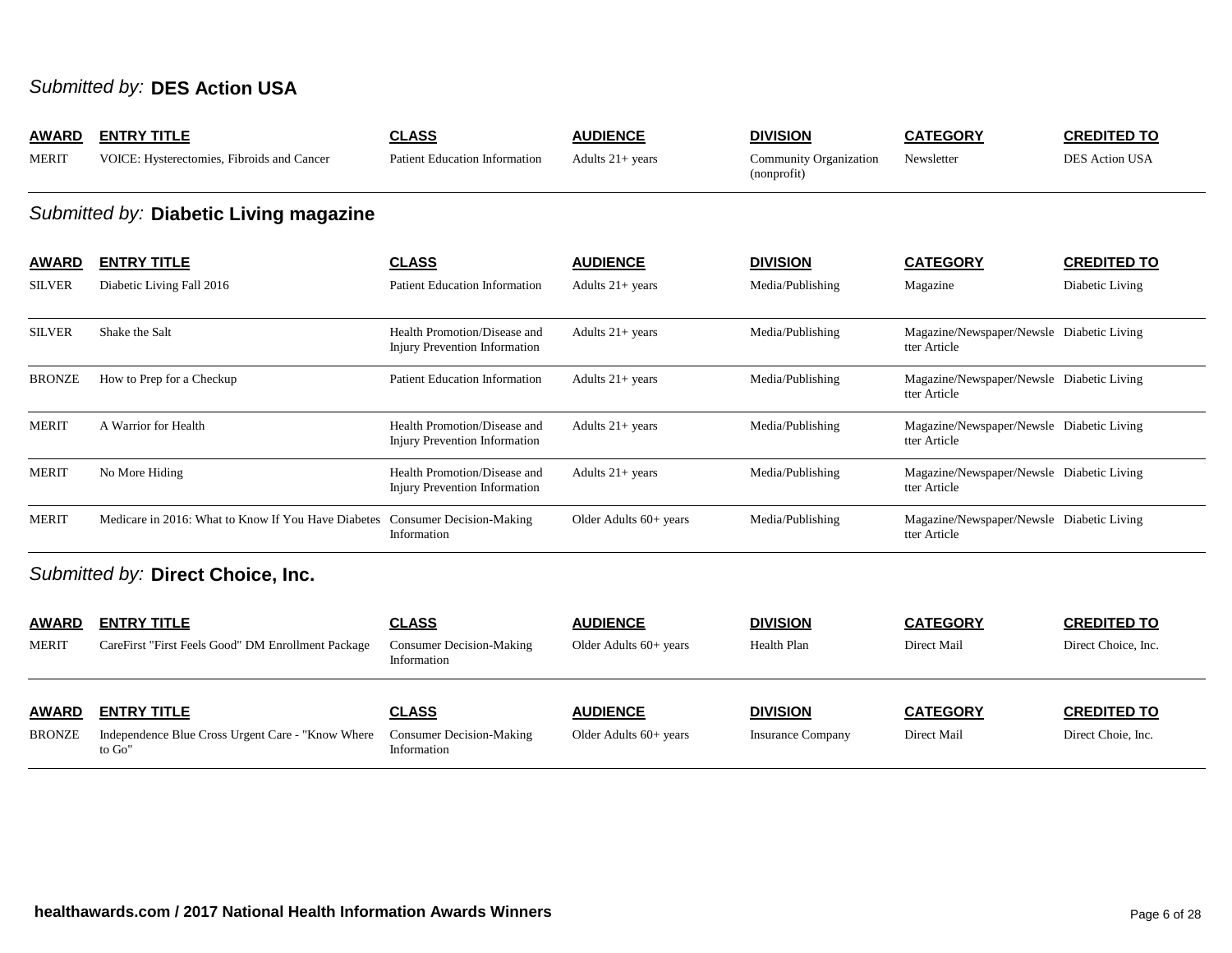# *Submitted by:* **DMW Direct**

| <b>AWARD</b>  | <b>ENTRY TITLE</b>                                                | <b>CLASS</b>                                                         | <b>AUDIENCE</b>        | <b>DIVISION</b>          | <b>CATEGORY</b>                            | <b>CREDITED TO</b>    |
|---------------|-------------------------------------------------------------------|----------------------------------------------------------------------|------------------------|--------------------------|--------------------------------------------|-----------------------|
| <b>BRONZE</b> | "Easy Guide" - BlueCross BlueShield of South<br>Carolina          | <b>Consumer Decision-Making</b><br>Information                       | Older Adults 60+ years | <b>Insurance Company</b> | Booklet/Brochure/Pamphlet                  | <b>DMW</b> Direct     |
| <b>BRONZE</b> | "Update" Medicare Rx Brochure — Independence<br><b>Blue Cross</b> | <b>Consumer Decision-Making</b><br>Information                       | Older Adults 60+ years | <b>Insurance Company</b> | Direct Mail                                | <b>DMW</b> Direct     |
| <b>MERIT</b>  | "Medicare Challenge" Direct mail — Johns Hopkins<br>Advantage MD  | <b>Consumer Decision-Making</b><br>Information                       | Older Adults 60+ years | <b>Insurance Company</b> | Direct Mail                                | <b>DMW</b> Direct     |
| <b>MERIT</b>  | "Magalog" Direct mailing — LifeWise                               | <b>Consumer Decision-Making</b><br>Information                       | Adults $21+$ years     | <b>Insurance Company</b> | Booklet/Brochure/Pamphlet                  | <b>DMW</b> Direct     |
| <u>AWARD</u>  | <b>ENTRY TITLE</b>                                                | <b>CLASS</b>                                                         | <b>AUDIENCE</b>        | <b>DIVISION</b>          | <b>CATEGORY</b>                            | <b>CREDITED TO</b>    |
| <b>SILVER</b> | LifeWise Health Plan - OEP Acquisition Campaign                   | <b>Consumer Decision-Making</b><br>Information                       | Adults $21+$ years     | <b>Insurance Company</b> | <b>Total Health Information</b><br>Program | <b>DMW</b> Direct     |
|               | Submitted by: ETR Associates                                      |                                                                      |                        |                          |                                            |                       |
| <b>AWARD</b>  | <b>ENTRY TITLE</b>                                                | <b>CLASS</b>                                                         | <b>AUDIENCE</b>        | <b>DIVISION</b>          | <b>CATEGORY</b>                            | <b>CREDITED TO</b>    |
| <b>BRONZE</b> | HIV/AIDS: A Quick Guide                                           | Health Promotion/Disease and<br><b>Injury Prevention Information</b> | Adults $21+$ years     | Media/Publishing         | Booklet/Brochure/Pamphlet                  | <b>ETR</b> Associates |
| <b>MERIT</b>  | What You Need to Know About Opioids                               | Health Promotion/Disease and                                         | Adults $21+$ years     | Media/Publishing         | Booklet/Brochure/Pamphlet                  | <b>ETR</b> Associates |

| <b>AWARD</b>  | <b>ENTRY TITLE</b>                     | <b>CLASS</b>                                                  | <b>AUDIENCE</b>                                               | <b>DIVISION</b>  | <b>CATEGORY</b>           | <b>CREDITED TO</b>    |
|---------------|----------------------------------------|---------------------------------------------------------------|---------------------------------------------------------------|------------------|---------------------------|-----------------------|
| <b>BRONZE</b> | HIV/AIDS: A Quick Guide                | Health Promotion/Disease and<br>Injury Prevention Information | Adults $21+$ years                                            | Media/Publishing | Booklet/Brochure/Pamphlet | <b>ETR</b> Associates |
| <b>MERIT</b>  | What You Need to Know About Opioids    | Health Promotion/Disease and<br>Injury Prevention Information | Adults $21+$ years                                            | Media/Publishing | Booklet/Brochure/Pamphlet | <b>ETR</b> Associates |
| <b>MERIT</b>  | Preventing HIV: PrEP Gives You Choices | Health Promotion/Disease and<br>Injury Prevention Information | Adults $21+$ years                                            | Media/Publishing | Poster                    | <b>ETR</b> Associates |
| <b>MERIT</b>  | Period Facts                           | Health Promotion/Disease and<br>Injury Prevention Information | Adolescents/Young Adults—13-<br>20 years and/or their parents | Media/Publishing | Booklet/Brochure/Pamphlet | <b>ETR</b> Associates |

## *Submitted by:* **Family Circle**

| <b>AWARD</b> | <b>ENTRY TITLE</b>        | <b>CLASS</b>                                                  | <b>AUDIENCE</b>    | <b>DIVISION</b>  | <b>CATEGORY</b>                                         | <b>CREDITED TO</b> |
|--------------|---------------------------|---------------------------------------------------------------|--------------------|------------------|---------------------------------------------------------|--------------------|
| <b>GOLD</b>  | <b>Distant Memories</b>   | Health Promotion/Disease and<br>Injury Prevention Information | Adults $21+$ years | Media/Publishing | Magazine/Newspaper/Newsle Family Circle<br>tter Article |                    |
| <b>GOLD</b>  | I Kept My Cancer A Secret | Health Promotion/Disease and<br>Injury Prevention Information | Adults $21+$ years | Media/Publishing | Magazine/Newspaper/Newsle Family Circle<br>tter Article |                    |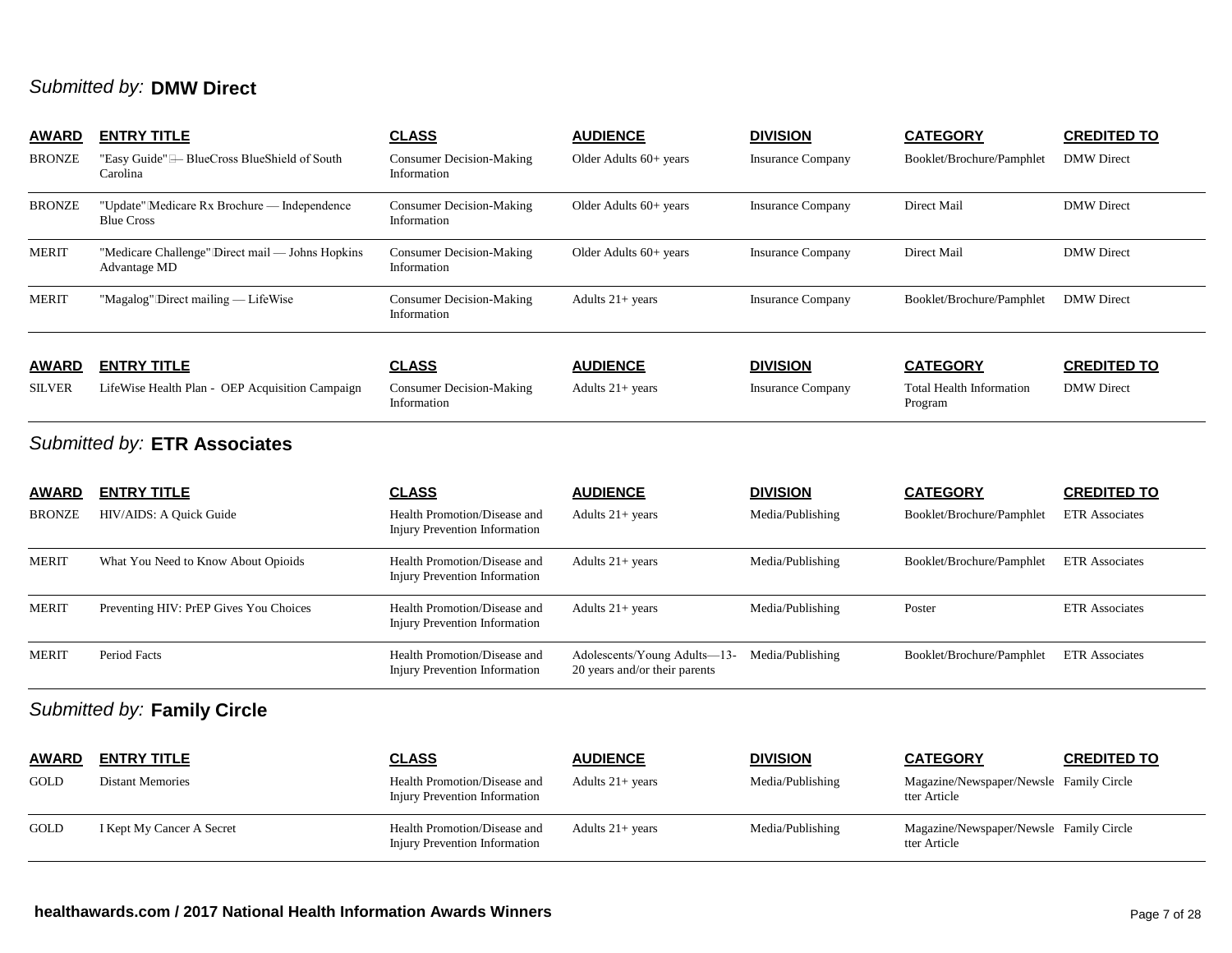| <b>SILVER</b> | Watch Your Back                       | Health Promotion/Disease and<br>Injury Prevention Information        | Adults $21+$ years | Media/Publishing | Magazine/Newspaper/Newsle Family Circle Magazine<br>tter Article |                               |
|---------------|---------------------------------------|----------------------------------------------------------------------|--------------------|------------------|------------------------------------------------------------------|-------------------------------|
| <b>SILVER</b> | 6 Reasons You Can't Drop The Weight   | Health Promotion/Disease and<br>Injury Prevention Information        | Adults $21+$ years | Media/Publishing | Magazine/Newspaper/Newsle Family Circle<br>tter Article          |                               |
| <b>SILVER</b> | 5 Things You Didn't Know About Autism | Health Promotion/Disease and<br>Injury Prevention Information        | Adults $21+$ years | Media/Publishing | Magazine/Newspaper/Newsle Family Circle<br>tter Article          |                               |
| <b>SILVER</b> | The Truth About Protein               | Health Promotion/Disease and<br>Injury Prevention Information        | Adults $21+$ years | Media/Publishing | Magazine/Newspaper/Newsle Family Circle<br>tter Article          |                               |
| <b>BRONZE</b> | Living With Diabetes                  | Health Promotion/Disease and<br><b>Injury Prevention Information</b> | Adults $21+$ years | Media/Publishing | Magazine/Newspaper/Newsle Family Circle<br>tter Article          |                               |
| <b>BRONZE</b> | This Story Could Save Your Life       | Health Promotion/Disease and<br>Injury Prevention Information        | Adults $21+$ years | Media/Publishing | Magazine/Newspaper/Newsle Family Circle<br>tter Article          |                               |
| <b>BRONZE</b> | Overexposed?                          | Health Promotion/Disease and<br><b>Injury Prevention Information</b> | Adults $21+$ years | Media/Publishing | Magazine/Newspaper/Newsle Family Circle<br>tter Article          |                               |
| <b>MERIT</b>  | March 2016 Wellness Issue             | Health Promotion/Disease and<br>Injury Prevention Information        | Adults $21+$ years | Media/Publishing | Magazine                                                         | <b>Family Circle Magazine</b> |

### *Submitted by:* **FFF Enterprises Inc.**

| <b>AWARD</b> | <b>ENTRY TITLE</b>                   | <b>CLASS</b>                         | <b>AUDIENCE</b>    | <b>DIVISION</b>                        | <b>CATEGORY</b>                                              | CREDITED TO |
|--------------|--------------------------------------|--------------------------------------|--------------------|----------------------------------------|--------------------------------------------------------------|-------------|
| <b>MERIT</b> | Goal-Setting for the Chronically Ill | <b>Patient Education Information</b> | Adults $21+$ years | Business (less than 500)<br>employees) | Magazine/Newspaper/Newsle IG Living Magazine<br>tter Article |             |

### *Submitted by:* **Fisher Center for Alzheimer's Research Foundation**

| <b>AWARD</b> | <b>ENTRY TITLE</b>                                                              | CLASS                         | <b>AUDIENCE</b>        | <b>DIVISION</b>                       | <b>CATEGORY</b> | <b>CREDITED TO</b>                               |
|--------------|---------------------------------------------------------------------------------|-------------------------------|------------------------|---------------------------------------|-----------------|--------------------------------------------------|
| <b>MERIT</b> | Preserving Your Memory Magazine, Winter 2017 issue Health Promotion/Disease and | Injury Prevention Information | Older Adults 60+ years | Community Organization<br>(nonprofit) | Magazine        | <b>Fisher Center for</b><br>Alzheimer's Research |

## *Submitted by:* **Fit Pregnancy and Baby Magazine**

| <b>AWARD</b> | <b>ENTRY TITLE</b>  | <u>CLASS</u>                                                  | <b>AUDIENCE</b>    | <b>DIVISION</b>  | <b>CATEGORY</b>                                                  | <b>CREDITED TO</b> |
|--------------|---------------------|---------------------------------------------------------------|--------------------|------------------|------------------------------------------------------------------|--------------------|
| <b>GOLD</b>  | Navigating the NICU | Other/Miscellaneous Health<br>Information                     | Adults $21+$ years | Media/Publishing | Magazine/Newspaper/Newsle Fit Pregnancy and Baby<br>tter Article |                    |
| <b>GOLD</b>  | Is it Safe?         | Health Promotion/Disease and<br>Injury Prevention Information | Adults $21+$ years | Media/Publishing | Magazine/Newspaper/Newsle Fit Pregnancy and Baby<br>tter Article |                    |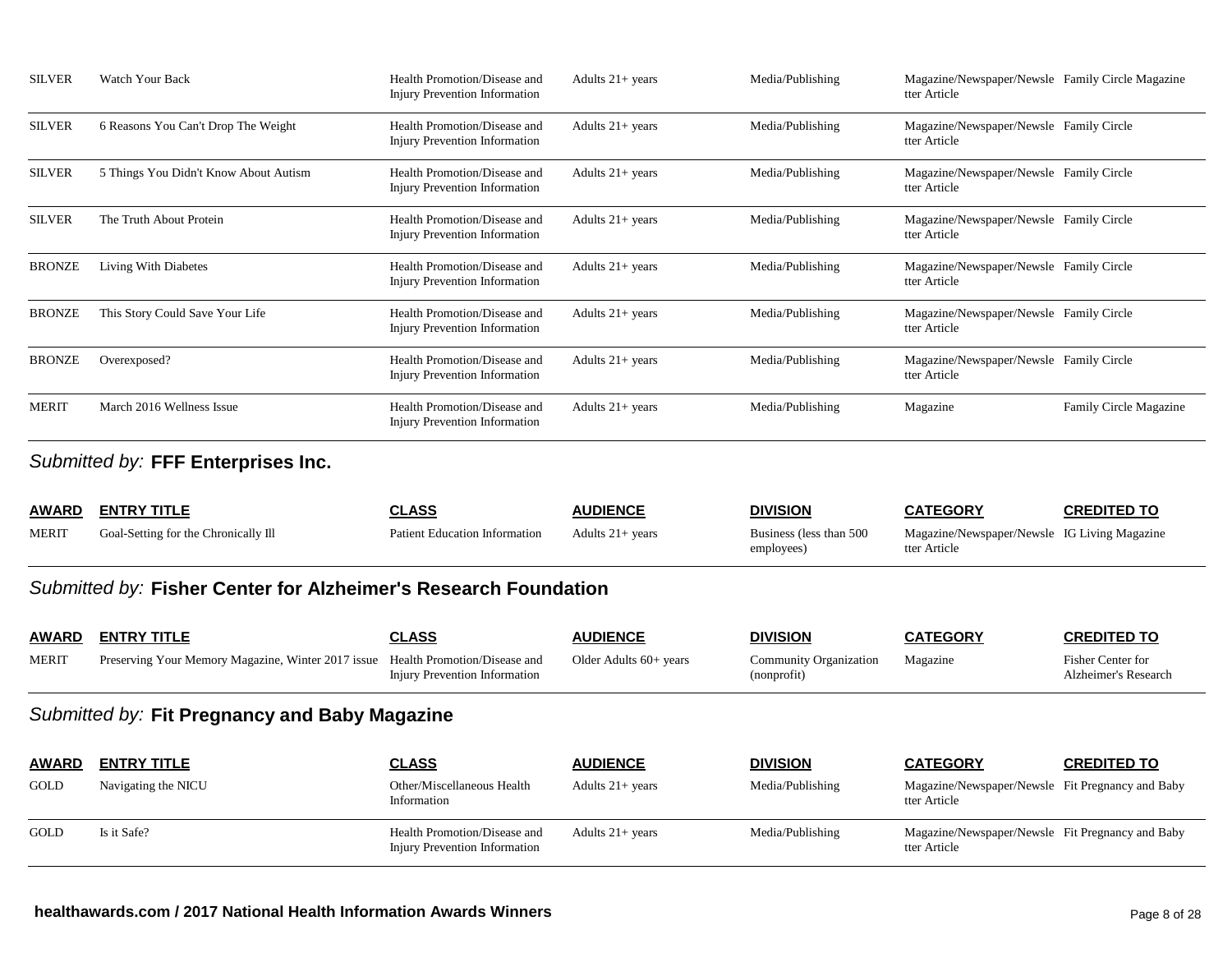| <b>SILVER</b> | Making Sense of Prenatal Tests | <b>Consumer Decision-Making</b><br>Information | Adults $21+$ years | Media/Publishing | Magazine/Newspaper/Newsle Fit Pregnancy and Baby<br>tter Article |          |
|---------------|--------------------------------|------------------------------------------------|--------------------|------------------|------------------------------------------------------------------|----------|
| <b>BRONZE</b> | Meet Your Next Birth Control   | Consumer Decision-Making<br>Information        | Adults $21+$ years | Media/Publishing | Magazine/Newspaper/Newsle Fit Pregnancy and Baby<br>tter Article |          |
| <b>MERIT</b>  | <b>Weighty Matters</b>         | Other/Miscellaneous Health<br>Information      | Adults $21+$ vears | Media/Publishing | Magazine/Newspaper/Newsle Fit Pregnancy and Baby<br>tter Article | Magazine |

## *Submitted by:* **Headcan Health Education Media**

| <b>AWARD</b>  | <b>ENTRY TITLE</b>                          | <u>CLASS</u>                                                  | <b>AUDIENCE</b>    | <b>DIVISION</b>                       | <b>CATEGORY</b>                       | <b>CREDITED TO</b> |
|---------------|---------------------------------------------|---------------------------------------------------------------|--------------------|---------------------------------------|---------------------------------------|--------------------|
| <b>SILVER</b> | ADPKD and You                               | Health Promotion/Disease and<br>Injury Prevention Information | Adults $21+$ years | Education                             | Other/Miscellaneous Material Otsuka   |                    |
| <b>BRONZE</b> | Understanding your Treatment for Acromegaly | <b>Patient Education Information</b>                          | Adults $21+$ years | Education                             | Booklet/Brochure/Pamphlet             | <b>Novartis</b>    |
| <b>MERIT</b>  | Understanding Chronic ITP                   | Health Promotion/Disease and<br>Injury Prevention Information | Adults $21+$ years | Nurses/Allied Health<br>Professionals | Other/Miscellaneous Material Novartis |                    |

## *Submitted by:* **Health Advocate**

| <b>AWARD</b>  | <b>ENTRY TITLE</b>                               | <u>CLASS</u>                                                  | <b>AUDIENCE</b>          | <b>DIVISION</b>                    | <b>CATEGORY</b>                     | <b>CREDITED TO</b>     |
|---------------|--------------------------------------------------|---------------------------------------------------------------|--------------------------|------------------------------------|-------------------------------------|------------------------|
| <b>BRONZE</b> | Strengthening Your Resilience Workshop           | Health Promotion/Disease and<br>Injury Prevention Information | Adults $21+$ years       | Business $(500 + \text{employee})$ | Total Health Information<br>Program | <b>Health Advocate</b> |
| <b>MERIT</b>  | Top Ten Things to Know about Medicare - Brochure | <b>Consumer Decision-Making</b><br>Information                | Older Adults $60+$ years | Business $(500 + \text{employee})$ | Booklet/Brochure/Pamphlet           | <b>Health Advocate</b> |

## *Submitted by:* **Health Alliance Plan (HAP)**

| <b>AWARD</b>  | <u>ENTRY TITLE</u>           | <b>CLASS</b>                                                  | <b>AUDIENCE</b>    | <b>DIVISION</b> | <b>CATEGORY</b> | <b>CREDITED TO</b>         |
|---------------|------------------------------|---------------------------------------------------------------|--------------------|-----------------|-----------------|----------------------------|
| <b>BRONZE</b> | Balanced Living, Summer 2016 | Health Promotion/Disease and<br>Injury Prevention Information | Adults $21+$ years | Health Plan     | Magazine        | Health Alliance Plan (HAP) |
| <b>BRONZE</b> | Balanced Living, Winter 2016 | Health Promotion/Disease and<br>Injury Prevention Information | Adults $21+$ years | Health Plan     | Magazine        | Health Alliance Plan (HAP) |
| <b>MERIT</b>  | Balanced Living, Fall 2016   | Health Promotion/Disease and<br>Injury Prevention Information | Adults $21+$ years | Health Plan     | Magazine        | Health Alliance Plan (HAP) |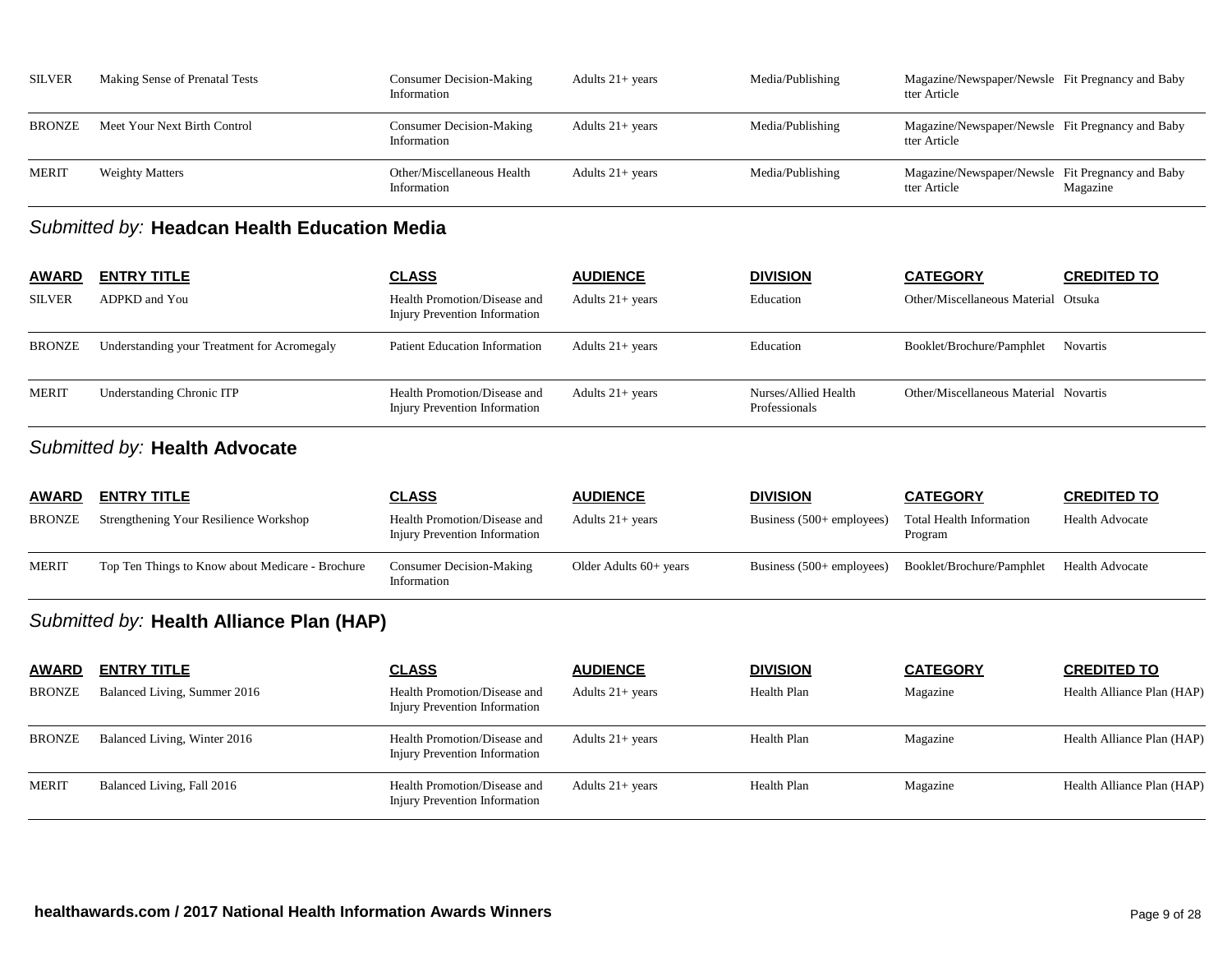## *Submitted by:* **Health Monitor Network**

| <b>AWARD</b>  | <b>ENTRY TITLE</b>                                                                             | <b>CLASS</b>                                                         | <b>AUDIENCE</b>       | <b>DIVISION</b>             | <b>CATEGORY</b>                            | <b>CREDITED TO</b>                                    |
|---------------|------------------------------------------------------------------------------------------------|----------------------------------------------------------------------|-----------------------|-----------------------------|--------------------------------------------|-------------------------------------------------------|
| <b>SILVER</b> | Guide to Birth Control with Poster                                                             | <b>Patient Education Information</b>                                 | Adults $21+$ years    | Media/Publishing            | Booklet/Brochure/Pamphlet                  | <b>Health Montior Network</b>                         |
| <b>BRONZE</b> | Guide to Living with AFib                                                                      | <b>Patient Education Information</b>                                 | Adults $21+$ years    | Media/Publishing            | Booklet/Brochure/Pamphlet                  | <b>Health Monitor Network</b>                         |
| <b>MERIT</b>  | Guide to RA                                                                                    | <b>Patient Education Information</b>                                 | Adults $21+$ years    | Media/Publishing            | Booklet/Brochure/Pamphlet                  | <b>Health Montior Network</b>                         |
| <b>MERIT</b>  | Diabetes Health Monitor Special Supplement                                                     | <b>Patient Education Information</b>                                 | Adults $21+$ years    | Media/Publishing            | Booklet/Brochure/Pamphlet                  | <b>Health Monitor Network</b>                         |
|               | Submitted by: HealthPartners Institute                                                         |                                                                      |                       |                             |                                            |                                                       |
| <b>AWARD</b>  | <b>ENTRY TITLE</b>                                                                             | <b>CLASS</b>                                                         | <b>AUDIENCE</b>       | <b>DIVISION</b>             | <b>CATEGORY</b>                            | <b>CREDITED TO</b>                                    |
| GOLD          | Successfully Managing Diabetes: Your Care Guide for<br>Type 1 Diabetes                         | Patient Education Information                                        | Other (specify below) | Hospital/Health Care System | <b>Total Health Information</b><br>Program | HealthPartners                                        |
|               | Submitted by: IQ Solutions                                                                     |                                                                      |                       |                             |                                            |                                                       |
| <b>AWARD</b>  | <b>ENTRY TITLE</b>                                                                             | <b>CLASS</b>                                                         | <b>AUDIENCE</b>       | <b>DIVISION</b>             | <b>CATEGORY</b>                            | <b>CREDITED TO</b>                                    |
| <b>BRONZE</b> | The Campaign to Change Direction, Learn the Five<br>Signs of Emotional Suffering, Military PSA | Health Promotion/Disease and<br><b>Injury Prevention Information</b> | Other (specify below) | Education                   | Public Service Ad                          | SAMHSA and The<br>Campaign to Change                  |
| <b>AWARD</b>  | <b>ENTRY TITLE</b>                                                                             | <b>CLASS</b>                                                         | <b>AUDIENCE</b>       | <b>DIVISION</b>             | <b>CATEGORY</b>                            | <b>CREDITED TO</b>                                    |
| <b>MERIT</b>  | "Happiest Time" Poster                                                                         | Patient Education Information                                        | Other (specify below) | Government                  | Poster                                     | Eunice Kennedy Shriver<br>National Institute of Child |
|               | Submitted by: JBS International, Inc.                                                          |                                                                      |                       |                             |                                            |                                                       |
| <b>AWARD</b>  | <b>ENTRY TITLE</b>                                                                             | <b>CLASS</b>                                                         | <b>AUDIENCE</b>       | <b>DIVISION</b>             | <b>CATEGORY</b>                            | <b>CREDITED TO</b>                                    |
| <b>BRONZE</b> | <b>Understanding Alzheimer's Genes</b>                                                         | <b>Patient Education Information</b>                                 | Adults $21+$ years    | Government                  | Booklet/Brochure/Pamphlet                  | <b>JBS</b> International Inc.                         |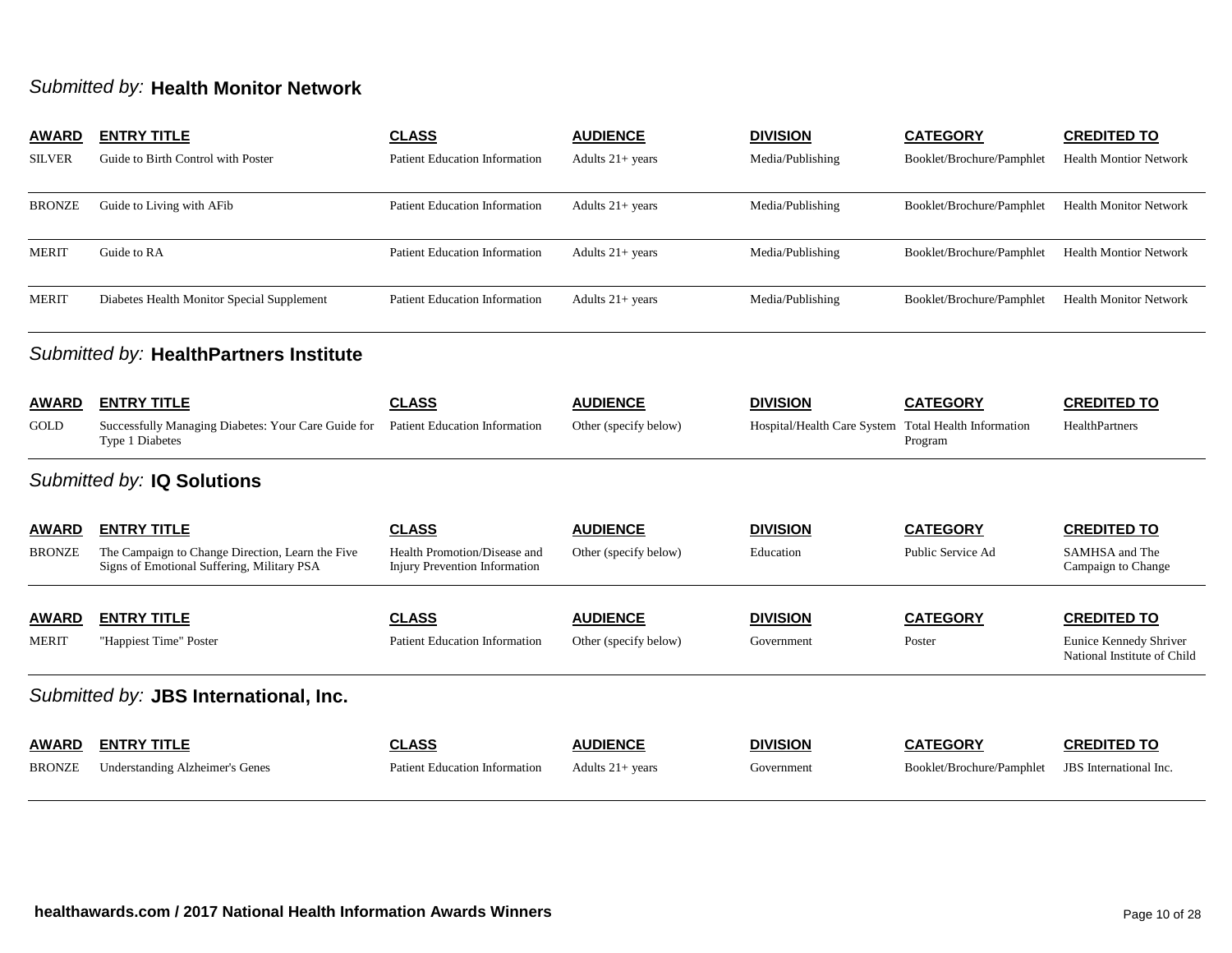### *Submitted by:* **Learning ZoneXpress**

| <b>AWARD</b>                  | <b>ENTRY TITLE</b>                                    | <b>CLASS</b>                                                         | <b>AUDIENCE</b>                                 | <b>DIVISION</b>                 | <b>CATEGORY</b> | <b>CREDITED TO</b>  |  |  |
|-------------------------------|-------------------------------------------------------|----------------------------------------------------------------------|-------------------------------------------------|---------------------------------|-----------------|---------------------|--|--|
| <b>GOLD</b>                   | Get to Know Nutrition Facts Labels Poster and Handout | Health Promotion/Disease and<br><b>Injury Prevention Information</b> | Other (specify below)                           | Consumer Product Company Poster |                 | Learning ZoneXpress |  |  |
| <b>SILVER</b>                 | MyPlate for Preschoolers Poster and Handout           | Health Promotion/Disease and<br><b>Injury Prevention Information</b> | Other (specify below)                           | Consumer Product Company Poster |                 | Learning ZoneXpress |  |  |
| <b>BRONZE</b>                 | Kid Approved Healthy Snacks Cookbook                  | Health Promotion/Disease and<br><b>Injury Prevention Information</b> | Children—birth-12 years and/or<br>their parents | Consumer Product Company Book   |                 | Learning ZoneXpress |  |  |
| <b>MERIT</b>                  | Picky Eating Solutions Poster and Handout             | Health Promotion/Disease and<br><b>Injury Prevention Information</b> | Children—birth-12 years and/or<br>their parents | Consumer Product Company Poster |                 | Learning ZoneXpress |  |  |
| <b>MERIT</b>                  | 2015-2020 Dietary Guidelines Poster and Handout       | Health Promotion/Disease and<br><b>Injury Prevention Information</b> | Other (specify below)                           | Consumer Product Company Poster |                 | Learning ZoneXpress |  |  |
| Submitted by: Loyola Medicine |                                                       |                                                                      |                                                 |                                 |                 |                     |  |  |

| <b>AWARD</b> | <b>ENTRY TITLE</b>                                                | CLASS                         | <b>AUDIENCF</b>    | <b>DIVISION</b>                   | <b>CATEGORY</b> | <b>CREDITED TO</b>                  |
|--------------|-------------------------------------------------------------------|-------------------------------|--------------------|-----------------------------------|-----------------|-------------------------------------|
| <b>MERIT</b> | What It's Like to Get a Lung Transplant: Diane<br>Williams' Story | Patient Education Information | Adults $21+$ vears | Hospital/Health Care System Video |                 | Carole Banasiak and Tim<br>Pfeiffer |

## *Submitted by:* **Mayo Clinic**

| <b>AWARD</b>  | <b>ENTRY TITLE</b>                                 | <b>CLASS</b>                         | <b>AUDIENCE</b>                                               | <b>DIVISION</b>                                       | <b>CATEGORY</b> | <b>CREDITED TO</b> |
|---------------|----------------------------------------------------|--------------------------------------|---------------------------------------------------------------|-------------------------------------------------------|-----------------|--------------------|
| <b>GOLD</b>   | Kids! All About Your Transplant                    | <b>Patient Education Information</b> | Children—birth-12 years and/or<br>their parents               | Hospital/Health Care System Booklet/Brochure/Pamphlet |                 | Mayo Clinic        |
| <b>SILVER</b> | Spina Bifida                                       | <b>Patient Education Information</b> | Children—birth-12 years and/or<br>their parents               | Hospital/Health Care System Booklet/Brochure/Pamphlet |                 | Mayo Clinic        |
| <b>SILVER</b> | An Introduction to Electroconvulsive Therapy (ECT) | <b>Patient Education Information</b> | Adults $21+$ years                                            | Education                                             | Video           | Mayo Clinic        |
| <b>SILVER</b> | Teens+Worst Day Ever                               | <b>Patient Education Information</b> | Adolescents/Young Adults—13-<br>20 years and/or their parents | Hospital/Health Care System Video                     |                 | Mayo Clinic        |
| <b>SILVER</b> | Your Child's Airway Reconstruction                 | <b>Patient Education Information</b> | Children—birth-12 years and/or<br>their parents               | Hospital/Health Care System Booklet/Brochure/Pamphlet |                 | Mayo Clinic        |
| <b>SILVER</b> | 10 Easy Steps to a Healthier You                   | <b>Patient Education Information</b> | Adults $21+$ years                                            | Hospital/Health Care System Video                     |                 | Mayo Clinic        |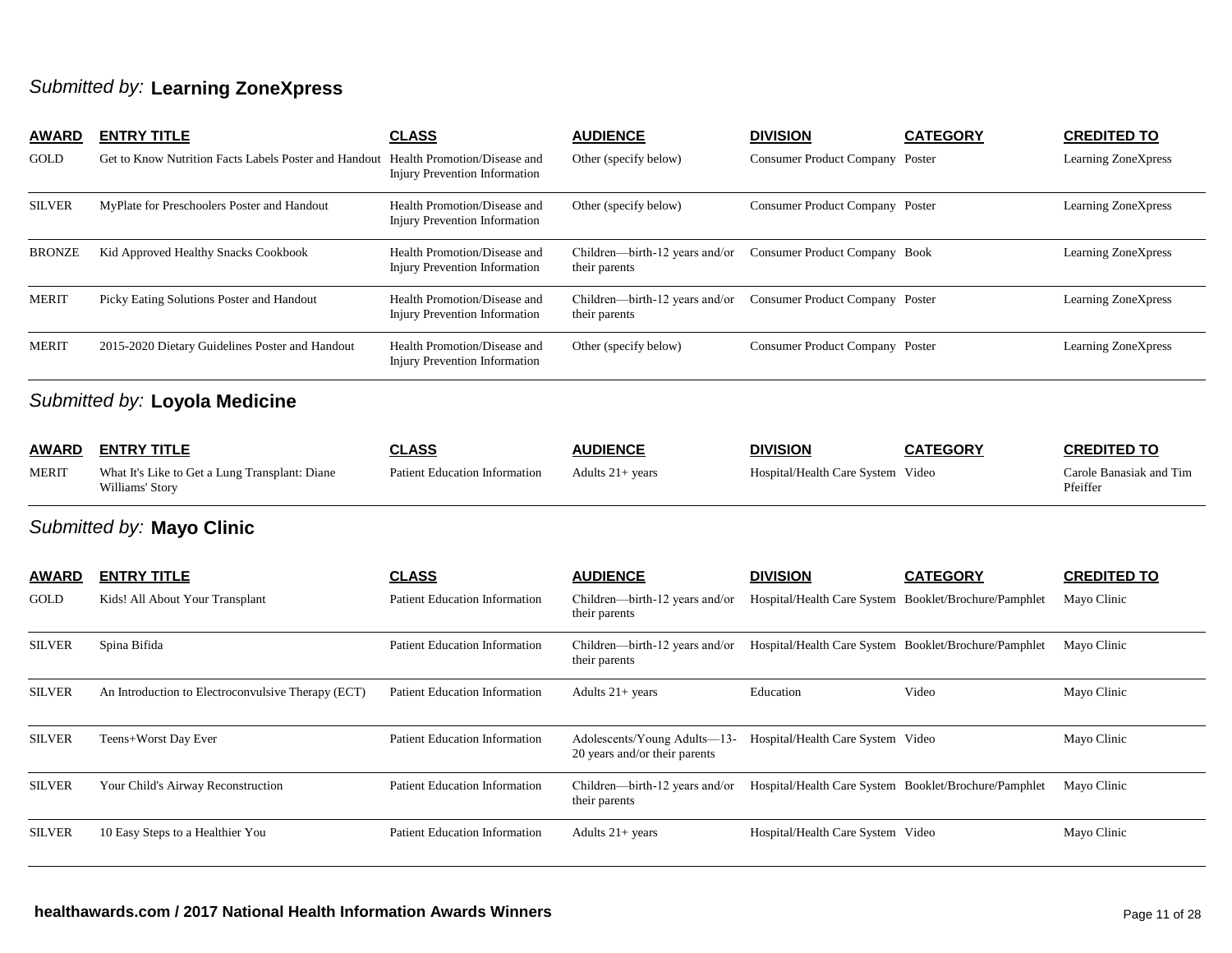| <b>SILVER</b> | The Best You! Preteens Making Smart Choices                             | <b>Patient Education Information</b> | Children—birth-12 years and/or Hospital/Health Care System Booklet/Brochure/Pamphlet<br>their parents               |                                                       |       | Mayo Clinic |  |  |  |
|---------------|-------------------------------------------------------------------------|--------------------------------------|---------------------------------------------------------------------------------------------------------------------|-------------------------------------------------------|-------|-------------|--|--|--|
| <b>SILVER</b> | Leg Flap Surgery                                                        | <b>Patient Education Information</b> | Adults $21+ years$                                                                                                  | Hospital/Health Care System Video                     |       | Mayo Clinic |  |  |  |
| <b>BRONZE</b> | Spinal Fusion Surgery Caring for Yourself During<br>Recovery and Beyond | <b>Patient Education Information</b> | Adolescents/Young Adults-13- Hospital/Health Care System Booklet/Brochure/Pamphlet<br>20 years and/or their parents |                                                       |       | Mayo Clinic |  |  |  |
| BRONZE        | Teens+Se. Gener Identity & Sexual Orientation                           | <b>Patient Education Information</b> | Adolescents/Young Adults—13- Hospital/Health Care System Booklet/Brochure/Pamphlet<br>20 years and/or their parents |                                                       |       | Mayo Clinic |  |  |  |
| <b>BRONZE</b> | Living with a Port                                                      | <b>Patient Education Information</b> | Adults $21+ years$                                                                                                  | Education                                             | Video | Mayo Clinic |  |  |  |
| MERIT         | Developmental Delay in Children                                         | <b>Patient Education Information</b> | Children-birth-12 years and/or Hospital/Health Care System Booklet/Brochure/Pamphlet<br>their parents               |                                                       |       | Mayo Clinic |  |  |  |
| MERIT         | Penile Rehabilitation                                                   | <b>Patient Education Information</b> | Adults $21+$ years                                                                                                  | Hospital/Health Care System Booklet/Brochure/Pamphlet |       | Mayo Clinic |  |  |  |
| <b>MERIT</b>  | Learning About Your Behavior Chains                                     | <b>Patient Education Information</b> | Adults 21+ years                                                                                                    | Hospital/Health Care System Booklet/Brochure/Pamphlet |       | Mayo Clinic |  |  |  |
| MERIT         | Hernia Repair                                                           | <b>Patient Education Information</b> | Adults $21+$ years                                                                                                  | Hospital/Health Care System Booklet/Brochure/Pamphlet |       | Mayo Clinic |  |  |  |
| <b>MERIT</b>  | Choose A Healthy Habit The Road to Better Health<br>2017                | <b>Patient Education Information</b> | Adults $21+$ years                                                                                                  | Hospital/Health Care System Calendar                  |       | Mayo Clinic |  |  |  |
| <b>MERIT</b>  | Understanding CRE Carbapenem-Resistant<br>Enterobacteriaceae            | <b>Patient Education Information</b> | Adults $21+$ years                                                                                                  | Hospital/Health Care System Booklet/Brochure/Pamphlet |       | Mayo Clinic |  |  |  |
| MERIT         | Preparing for Your Child's Surgery or Test                              | <b>Patient Education Information</b> | Children—birth-12 years and/or Hospital/Health Care System Booklet/Brochure/Pamphlet<br>their parents               |                                                       |       | Mayo Clinic |  |  |  |
| <b>MERIT</b>  | Lymphedema                                                              | <b>Patient Education Information</b> | Adults $21+ years$                                                                                                  | Hospital/Health Care System Video                     |       | Mayo Clinic |  |  |  |
| <b>MERIT</b>  | Oral Appliance Therapy (OAT) for Treating<br>Obstructive Sleep Apnea    | <b>Patient Education Information</b> | Adults $21+$ years                                                                                                  | Hospital/Health Care System Booklet/Brochure/Pamphlet |       | Mayo Clinic |  |  |  |
|               | Submitted by: Meredith Content Licensing                                |                                      |                                                                                                                     |                                                       |       |             |  |  |  |

#### *Submitted by:* **Meredith Content Licensing**

| <b>AWARD</b> | <b>ENTRY TITLE</b> | CLASS                         | <b>AUDIENCE</b>  | <b>DIVISION</b>  | <b>CATEGORY</b> | <b>CREDITED TO</b>         |
|--------------|--------------------|-------------------------------|------------------|------------------|-----------------|----------------------------|
| BRONZE       | Nourish            | Patient Education Information | Adults 21+ vears | Media/Publishing | <b>Book</b>     | Meredith Content Licensing |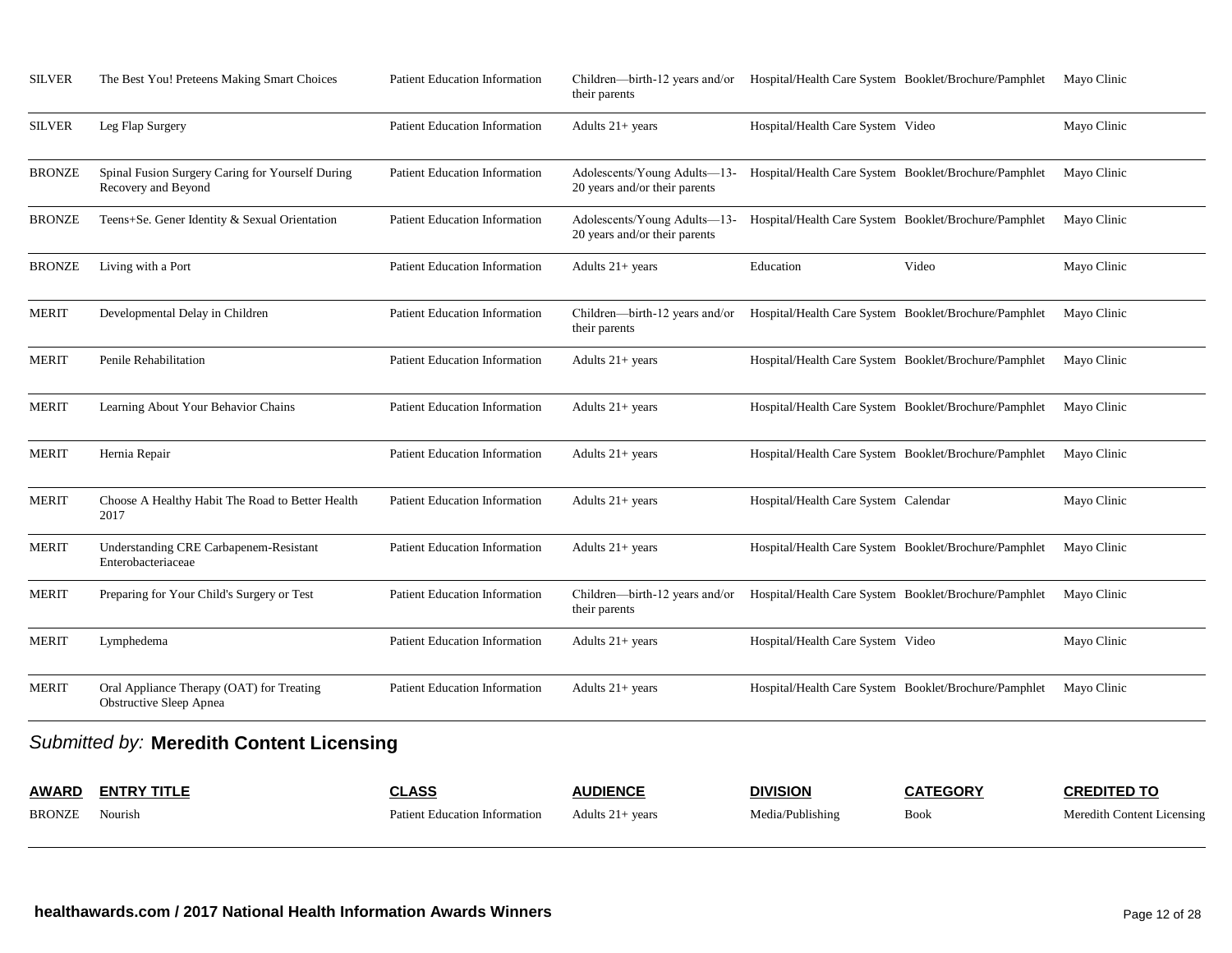### *Submitted by:* **MGM Resorts International**

| <b>AWARD</b>  | <b>ENTRY TITLE</b>                                                                       | <b>CLASS</b>                                   | <b>AUDIENCE</b>          | <b>DIVISION</b>           | <b>CATEGORY</b>                              | <b>CREDITED TO</b>                                    |  |  |  |  |
|---------------|------------------------------------------------------------------------------------------|------------------------------------------------|--------------------------|---------------------------|----------------------------------------------|-------------------------------------------------------|--|--|--|--|
| <b>SILVER</b> | 2017 Annual Enrollment Campaign                                                          | Other/Miscellaneous Health<br>Information      | Adults $21+$ years       | Business (500+ employees) | <b>Total Special Health Event</b><br>Program | Melissa Friedman, MGM<br><b>Resorts International</b> |  |  |  |  |
|               | Submitted by: Milner-Fenwick, Inc.                                                       |                                                |                          |                           |                                              |                                                       |  |  |  |  |
| <b>AWARD</b>  | <b>ENTRY TITLE</b>                                                                       | <b>CLASS</b>                                   | <b>AUDIENCE</b>          | <b>DIVISION</b>           | <b>CATEGORY</b>                              | <b>CREDITED TO</b>                                    |  |  |  |  |
| <b>BRONZE</b> | OB193 Newborn Care                                                                       | <b>Patient Education Information</b>           | Adults $21+$ years       | Media/Publishing          | Video                                        | Milner-Fenwick, Inc                                   |  |  |  |  |
|               | Submitted by: National Bone Marrow Transplant Link                                       |                                                |                          |                           |                                              |                                                       |  |  |  |  |
| <b>AWARD</b>  | <b>ENTRY TITLE</b>                                                                       | <b>CLASS</b>                                   | <b>AUDIENCE</b>          | <b>DIVISION</b>           | <b>CATEGORY</b>                              | <b>CREDITED TO</b>                                    |  |  |  |  |
| <b>MERIT</b>  | Guide to Bone Marrow and Stem Cell Transplant:<br>What to Expect and How to Move Forward | <b>Patient Education Information</b>           | Adults $21+$ years       | Other/Miscellaneous       | <b>Book</b>                                  | <b>National Bone Marrow</b><br><b>Transplant Link</b> |  |  |  |  |
|               | Submitted by: Ogilvy Public Relations                                                    |                                                |                          |                           |                                              |                                                       |  |  |  |  |
| <b>AWARD</b>  | <b>ENTRY TITLE</b>                                                                       | <b>CLASS</b>                                   | <b>AUDIENCE</b>          | <b>DIVISION</b>           | <b>CATEGORY</b>                              | <b>CREDITED TO</b>                                    |  |  |  |  |
| GOLD          | How to Maximize Your Health Coverage                                                     | <b>Consumer Decision-Making</b><br>Information | Adults $21+$ years       | Government                | Video                                        | Centers for Medicare &<br>Medicaid Services (CMS)     |  |  |  |  |
| <b>AWARD</b>  | <b>ENTRY TITLE</b>                                                                       | <b>CLASS</b>                                   | <b>AUDIENCE</b>          | <b>DIVISION</b>           | <b>CATEGORY</b>                              | <b>CREDITED TO</b>                                    |  |  |  |  |
| <b>SILVER</b> | Mind Your Risks                                                                          | <b>Patient Education Information</b>           | Older Adults $60+$ years | Government                | <b>Total Health Information</b><br>Program   | National Institute of<br>Neurological Disorders and   |  |  |  |  |
|               | Submitted by: Optum                                                                      |                                                |                          |                           |                                              |                                                       |  |  |  |  |
| <b>AWARD</b>  | <b>ENTRY TITLE</b>                                                                       | <b>CLASS</b>                                   | <b>AUDIENCE</b>          | <b>DIVISION</b>           | <b>CATEGORY</b>                              | <b>CREDITED TO</b>                                    |  |  |  |  |
| <b>MERIT</b>  | <b>ER</b> Diversion                                                                      | <b>Consumer Decision-Making</b><br>Information | Adults $21+$ years       | <b>Insurance Company</b>  | Direct Mail                                  | <b>BI</b> Worldwide                                   |  |  |  |  |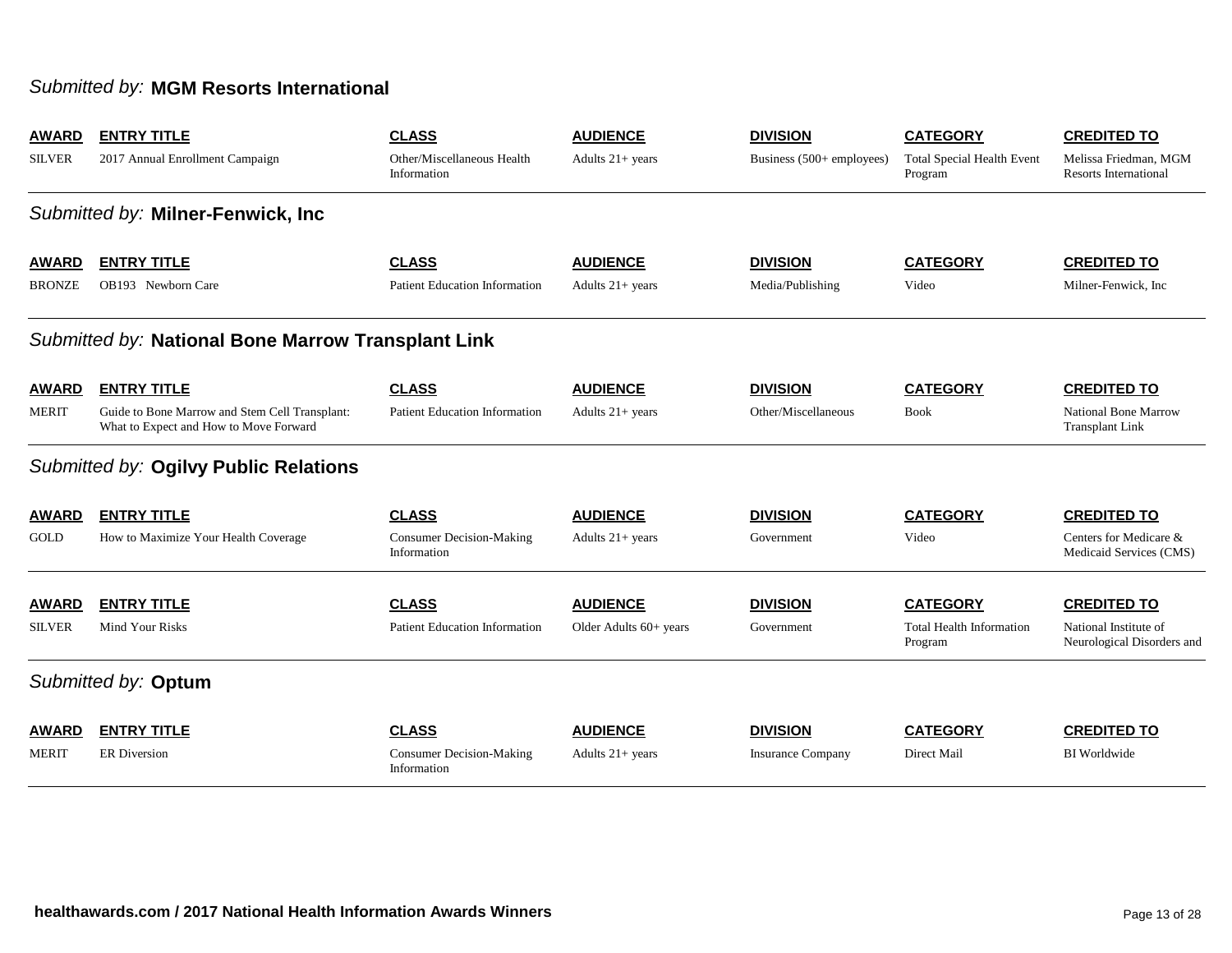## *Submitted by:* **Parents Magazine**

| <b>AWARD</b>  | <b>ENTRY TITLE</b>                               | <b>CLASS</b>                                                         | <b>AUDIENCE</b>                                                  | <b>DIVISION</b>  | <b>CATEGORY</b>                                            | <b>CREDITED TO</b> |
|---------------|--------------------------------------------------|----------------------------------------------------------------------|------------------------------------------------------------------|------------------|------------------------------------------------------------|--------------------|
| <b>GOLD</b>   | The New Rules on Raising Babies                  | Health Promotion/Disease and<br><b>Injury Prevention Information</b> | Children-birth-12 years and/or<br>their parents                  | Media/Publishing | Magazine/Newspaper/Newsle Parents<br>tter Article          | Magazine/Meredith  |
| GOLD          | More Than 600 Children Drown Every Year          | Health Promotion/Disease and<br><b>Injury Prevention Information</b> | Children—birth-12 years and/or<br>their parents                  | Media/Publishing | Magazine/Newspaper/Newsle Parents<br>tter Article          | Magazine/Meredith  |
| <b>GOLD</b>   | 5 Medicine Mistakes Parents Make                 | Health Promotion/Disease and<br><b>Injury Prevention Information</b> | Children—birth-12 years and/or Media/Publishing<br>their parents |                  | Magazine/Newspaper/Newsle Parents<br>tter Article          | Magazine/Meredith  |
| <b>SILVER</b> | Would You Let Your Child Eat 50 Pounds of Sugar? | Health Promotion/Disease and<br><b>Injury Prevention Information</b> | Children—birth-12 years and/or Media/Publishing<br>their parents |                  | Magazine/Newspaper/Newsle Parents<br>tter Article          | Magazine/Meredith  |
| <b>SILVER</b> | 8 Rules for Raising a Healthy Kid                | Health Promotion/Disease and<br><b>Injury Prevention Information</b> | Children—birth-12 years and/or Media/Publishing<br>their parents |                  | Magazine/Newspaper/Newsle Parents Magazine<br>tter Article |                    |
| <b>SILVER</b> | Secrets of Pediatrician Parents                  | <b>Patient Education Information</b>                                 | Children-birth-12 years and/or Media/Publishing<br>their parents |                  | Magazine/Newspaper/Newsle Parents<br>tter Article          | Magazine/Meredith  |
| <b>SILVER</b> | More Than Skin Deep                              | Health Promotion/Disease and<br><b>Injury Prevention Information</b> | Children—birth-12 years and/or Media/Publishing<br>their parents |                  | Magazine/Newspaper/Newsle Parents<br>tter Article          | Magazine/Meredith  |
| <b>SILVER</b> | How to Save a Child's Life                       | Other/Miscellaneous Health<br>Information                            | Children-birth-12 years and/or Media/Publishing<br>their parents |                  | Magazine/Newspaper/Newsle Parents<br>tter Article          | Magazine/Meredith  |
| <b>SILVER</b> | Secrets You Shouldn't Keep From Your Doctor      | Health Promotion/Disease and<br>Injury Prevention Information        | Children—birth-12 years and/or<br>their parents                  | Media/Publishing | Magazine/Newspaper/Newsle Parents<br>tter Article          | Magazine/Meredith  |
| <b>SILVER</b> | Let's Talk About Chubby Children                 | Health Promotion/Disease and<br><b>Injury Prevention Information</b> | Children-birth-12 years and/or Media/Publishing<br>their parents |                  | Magazine/Newspaper/Newsle Parents<br>tter Article          | Magazine/Meredith  |
| <b>SILVER</b> | <b>Immunity Now!</b>                             | Health Promotion/Disease and<br>Injury Prevention Information        | Children-birth-12 years and/or Media/Publishing<br>their parents |                  | Magazine/Newspaper/Newsle Parents<br>tter Article          | Magazine/Meredith  |
| <b>SILVER</b> | The Skinny on Thin Kids                          | Health Promotion/Disease and<br><b>Injury Prevention Information</b> | Children—birth-12 years and/or Media/Publishing<br>their parents |                  | Magazine/Newspaper/Newsle Parents<br>tter Article          | Magazine/Meredith  |
| <b>SILVER</b> | Health "Facts" You May Have Wrong                | <b>Patient Education Information</b>                                 | Children-birth-12 years and/or Media/Publishing<br>their parents |                  | Magazine/Newspaper/Newsle Parents<br>tter Article          | Magazine/Meredith  |
| <b>SILVER</b> | <b>Icky</b> Infections                           | <b>Patient Education Information</b>                                 | Children—birth-12 years and/or Media/Publishing<br>their parents |                  | Magazine/Newspaper/Newsle Parents<br>tter Article          | Magazine/Meredith  |
| <b>BRONZE</b> | Feed Your Child's Gut                            | Health Promotion/Disease and<br><b>Injury Prevention Information</b> | Children-birth-12 years and/or Media/Publishing<br>their parents |                  | Magazine/Newspaper/Newsle Parents<br>tter Article          | Magazine/Meredith  |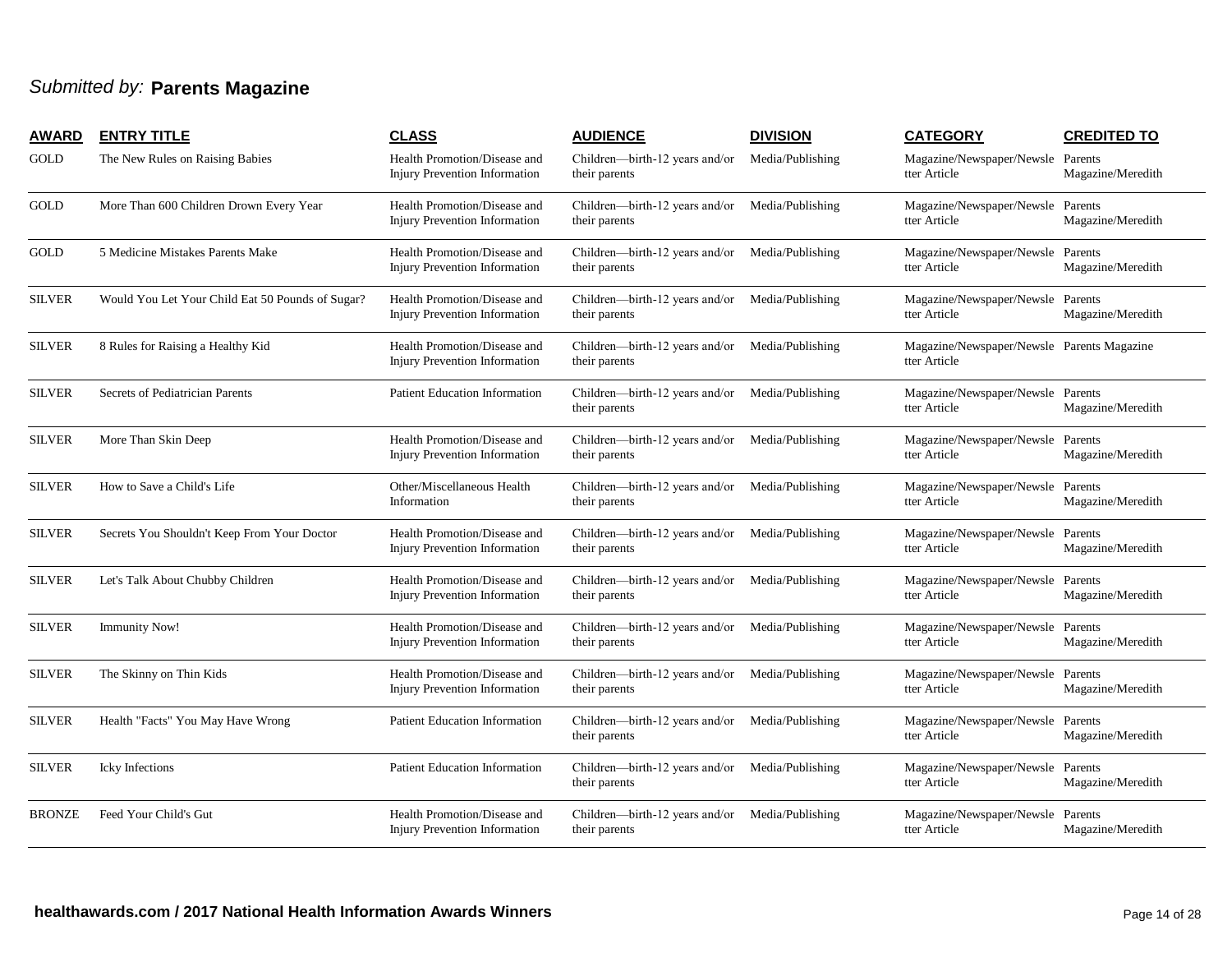| <b>BRONZE</b> | 5 Things You Didn't Know About Allergies                   | <b>Patient Education Information</b>                                 | Children-birth-12 years and/or Media/Publishing<br>their parents |                  | Magazine/Newspaper/Newsle Parents<br>tter Article | Magazine/Meredith    |
|---------------|------------------------------------------------------------|----------------------------------------------------------------------|------------------------------------------------------------------|------------------|---------------------------------------------------|----------------------|
| <b>BRONZE</b> | Give Your Back a Break                                     | Health Promotion/Disease and<br><b>Injury Prevention Information</b> | Children-birth-12 years and/or Media/Publishing<br>their parents |                  | Magazine/Newspaper/Newsle Parents<br>tter Article | Magazine/Meredith    |
|               | Submitted by: Passport Health Plan                         |                                                                      |                                                                  |                  |                                                   |                      |
| <u>AWARD</u>  | <b>ENTRY TITLE</b>                                         | <b>CLASS</b>                                                         | <b>AUDIENCE</b>                                                  | <b>DIVISION</b>  | <b>CATEGORY</b>                                   | <b>CREDITED TO</b>   |
| <b>MERIT</b>  | Diabetes Care just for TEENS                               | <b>Patient Education Information</b>                                 | Other (specify below)                                            | Health Plan      | Booklet/Brochure/Pamphlet                         | Passport Health Plan |
| <b>MERIT</b>  | Together TV Ad                                             | <b>Consumer Decision-Making</b><br>Information                       | Other (specify below)                                            | Health Plan      | TV Ad                                             | Passport Health Plan |
|               | Submitted by: PatientPoint                                 |                                                                      |                                                                  |                  |                                                   |                      |
| <u>AWARD</u>  | <b>ENTRY TITLE</b>                                         | <b>CLASS</b>                                                         | <b>AUDIENCE</b>                                                  | <b>DIVISION</b>  | <b>CATEGORY</b>                                   | <b>CREDITED TO</b>   |
| <b>SILVER</b> | Preventive Screenings for Your Best Health:<br>Colonoscopy | <b>Patient Education Information</b>                                 | Adults $21+$ years                                               | Media/Publishing | Video                                             | PatientPoint         |
| <b>SILVER</b> | <b>Understanding Portion Control</b>                       | <b>Patient Education Information</b>                                 | Adults $21+ years$                                               | Media/Publishing | Video                                             | PatientPoint         |
| <b>SILVER</b> | AFib and Your Risk of Stroke                               | <b>Patient Education Information</b>                                 | Adults 21+ years                                                 | Media/Publishing | Video                                             | PatientPoint         |
| <b>BRONZE</b> | Concussions                                                | <b>Patient Education Information</b>                                 | Adults $21+$ years                                               | Media/Publishing | Video                                             | PatientPoint         |
| <b>BRONZE</b> | Diabetes and Carbohydrates                                 | <b>Patient Education Information</b>                                 | Adults $21+ years$                                               | Media/Publishing | Video                                             | PatientPoint         |
| <b>BRONZE</b> | Your Baby and Vitamin D                                    | <b>Patient Education Information</b>                                 | Adults $21+$ years                                               | Media/Publishing | Video                                             | PatientPoint         |
| <b>BRONZE</b> | Why Vaccinate                                              | Patient Education Information                                        | Adults $21+$ years                                               | Media/Publishing | Video                                             | PatientPoint         |
| <b>BRONZE</b> | Get Your Fiber Fix: Raspberries                            | <b>Patient Education Information</b>                                 | Adults $21+ years$                                               | Media/Publishing | Video                                             | PatientPoint         |
| <b>MERIT</b>  | 2016 Election                                              | <b>Patient Education Information</b>                                 | Adults $21+ years$                                               | Media/Publishing | Video                                             | PatientPoint         |
| <b>MERIT</b>  | Healthy Medicine Habits: Expired Meds                      | <b>Patient Education Information</b>                                 | Adults 21+ years                                                 | Media/Publishing | Video                                             | PatientPoint         |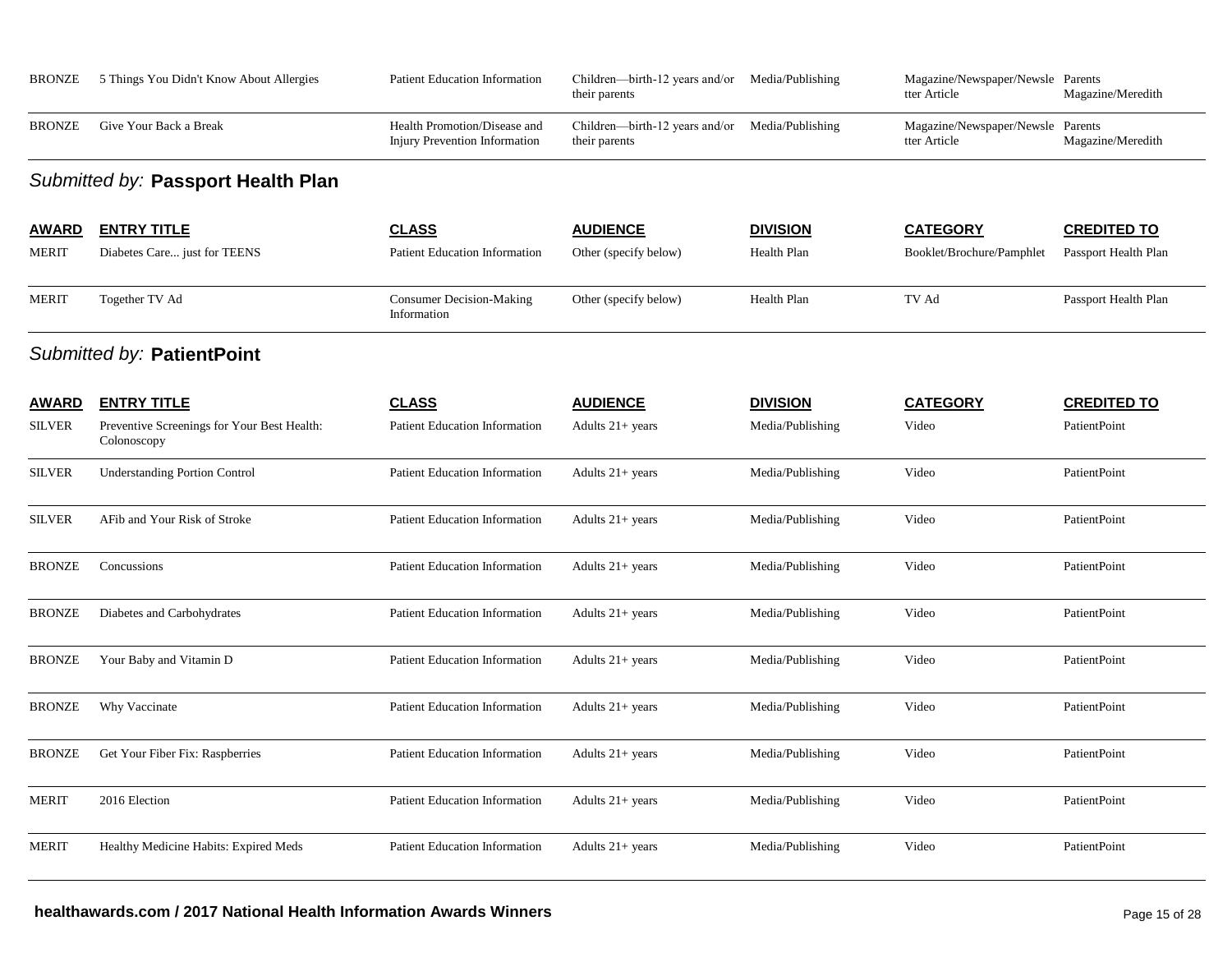| <b>MERIT</b>  | Build a Better Breakfast                         | <b>Patient Education Information</b> | Adults $21+ years$ | Media/Publishing | Video           | PatientPoint       |
|---------------|--------------------------------------------------|--------------------------------------|--------------------|------------------|-----------------|--------------------|
| <b>MERIT</b>  | Understanding Your Health Insurance: The Basics  | <b>Patient Education Information</b> | Adults $21+$ years | Media/Publishing | Video           | PatientPoint       |
| <b>MERIT</b>  | <b>Baby Vaccines</b>                             | <b>Patient Education Information</b> | Adults $21+ years$ | Media/Publishing | Video           | PatientPoint       |
| <b>MERIT</b>  | Understanding a Calcium Scan                     | <b>Patient Education Information</b> | Adults $21+$ years | Media/Publishing | Video           | PatientPoint       |
| <b>MERIT</b>  | Simple Exercises Using a Chair 2                 | <b>Patient Education Information</b> | Adults $21+ years$ | Media/Publishing | Video           | PatientPoint       |
| <b>MERIT</b>  | NHO: Osteoporosis Awareness and Prevention Month | Patient Education Information        | Adults $21+ years$ | Media/Publishing | Video           | PatientPoint       |
| <b>MERIT</b>  | Simple Exercises Using a Chair 1                 | <b>Patient Education Information</b> | Adults $21+$ years | Media/Publishing | Video           | PatientPoint       |
| <b>AWARD</b>  | <b>ENTRY TITLE</b>                               | <b>CLASS</b>                         | <b>AUDIENCE</b>    | <b>DIVISION</b>  | <b>CATEGORY</b> | <b>CREDITED TO</b> |
| <b>SILVER</b> | <b>Breastfeeding Success Prep</b>                | <b>Patient Education Information</b> | Adults $21+$ years | Media/Publishing | Video           | PatientPoint       |
| BRONZE        | Managing Your Asthma: Waking Up at Night         | <b>Patient Education Information</b> | Adults $21+$ years | Media/Publishing | Video           | PatientPoint       |
| <b>BRONZE</b> | Viscosupplementation for Knee Osteoarthritis     | <b>Patient Education Information</b> | Adults $21+ years$ | Media/Publishing | Video           | PatientPoint       |
| BRONZE        | Perfect Food Pairings                            | <b>Patient Education Information</b> | Adults $21+ years$ | Media/Publishing | Video           | PatientPoint       |
| <b>BRONZE</b> | Slow Down, Eat Less                              | <b>Patient Education Information</b> | Adults 21+ years   | Media/Publishing | Video           | PatientPoint       |
| MERIT         | Sex After Menopause                              | <b>Patient Education Information</b> | Adults 21+ years   | Media/Publishing | Video           | PatientPoint       |
| <b>MERIT</b>  | Rheumatology, Waiting Room Program               | <b>Patient Education Information</b> | Adults 21+ years   | Media/Publishing | Video           | PatientPoint       |
| MERIT         | When to Use a Pacifier                           | <b>Patient Education Information</b> | Adults $21+$ years | Media/Publishing | Video           | PatientPoint       |
| MERIT         | <b>Stress Buster: Stretching</b>                 | <b>Patient Education Information</b> | Adults $21+$ years | Media/Publishing | Video           | PatientPoint       |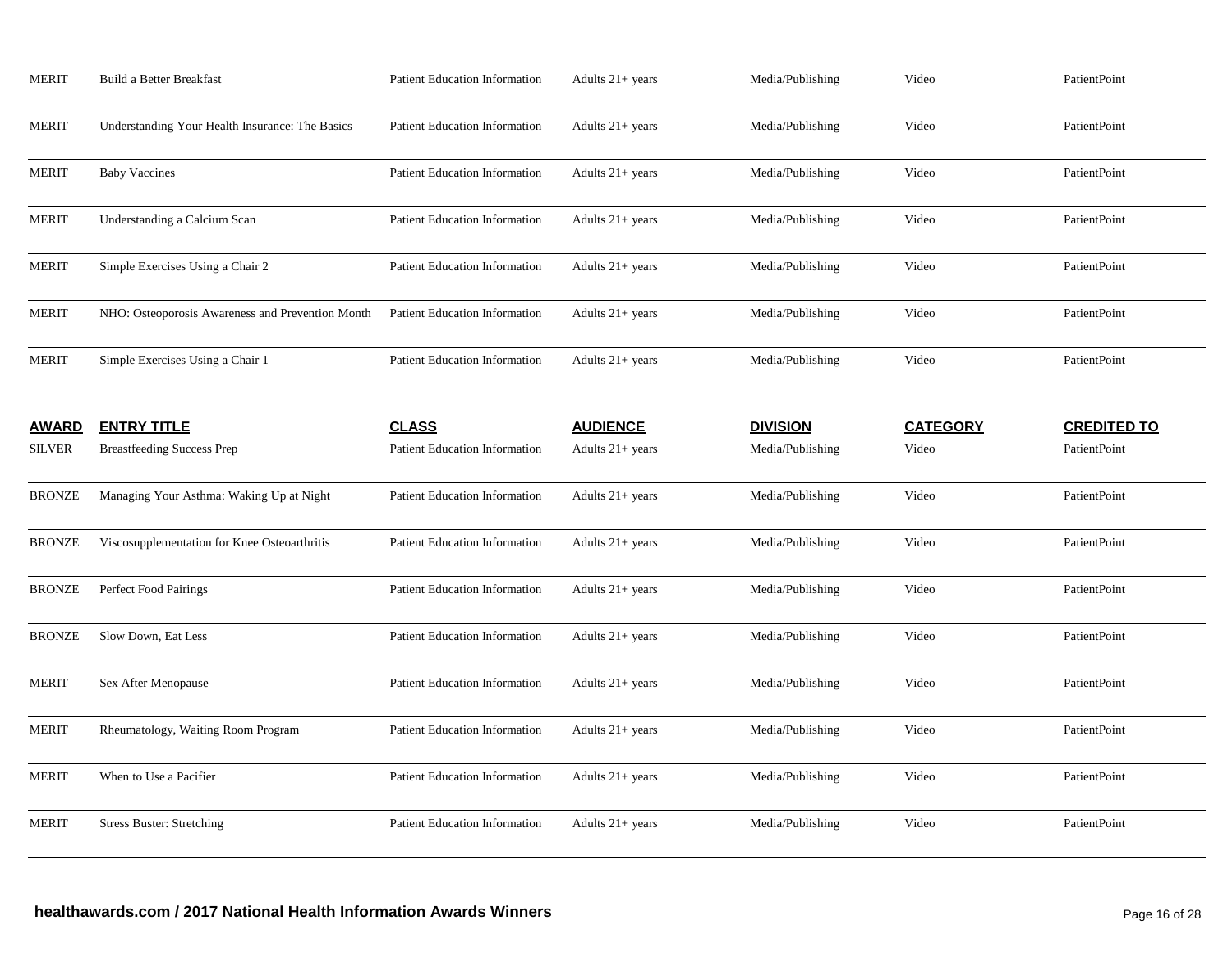| AWARD         | <b>ENTRY TITLE</b>                             | <b>CLASS</b>                                                         | <b>AUDIENCE</b>    | <b>DIVISION</b>  | <b>CATEGORY</b>                                        | <b>CREDITED TO</b> |
|---------------|------------------------------------------------|----------------------------------------------------------------------|--------------------|------------------|--------------------------------------------------------|--------------------|
| <b>MERIT</b>  | <b>Bladder Cancer Brochure</b>                 | <b>Patient Education Information</b>                                 | Adults $21+ years$ | Media/Publishing | Booklet/Brochure/Pamphlet                              | PatientPoint       |
| <b>MERIT</b>  | Take Charge of Your Care Patient Guide Article | Health Promotion/Disease and<br><b>Injury Prevention Information</b> | Adults $21+$ years | Media/Publishing | Magazine/Newspaper/Newsle PatientPoint<br>tter Article |                    |
| <b>MERIT</b>  | Healthy Living with HIV Brochure               | <b>Patient Education Information</b>                                 | Adults $21+$ years | Media/Publishing | Booklet/Brochure/Pamphlet                              | PatientPoint       |
| MERIT         | Non-Small Cell Lung Cancer Brochure            | <b>Patient Education Information</b>                                 | Adults $21+$ years | Media/Publishing | Booklet/Brochure/Pamphlet                              | PatientPoint       |
| <b>MERIT</b>  | Head and Neck Cancer Brochure                  | <b>Patient Education Information</b>                                 | Adults $21+$ years | Media/Publishing | Booklet/Brochure/Pamphlet                              | PatientPoint       |
| <b>MERIT</b>  | Advanced Melanoma Brochure                     | <b>Patient Education Information</b>                                 | Adults $21+$ years | Media/Publishing | Booklet/Brochure/Pamphlet                              | PatientPoint       |
| <b>BRONZE</b> | <b>Advanced Prostate Cancer Brochure</b>       | <b>Patient Education Information</b>                                 | Adults $21+$ years | Media/Publishing | Booklet/Brochure/Pamphlet                              | PatientPoint       |
| <b>BRONZE</b> | <b>Birth Control Brochure</b>                  | <b>Patient Education Information</b>                                 | Adults $21+$ years | Media/Publishing | Booklet/Brochure/Pamphlet                              | PatientPoint       |
| <u>AWARD</u>  | <b>ENTRY TITLE</b>                             | <b>CLASS</b>                                                         | <b>AUDIENCE</b>    | <b>DIVISION</b>  | <b>CATEGORY</b>                                        | <b>CREDITED TO</b> |
| <b>MERIT</b>  | Get to Know RA                                 | <b>Patient Education Information</b>                                 | Adults $21+$ years | Media/Publishing | Video                                                  | PatientPoint       |
| MERIT         | Cardiology, Waiting Room Program               | <b>Patient Education Information</b>                                 | Adults $21+ years$ | Media/Publishing | Video                                                  | PatientPoint       |
| MERIT         | Screen Time Guidelines                         | <b>Patient Education Information</b>                                 | Adults $21+$ years | Media/Publishing | Video                                                  | PatientPoint       |
| <b>MERIT</b>  | Change 1 Thing: Read Food Labels               | <b>Patient Education Information</b>                                 | Adults $21+$ years | Media/Publishing | Video                                                  | PatientPoint       |
| <b>MERIT</b>  | OB/GYN, Waiting Room Program                   | <b>Patient Education Information</b>                                 | Adults $21+$ years | Media/Publishing | Video                                                  | PatientPoint       |
| <b>MERIT</b>  | The Benefits of Insulin Pens                   | <b>Patient Education Information</b>                                 | Adults $21+$ years | Media/Publishing | Video                                                  | PatientPoint       |
| <b>MERIT</b>  | Kids Need Flu Shots Too                        | <b>Patient Education Information</b>                                 | Adults $21+$ years | Media/Publishing | Video                                                  | PatientPoint       |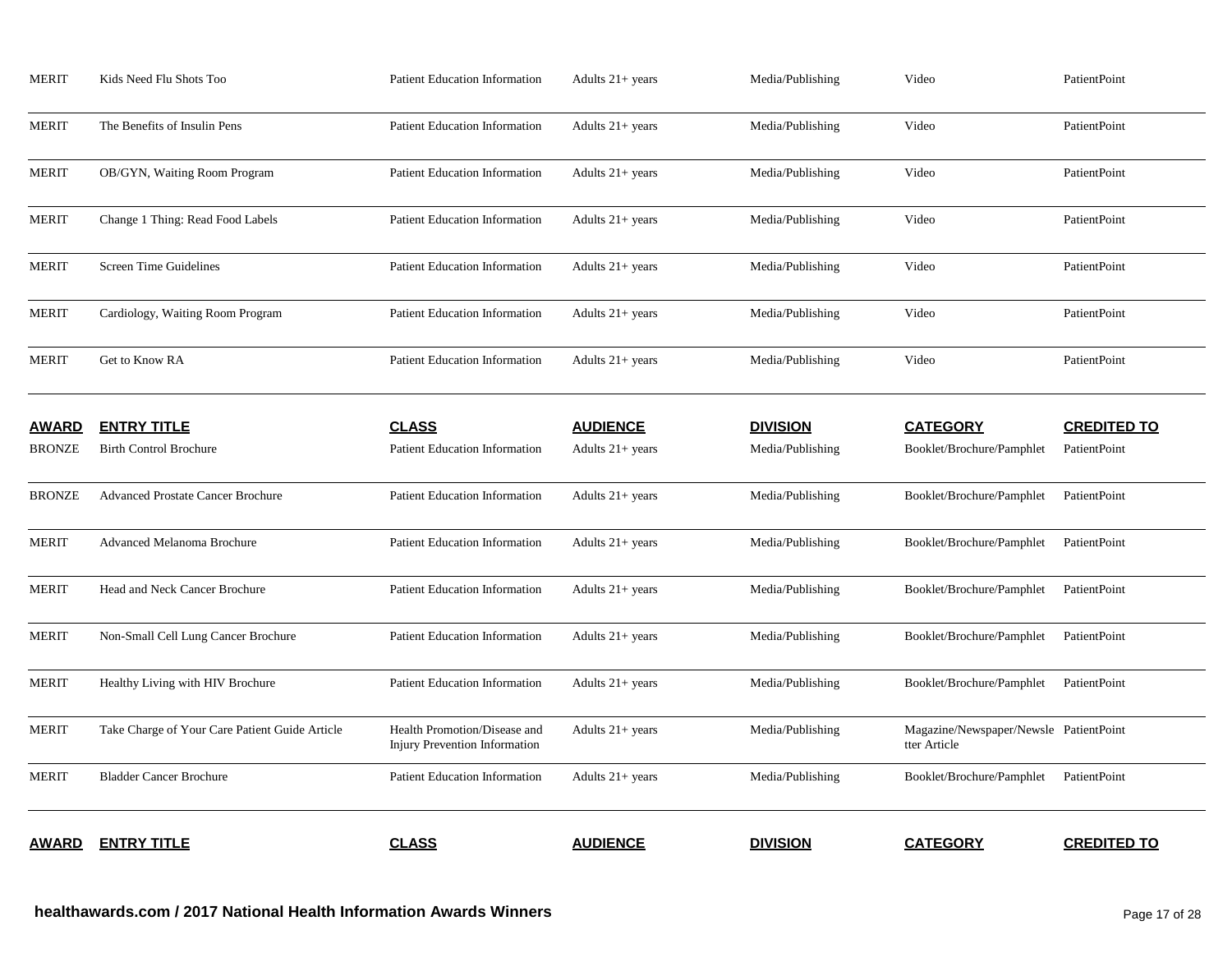| GOLD          | PatientPoint Rheumatology Exam Room Program     | <b>Patient Education Information</b>                                 | Adults $21+ years$                              | Media/Publishing | <b>Total Health Information</b><br>Program | PatientPoint |
|---------------|-------------------------------------------------|----------------------------------------------------------------------|-------------------------------------------------|------------------|--------------------------------------------|--------------|
| <b>SILVER</b> | PatientPoint Pediatrics Exam Room Program       | <b>Patient Education Information</b>                                 | Children—birth-12 years and/or<br>their parents | Media/Publishing | <b>Total Health Information</b><br>Program | PatientPoint |
| SILVER        | PatientPoint Primary Care Exam Room Program     | <b>Patient Education Information</b>                                 | Adults $21+$ years                              | Media/Publishing | <b>Total Health Information</b><br>Program | PatientPoint |
| <b>BRONZE</b> | <b>Adult Vaccines Brochure</b>                  | <b>Patient Education Information</b>                                 | Adults $21+ years$                              | Media/Publishing | Booklet/Brochure/Pamphlet                  | PatientPoint |
| BRONZE        | Overactive Bladder Brochure                     | <b>Patient Education Information</b>                                 | Adults $21+$ years                              | Media/Publishing | Booklet/Brochure/Pamphlet                  | PatientPoint |
| BRONZE        | Type 2 Diabetes Brochure                        | <b>Patient Education Information</b>                                 | Adults $21+ years$                              | Media/Publishing | Booklet/Brochure/Pamphlet                  | PatientPoint |
| BRONZE        | Pain and Fever Brochure                         | <b>Patient Education Information</b>                                 | Children—birth-12 years and/or<br>their parents | Media/Publishing | Booklet/Brochure/Pamphlet                  | PatientPoint |
| BRONZE        | Cold and Cough Brochure                         | <b>Patient Education Information</b>                                 | Children-birth-12 years and/or<br>their parents | Media/Publishing | Booklet/Brochure/Pamphlet                  | PatientPoint |
| <b>BRONZE</b> | Osteoarthritis Brochure                         | <b>Patient Education Information</b>                                 | Adults $21+$ years                              | Media/Publishing | Booklet/Brochure/Pamphlet                  | PatientPoint |
| BRONZE        | Crohn's Disease Brochure                        | <b>Patient Education Information</b>                                 | Adults $21+$ years                              | Media/Publishing | Booklet/Brochure/Pamphlet                  | PatientPoint |
| BRONZE        | Insomnia Brochure                               | <b>Patient Education Information</b>                                 | Adults $21+$ years                              | Media/Publishing | Booklet/Brochure/Pamphlet                  | PatientPoint |
| BRONZE        | Puberty in Girls Brochure                       | Health Promotion/Disease and<br><b>Injury Prevention Information</b> | Children-birth-12 years and/or<br>their parents | Media/Publishing | Booklet/Brochure/Pamphlet                  | PatientPoint |
| BRONZE        | <b>Ulcerative Colitis Brochure</b>              | <b>Patient Education Information</b>                                 | Adults $21+ years$                              | Media/Publishing | Booklet/Brochure/Pamphlet                  | PatientPoint |
| BRONZE        | <b>Constipation Brochure</b>                    | <b>Patient Education Information</b>                                 | Adults $21+$ years                              | Media/Publishing | Booklet/Brochure/Pamphlet                  | PatientPoint |
| BRONZE        | PatientPoint Gastroenterology Exam Room Program | <b>Patient Education Information</b>                                 | Adults $21+ years$                              | Media/Publishing | <b>Total Health Information</b><br>Program | PatientPoint |
| BRONZE        | Psoriatic Arthritis Brochure                    | Patient Education Information                                        | Adults 21+ years                                | Media/Publishing | Booklet/Brochure/Pamphlet                  | PatientPoint |
| BRONZE        | The HPV Vaccine and Your Child Brochure         | <b>Patient Education Information</b>                                 | Children-birth-12 years and/or<br>their parents | Media/Publishing | Booklet/Brochure/Pamphlet                  | PatientPoint |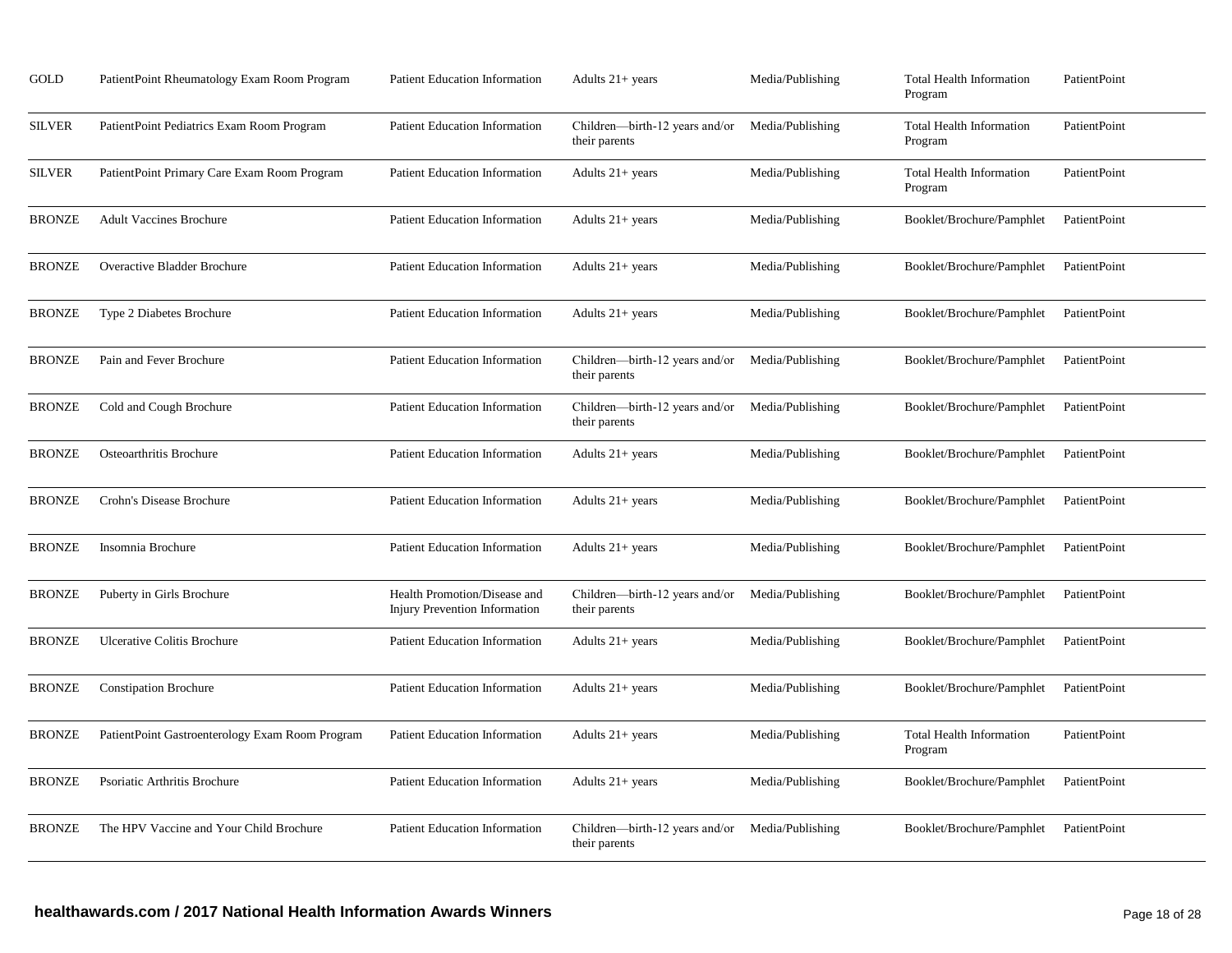| <b>BRONZE</b>         | Everyday Living with RA Brochure                                  | <b>Patient Education Information</b>                                 | Adults $21+$ years                                               | Media/Publishing                    | Booklet/Brochure/Pamphlet                                     | PatientPoint                       |
|-----------------------|-------------------------------------------------------------------|----------------------------------------------------------------------|------------------------------------------------------------------|-------------------------------------|---------------------------------------------------------------|------------------------------------|
| <b>BRONZE</b>         | Your Baby's Skin Brochure                                         | <b>Patient Education Information</b>                                 | Children—birth-12 years and/or<br>their parents                  | Media/Publishing                    | Booklet/Brochure/Pamphlet                                     | PatientPoint                       |
| <b>BRONZE</b>         | Allergies Brochure                                                | <b>Patient Education Information</b>                                 | Children-birth-12 years and/or<br>their parents                  | Media/Publishing                    | Booklet/Brochure/Pamphlet                                     | PatientPoint                       |
| <b>MERIT</b>          | Fiber and Your Diet Brochure                                      | Health Promotion/Disease and<br>Injury Prevention Information        | Adults $21+ years$                                               | Media/Publishing                    | Booklet/Brochure/Pamphlet                                     | PatientPoint                       |
| <b>MERIT</b>          | <b>Nutrition Brochure</b>                                         | Health Promotion/Disease and<br>Injury Prevention Information        | Children—birth-12 years and/or<br>their parents                  | Media/Publishing                    | Booklet/Brochure/Pamphlet                                     | PatientPoint                       |
| <b>MERIT</b>          | Your Growing Baby Brochure                                        | Health Promotion/Disease and<br><b>Injury Prevention Information</b> | Children—birth-12 years and/or Media/Publishing<br>their parents |                                     | Booklet/Brochure/Pamphlet                                     | PatientPoint                       |
| <b>MERIT</b>          | <b>Managing Gout Brochure</b>                                     | <b>Patient Education Information</b>                                 | Adults $21+$ years                                               | Media/Publishing                    | Booklet/Brochure/Pamphlet                                     | PatientPoint                       |
| <b>MERIT</b>          | <b>Symptom Assessment Guide</b>                                   | <b>Patient Education Information</b>                                 | Adults 21+ years                                                 | Media/Publishing                    | Booklet/Brochure/Pamphlet                                     | PatientPoint                       |
| MERIT                 | Puberty in Boys Brochure                                          | Health Promotion/Disease and<br><b>Injury Prevention Information</b> | Children-birth-12 years and/or<br>their parents                  | Media/Publishing                    | Booklet/Brochure/Pamphlet                                     | PatientPoint                       |
| MERIT                 | Cholesterol Brochure                                              | <b>Patient Education Information</b>                                 | Adults $21+ years$                                               | Media/Publishing                    | Booklet/Brochure/Pamphlet                                     | PatientPoint                       |
| <b>MERIT</b>          | Managing Lupus Brochure                                           | <b>Patient Education Information</b>                                 | Adults $21+$ years                                               | Media/Publishing                    | Booklet/Brochure/Pamphlet                                     | PatientPoint                       |
| <b>MERIT</b>          | Depression Brochure                                               | <b>Patient Education Information</b>                                 | Adults $21+ years$                                               | Media/Publishing                    | Booklet/Brochure/Pamphlet                                     | PatientPoint                       |
| <b>MERIT</b>          | High Blood Pressure Brochure                                      | <b>Patient Education Information</b>                                 | Adults $21+$ years                                               | Media/Publishing                    | Booklet/Brochure/Pamphlet                                     | PatientPoint                       |
| <b>MERIT</b>          | Heartburn and Acid Reflux Brochure                                | <b>Patient Education Information</b>                                 | Adults $21+ years$                                               | Media/Publishing                    | Booklet/Brochure/Pamphlet                                     | PatientPoint                       |
| <b>MERIT</b>          | Rheumatoid Arthritis Brochure                                     | <b>Patient Education Information</b>                                 | Adults 21+ years                                                 | Media/Publishing                    | Booklet/Brochure/Pamphlet                                     | PatientPoint                       |
| <u>AWARD</u><br>MERIT | <b>ENTRY TITLE</b><br>Spanish Type 2 Diabetes Brochure and Poster | <b>CLASS</b><br><b>Patient Education Information</b>                 | <b>AUDIENCE</b><br>Adults $21+$ years                            | <b>DIVISION</b><br>Media/Publishing | <b>CATEGORY</b><br><b>Total Health Information</b><br>Program | <b>CREDITED TO</b><br>PatientPoint |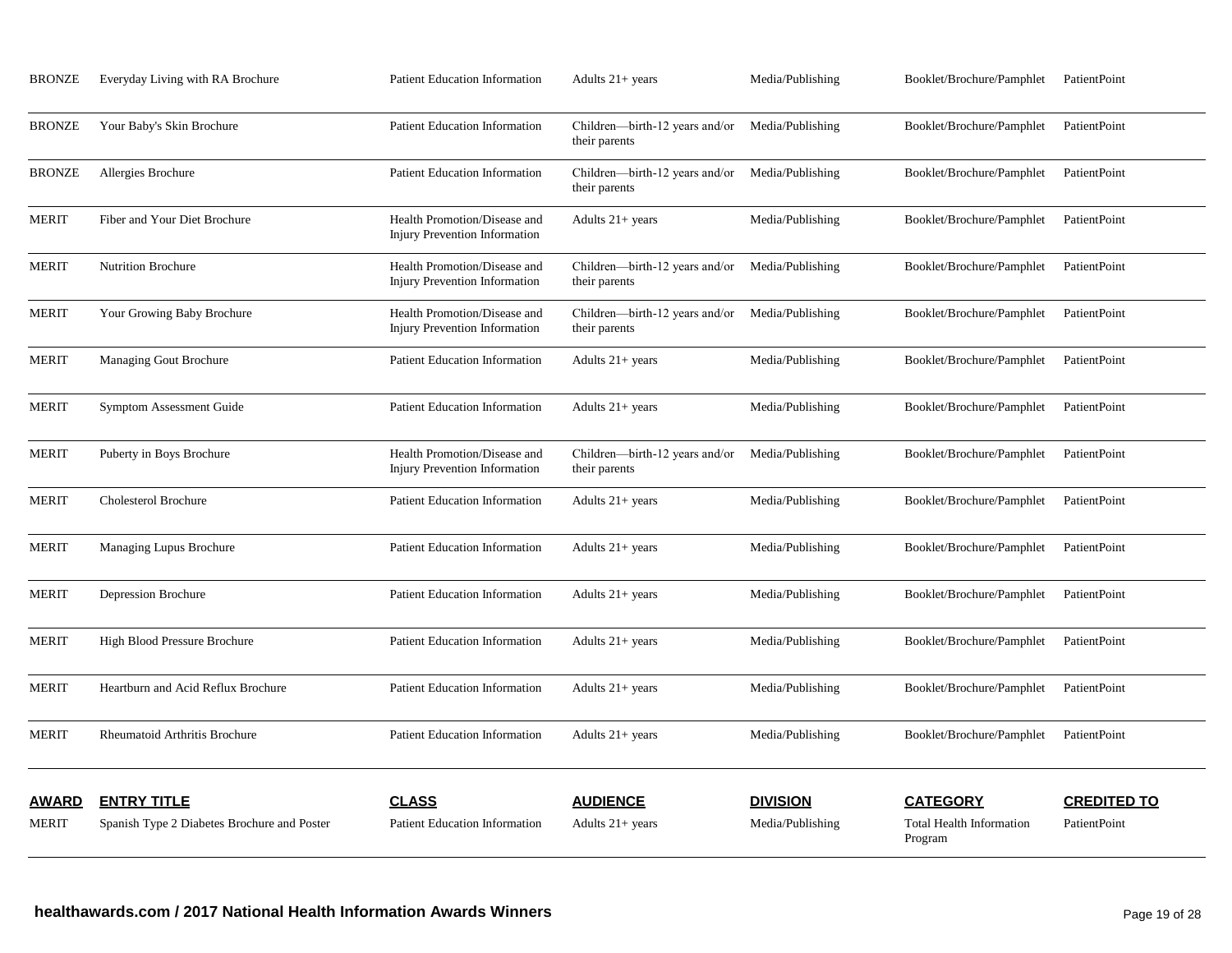## *Submitted by:* **Personal Best/Ebix Inc.**

| <b>AWARD</b>  | <b>ENTRY TITLE</b>                                                            | <b>CLASS</b>                                                         | <b>AUDIENCE</b>          | <b>DIVISION</b>                      | <b>CATEGORY</b>           | <b>CREDITED TO</b>                    |
|---------------|-------------------------------------------------------------------------------|----------------------------------------------------------------------|--------------------------|--------------------------------------|---------------------------|---------------------------------------|
| <b>BRONZE</b> | Best Bites 2017 Healthy Connections                                           | Health Promotion/Disease and<br><b>Injury Prevention Information</b> | Adults $21+$ years       | Media/Publishing                     | Calendar                  | Personal Best/Ebix Inc.               |
| <b>MERIT</b>  | Personal Best 4.u January 2016                                                | Health Promotion/Disease and<br><b>Injury Prevention Information</b> | Adults $21+$ years       | Media/Publishing                     | Newsletter                | Personal Best/Ebix Inc.               |
|               | Submitted by: Platypus Media                                                  |                                                                      |                          |                                      |                           |                                       |
| <b>AWARD</b>  | <b>ENTRY TITLE</b>                                                            | <b>CLASS</b>                                                         | <b>AUDIENCE</b>          | <b>DIVISION</b>                      | <b>CATEGORY</b>           | <b>CREDITED TO</b>                    |
| <b>MERIT</b>  | Datos para padres sobre la lactancia materna                                  | <b>Patient Education Information</b>                                 | Adults $21+$ years       | Media/Publishing                     | Booklet/Brochure/Pamphlet | Platypus Media                        |
|               | Submitted by: Presbyterian Manors of Mid-America                              |                                                                      |                          |                                      |                           |                                       |
| <b>AWARD</b>  | <b>ENTRY TITLE</b>                                                            | <b>CLASS</b>                                                         | <b>AUDIENCE</b>          | <b>DIVISION</b>                      | <b>CATEGORY</b>           | <b>CREDITED TO</b>                    |
| <b>BRONZE</b> | 2017 Art is Ageless Calendar                                                  | Other/Miscellaneous Health<br>Information                            | Older Adults $60+$ years | Hospital/Health Care System Calendar |                           | Presbyterian Manors of<br>Mid-America |
|               | Submitted by: Pritchett & Hull Associates, Inc.                               |                                                                      |                          |                                      |                           |                                       |
| <b>AWARD</b>  | <b>ENTRY TITLE</b>                                                            | <b>CLASS</b>                                                         | <b>AUDIENCE</b>          | <b>DIVISION</b>                      | <b>CATEGORY</b>           | <b>CREDITED TO</b>                    |
| <b>BRONZE</b> | The Sensuous Heart- guidelines for sex after heart<br>attack or heart surgery | <b>Patient Education Information</b>                                 | Adults $21 + years$      | Media/Publishing                     | Booklet/Brochure/Pamphlet | Pritchett & Hull<br>Associates, Inc.  |
| <b>BRONZE</b> | Breathing Free - a treatment guide for people with<br>Asthma                  | <b>Patient Education Information</b>                                 | Adults $21 + years$      | Media/Publishing                     | Booklet/Brochure/Pamphlet | Pritchett & Hull<br>Associates, Inc.  |
| <b>MERIT</b>  | Total Hip Replacement - It's a Joint Effort                                   | <b>Patient Education Information</b>                                 | Adults $21+$ years       | Media/Publishing                     | Booklet/Brochure/Pamphlet | Pritchett & Hull<br>Associates, Inc.  |
| <b>MERIT</b>  | Going for Heart Surgery - What you need to know                               | <b>Patient Education Information</b>                                 | Adults $21+$ years       | Media/Publishing                     | Booklet/Brochure/Pamphlet | Pritchett & Hull<br>Associates, Inc.  |
| <b>MERIT</b>  | Cardiac Cath - Why & How it is Done                                           | <b>Patient Education Information</b>                                 | Adults $21+$ years       | Media/Publishing                     | Booklet/Brochure/Pamphlet | Pritchett & Hull<br>Associates, Inc.  |
| <b>MERIT</b>  | Saving Your Heart - Coronary Artery Disease and how<br>to manage it           | <b>Patient Education Information</b>                                 | Adults $21+$ years       | Media/Publishing                     | Booklet/Brochure/Pamphlet | Pritchett & Hull<br>Associates, Inc.  |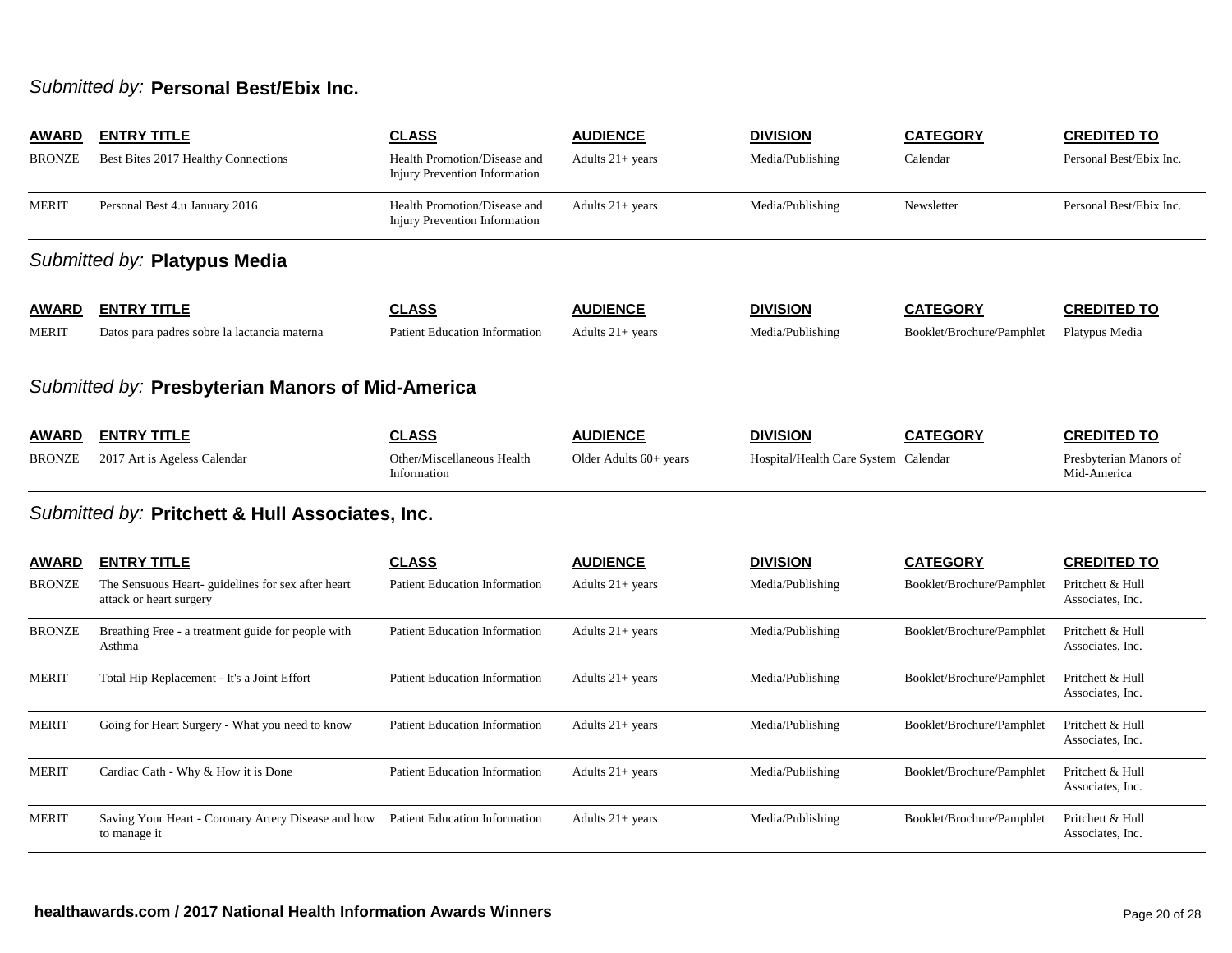## *Submitted by:* **Que Publishing/AARP**

| <b>AWARD</b>  | <b>ENTRY TITLE</b>                                                                 | <b>CLASS</b>                                                         | <b>AUDIENCE</b>        | <b>DIVISION</b>                                        | <b>CATEGORY</b>                                          | <b>CREDITED TO</b>                                    |
|---------------|------------------------------------------------------------------------------------|----------------------------------------------------------------------|------------------------|--------------------------------------------------------|----------------------------------------------------------|-------------------------------------------------------|
| GOLD          | My Health Technology for Seniors: Take Charge of<br>Your Health Through Technology | <b>Consumer Decision-Making</b><br>Information                       | Older Adults 60+ years | Media/Publishing                                       | <b>Book</b>                                              | Lonzell Watson                                        |
|               | Submitted by: REDBOOK Magazine                                                     |                                                                      |                        |                                                        |                                                          |                                                       |
| <b>AWARD</b>  | <b>ENTRY TITLE</b>                                                                 | <b>CLASS</b>                                                         | <b>AUDIENCE</b>        | <b>DIVISION</b>                                        | <b>CATEGORY</b>                                          | <b>CREDITED TO</b>                                    |
| <b>SILVER</b> | What Will It Take to Save Women From Cancer?                                       | Health Promotion/Disease and<br>Injury Prevention Information        | Adults $21+$ years     | Media/Publishing                                       | Magazine/Newspaper/Newsle REDBOOK<br>tter Article        |                                                       |
| <b>MERIT</b>  | <b>What Doctors Tell Their Friends</b>                                             | Health Promotion/Disease and<br><b>Injury Prevention Information</b> | Adults $21+ years$     | Media/Publishing                                       | Magazine/Newspaper/Newsle REDBOOK<br>tter Article Series |                                                       |
|               | Submitted by: Relevate Health Group                                                |                                                                      |                        |                                                        |                                                          |                                                       |
| <b>AWARD</b>  | <b>ENTRY TITLE</b>                                                                 | <b>CLASS</b>                                                         | <b>AUDIENCE</b>        | <b>DIVISION</b>                                        | <b>CATEGORY</b>                                          | <b>CREDITED TO</b>                                    |
| <b>BRONZE</b> | Spirit of Women Magazine                                                           | Other/Miscellaneous Health<br>Information                            | Adults $21+ years$     | Hospital/Health Care System Magazine                   |                                                          | <b>Banner Fort Collins</b><br><b>Medical Center</b>   |
| <b>MERIT</b>  | Get Screened                                                                       | Health Promotion/Disease and<br>Injury Prevention Information        | Adults 21+ years       | Hospital/Health Care System Total Health Information   | Program                                                  | <b>Banner North Colorado</b><br><b>Medical Center</b> |
| <b>MERIT</b>  | <b>Seminar Series</b>                                                              | <b>Consumer Decision-Making</b><br>Information                       | Adults $21+$ years     | Hospital/Health Care System Total Special Health Event | Program                                                  | Inspira Health Network                                |
|               | Submitted by: Salud America! and SaludToday at UT Health San Antonio               |                                                                      |                        |                                                        |                                                          |                                                       |
| <b>AWARD</b>  | <b>ENTRY TITLE</b>                                                                 | <b>CLASS</b>                                                         | <b>AUDIENCE</b>        | <b>DIVISION</b>                                        | <b>CATEGORY</b>                                          | <b>CREDITED TO</b>                                    |
| <b>SILVER</b> | Salud Heroes Video Seroes                                                          | Other/Miscellaneous Health<br>Information                            | Adults $21+$ years     | Education                                              | Video                                                    | Salud America! and<br>SaludToday at UT Health         |
|               | Submitted by: Sean Tracey Associates                                               |                                                                      |                        |                                                        |                                                          |                                                       |
| <b>AWARD</b>  | <b>ENTRY TITLE</b>                                                                 | <b>CLASS</b>                                                         | <b>AUDIENCE</b>        | <b>DIVISION</b>                                        | <b>CATEGORY</b>                                          | <b>CREDITED TO</b>                                    |
| <b>SILVER</b> | <b>Recruitment Video</b>                                                           | Other/Miscellaneous Health<br>Information                            | Adults $21+$ years     | Hospital/Health Care System Video                      |                                                          | Androscoggin Valley<br>Hospital                       |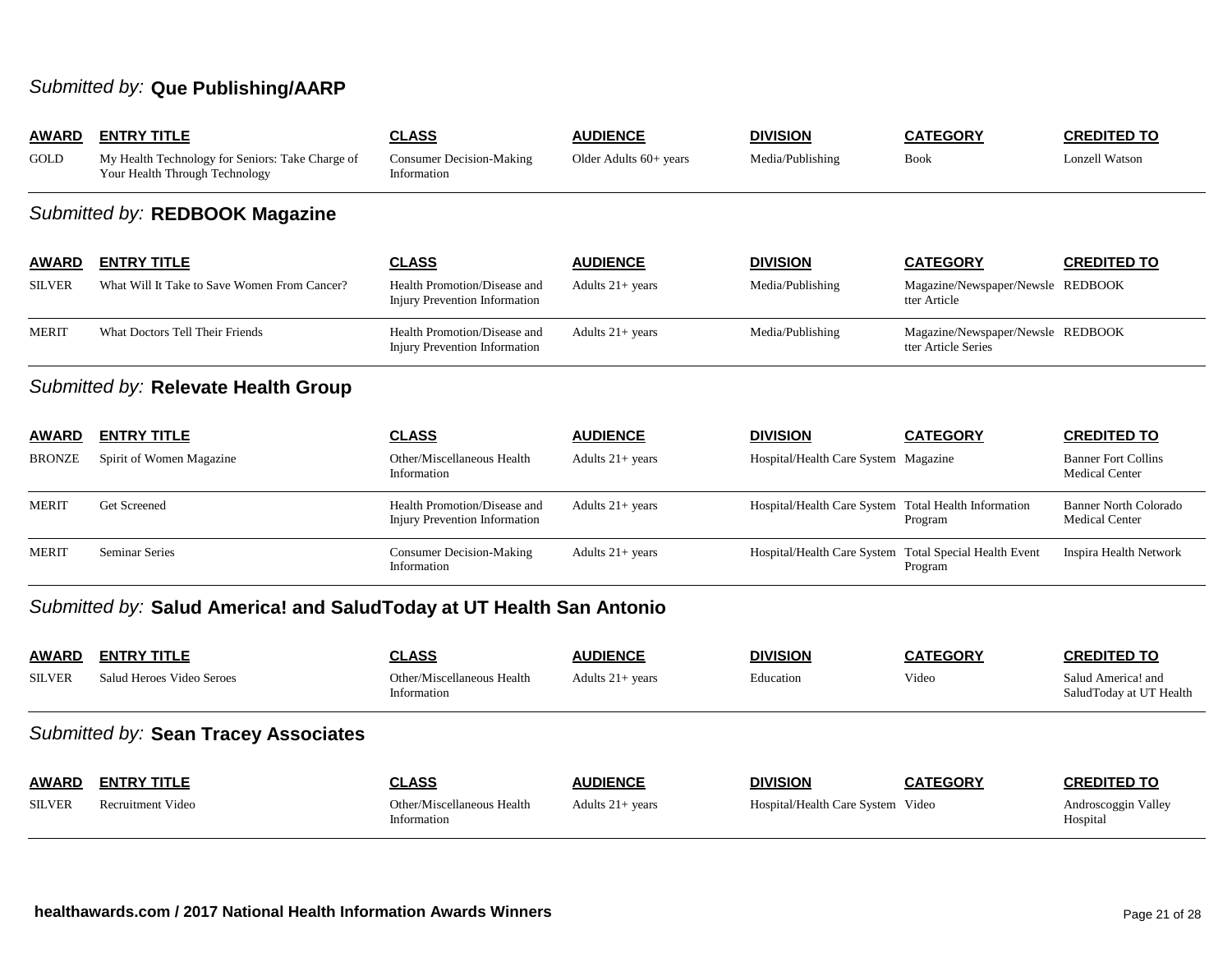### *Submitted by:* **Smart + Strong**

| <b>AWARD</b> | <b>ENTRY TITLE</b>                 | <b>CLASS</b>                         | <b>AUDIENCE</b>    | <b>DIVISION</b>  | <b>CATEGORY</b>                                       | <b>CREDITED TO</b> |
|--------------|------------------------------------|--------------------------------------|--------------------|------------------|-------------------------------------------------------|--------------------|
| BRONZE       | The Agony of Relief                | <b>Patient Education Information</b> | Adults $21+$ years | Media/Publishing | Magazine/Newspaper/Newsle Real Health<br>tter Article |                    |
| <b>MERIT</b> | POZ Focus: Living Healthy With HIV | <b>Patient Education Information</b> | Adults $21+$ years | Media/Publishing | Magazine                                              | <b>POZ</b>         |
| MERIT        | Hep Spring 2016                    | <b>Patient Education Information</b> | Adults $21+$ years | Media/Publishing | Magazine                                              | Hep                |

### *Submitted by:* **St. Joseph & St. Mary's Medical Centers**

| <b>AWARD</b> | <b>ENTRY TITLE</b>                                                              | CLASS                                                         | <b>AUDIENCE</b>    | <b>DIVISION</b>                   | <b>CATEGORY</b> | <b>CREDITED TO</b> |
|--------------|---------------------------------------------------------------------------------|---------------------------------------------------------------|--------------------|-----------------------------------|-----------------|--------------------|
|              | BRONZE St. Joseph and St. Mary's Emergency Department<br><b>Television Spot</b> | Health Promotion/Disease and<br>Injury Prevention Information | Adults $21+$ vears | Hospital/Health Care System TV Ad |                 | hippo Advertising  |

## *Submitted by:* **StayWell**

| <b>AWARD</b>  | <b>ENTRY TITLE</b>                  | <b>CLASS</b>                                                         | <b>AUDIENCE</b>    | <b>DIVISION</b>  | <b>CATEGORY</b>           | <b>CREDITED TO</b> |
|---------------|-------------------------------------|----------------------------------------------------------------------|--------------------|------------------|---------------------------|--------------------|
| <b>BRONZE</b> | Quitting Smoking for Life           | Health Promotion/Disease and<br><b>Injury Prevention Information</b> | Adults $21+$ years | Media/Publishing | Booklet/Brochure/Pamphlet | StayWell           |
| <b>MERIT</b>  | Good Nutrition The Basics           | Health Promotion/Disease and<br>Injury Prevention Information        | Adults $21+$ years | Media/Publishing | Booklet/Brochure/Pamphlet | StayWell           |
| <b>MERIT</b>  | Limit Sodium The Basics             | Health Promotion/Disease and<br>Injury Prevention Information        | Adults $21+$ years | Media/Publishing | Booklet/Brochure/Pamphlet | StayWell           |
| <b>MERIT</b>  | Eating Well for Life                | Health Promotion/Disease and<br>Injury Prevention Information        | Adults $21+$ years | Media/Publishing | Booklet/Brochure/Pamphlet | StayWell           |
| <b>MERIT</b>  | Controlling Cholesterol for Life    | Health Promotion/Disease and<br><b>Injury Prevention Information</b> | Adults $21+$ years | Media/Publishing | Booklet/Brochure/Pamphlet | StayWell           |
| <b>MERIT</b>  | <b>Quit Smoking The Basics</b>      | Health Promotion/Disease and<br>Injury Prevention Information        | Adults $21+$ years | Media/Publishing | Booklet/Brochure/Pamphlet | StayWell           |
| <b>MERIT</b>  | Eating Less Sodium for Life         | Health Promotion/Disease and<br>Injury Prevention Information        | Adults $21+$ years | Media/Publishing | Booklet/Brochure/Pamphlet | StayWell           |
| <b>MERIT</b>  | Controlling Blood Pressure for Life | Health Promotion/Disease and<br>Injury Prevention Information        | Adults $21+$ years | Media/Publishing | Booklet/Brochure/Pamphlet | StayWell           |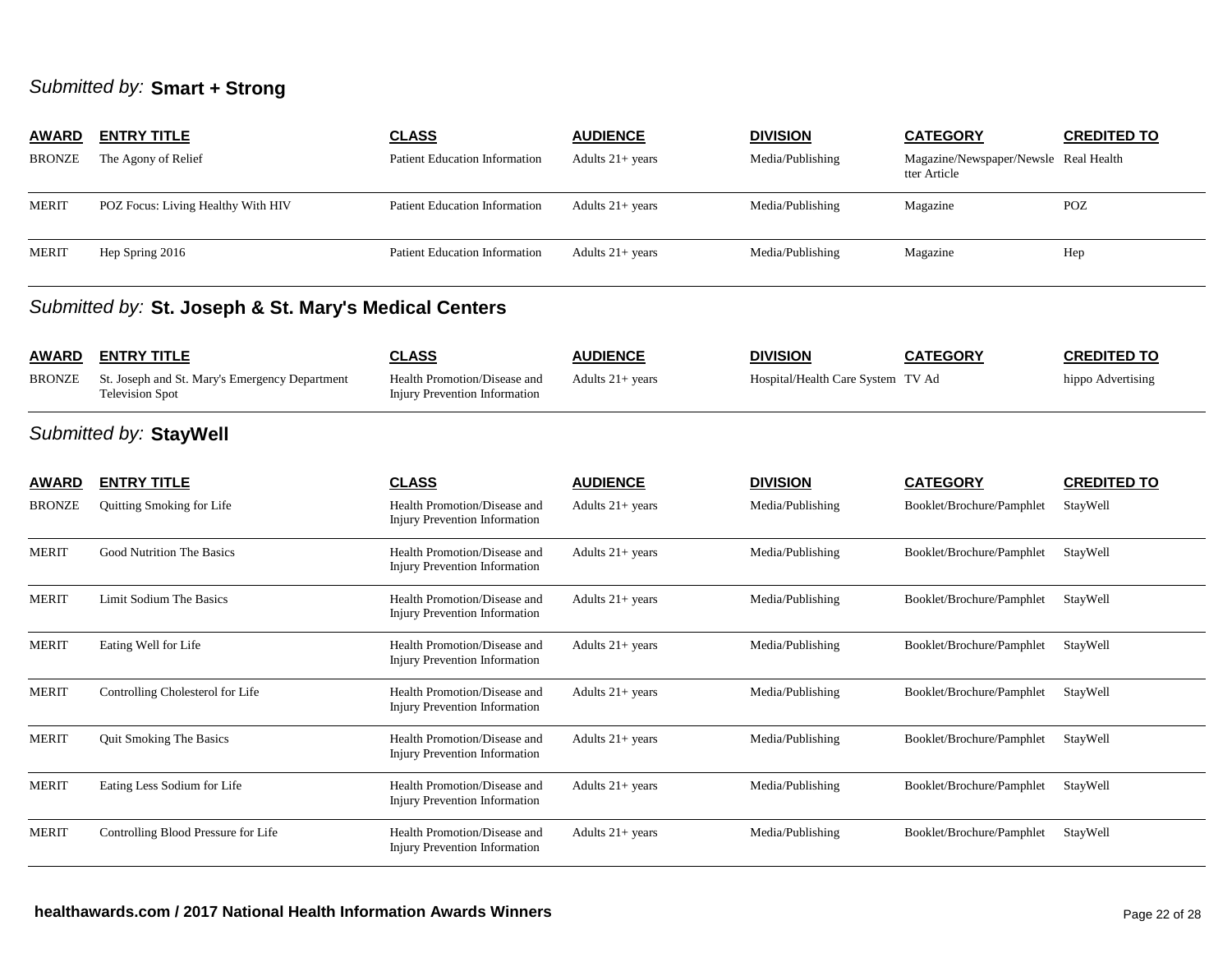| <b>AWARD</b>  | <b>ENTRY TITLE</b>                                          | <b>CLASS</b>                                                         | <b>AUDIENCE</b>                                 | <b>DIVISION</b>                              | <b>CATEGORY</b>                                                      | <b>CREDITED TO</b>                               |
|---------------|-------------------------------------------------------------|----------------------------------------------------------------------|-------------------------------------------------|----------------------------------------------|----------------------------------------------------------------------|--------------------------------------------------|
| <b>MERIT</b>  | FirstHealth                                                 | <b>Consumer Decision-Making</b><br>Information                       | Adults $21+$ years                              | Hospital/Health Care System Magazine         |                                                                      | FirstHealth of the Carolinas                     |
|               | Submitted by: The MetroHealth System                        |                                                                      |                                                 |                                              |                                                                      |                                                  |
| <b>AWARD</b>  | <b>ENTRY TITLE</b>                                          | <b>CLASS</b>                                                         | <b>AUDIENCE</b>                                 | <b>DIVISION</b>                              | <b>CATEGORY</b>                                                      | <b>CREDITED TO</b>                               |
| <b>MERIT</b>  | The MetroHealth Sytem_TV                                    | Health Promotion/Disease and<br><b>Injury Prevention Information</b> | Adults $21+$ years                              | Hospital/Health Care System TV Ad            |                                                                      | <b>Frederick Swanston</b>                        |
|               | Submitted by: The Multiple Sclerosis Association of America |                                                                      |                                                 |                                              |                                                                      |                                                  |
| <b>AWARD</b>  | <b>ENTRY TITLE</b>                                          | <b>CLASS</b>                                                         | <b>AUDIENCE</b>                                 | <b>DIVISION</b>                              | <b>CATEGORY</b>                                                      | <b>CREDITED TO</b>                               |
| <b>MERIT</b>  | The Motivator Summer/Fall 2016 Edition                      | <b>Patient Education Information</b>                                 | Adults $21+$ years                              | <b>Community Organization</b><br>(nonprofit) | Magazine                                                             | The Multiple Sclerosis<br>Association of America |
|               | Submitted by: The Nation's Health/APHA                      |                                                                      |                                                 |                                              |                                                                      |                                                  |
| <b>AWARD</b>  | <b>ENTRY TITLE</b>                                          | <b>CLASS</b>                                                         | <b>AUDIENCE</b>                                 | <b>DIVISION</b>                              | <b>CATEGORY</b>                                                      | <b>CREDITED TO</b>                               |
| <b>MERIT</b>  | Social determinants of health series                        | Other/Miscellaneous Health<br>Information                            | Adults $21+$ years                              | Association/Professional<br>Society          | Magazine/Newspaper/Newsle The Nation's Health<br>tter Article Series |                                                  |
|               | Submitted by: The OrganWise Guys, Inc.                      |                                                                      |                                                 |                                              |                                                                      |                                                  |
| <b>AWARD</b>  | <b>ENTRY TITLE</b>                                          | <b>CLASS</b>                                                         | <b>AUDIENCE</b>                                 | <b>DIVISION</b>                              | <b>CATEGORY</b>                                                      | <b>CREDITED TO</b>                               |
| <b>SILVER</b> | In The House Kit                                            | Health Promotion/Disease and<br><b>Injury Prevention Information</b> | Children—birth-12 years and/or<br>their parents | <b>Consumer Product Company</b>              | <b>Total Health Information</b><br>Program                           | The OrganWise Guys, Inc.                         |
|               | Submitted by: The Scientific Consulting Group, Inc.         |                                                                      |                                                 |                                              |                                                                      |                                                  |
| <b>AWARD</b>  | <b>ENTRY TITLE</b>                                          | <b>CLASS</b>                                                         | <b>AUDIENCE</b>                                 | <b>DIVISION</b>                              | <b>CATEGORY</b>                                                      | <b>CREDITED TO</b>                               |
| <b>BRONZE</b> | Keeping Your Kidneys Safe Animated Video                    | <b>Patient Education Information</b>                                 | Adults $21+$ years                              | Business (less than 500)<br>employees)       | Video                                                                | The Scientific Consulting<br>Group, Inc.         |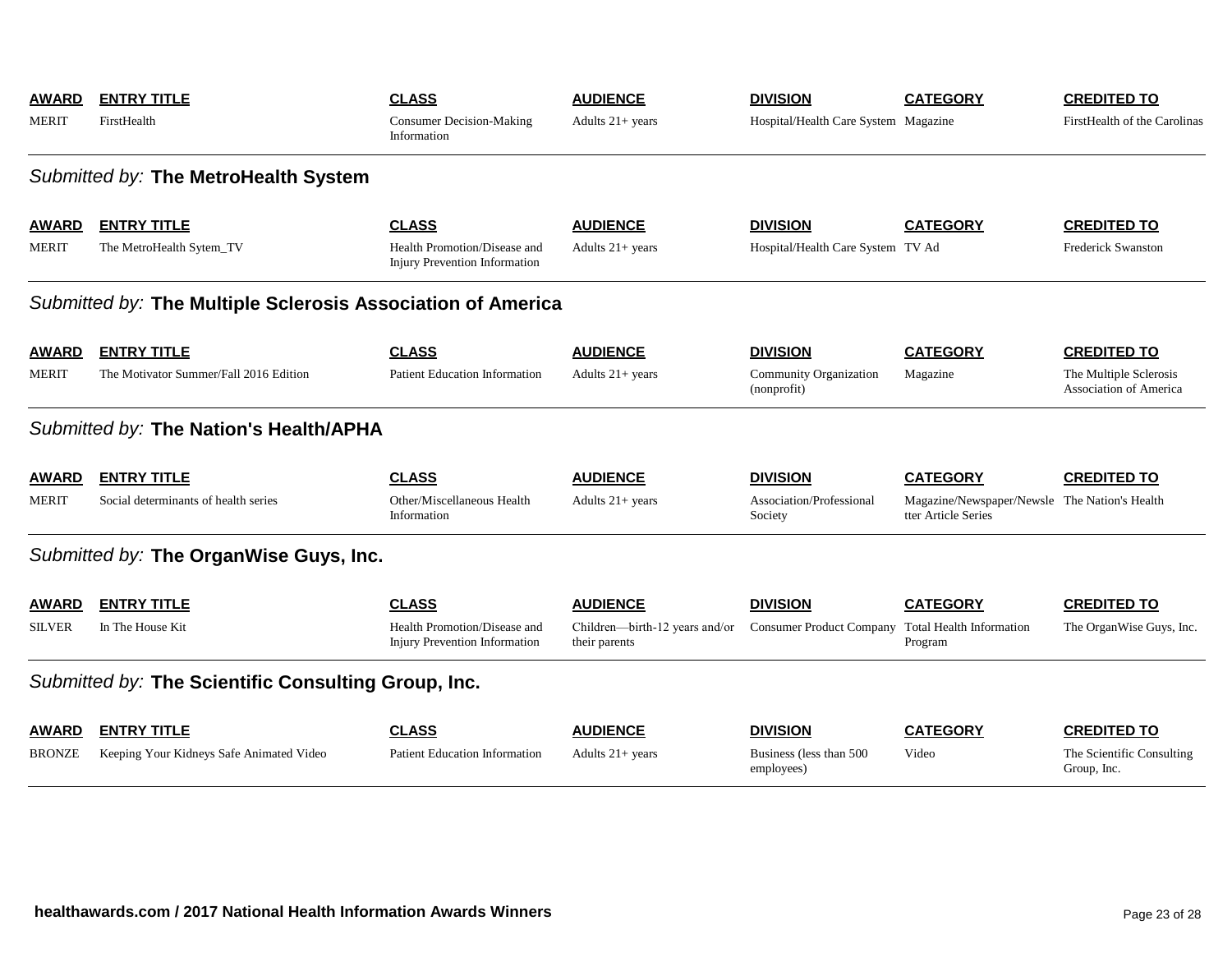### *Submitted by:* **The University of Texas M.D. Anderson Cancer Center**

| <b>AWARD</b>  | <b>ENTRY TITLE</b>                                              | <b>CLASS</b>                                                         | <b>AUDIENCE</b>          | <b>DIVISION</b>                        | <b>CATEGORY</b>                                       | <b>CREDITED TO</b>                                   |  |  |  |  |
|---------------|-----------------------------------------------------------------|----------------------------------------------------------------------|--------------------------|----------------------------------------|-------------------------------------------------------|------------------------------------------------------|--|--|--|--|
| <b>MERIT</b>  | <b>Bowel Management Guide</b>                                   | Patient Education Information                                        | Adults $21+$ years       |                                        | Hospital/Health Care System Booklet/Brochure/Pamphlet | The University of Texas<br><b>MD</b> Anderson Cancer |  |  |  |  |
|               | Submitted by: The University of Texas MD Anderson Cancer Center |                                                                      |                          |                                        |                                                       |                                                      |  |  |  |  |
| <b>AWARD</b>  | <b>ENTRY TITLE</b>                                              | <b>CLASS</b>                                                         | <b>AUDIENCE</b>          | <b>DIVISION</b>                        | <b>CATEGORY</b>                                       | <b>CREDITED TO</b>                                   |  |  |  |  |
| <b>MERIT</b>  | <b>Brain Tumor Guide</b>                                        | <b>Patient Education Information</b>                                 | Adults $21+$ years       |                                        | Hospital/Health Care System Booklet/Brochure/Pamphlet | <b>MD</b> Anderson                                   |  |  |  |  |
|               | Submitted by: The Wellness Network                              |                                                                      |                          |                                        |                                                       |                                                      |  |  |  |  |
| <b>AWARD</b>  | <b>ENTRY TITLE</b>                                              | <b>CLASS</b>                                                         | <b>AUDIENCE</b>          | <b>DIVISION</b>                        | <b>CATEGORY</b>                                       | <b>CREDITED TO</b>                                   |  |  |  |  |
| <b>GOLD</b>   | Your Care At Home: Tracheotomy Care                             | <b>Patient Education Information</b>                                 | Adults $21+ years$       | Business (less than 500<br>employees)  | Video                                                 | The Wellness Network                                 |  |  |  |  |
| <b>BRONZE</b> | Anxiety Disorders & Panic Attacks: Calming the Mind             | <b>Patient Education Information</b>                                 | Adults $21+$ years       | Business (less than 500)<br>employees) | Video                                                 | The Wellness Network                                 |  |  |  |  |
| <b>BRONZE</b> | Pain Management Through Labor and Delivery                      | <b>Patient Education Information</b>                                 | Adults $21+ years$       | Business (less than 500<br>employees)  | Video                                                 | The Wellness Network                                 |  |  |  |  |
|               | Submitted by: Tufts Health Plan Medicare Preferred              |                                                                      |                          |                                        |                                                       |                                                      |  |  |  |  |
| <b>AWARD</b>  | <b>ENTRY TITLE</b>                                              | <b>CLASS</b>                                                         | <b>AUDIENCE</b>          | <b>DIVISION</b>                        | <b>CATEGORY</b>                                       | <b>CREDITED TO</b>                                   |  |  |  |  |
| <b>SILVER</b> | 2017 Wellness Guide                                             | Health Promotion/Disease and<br>Injury Prevention Information        | Older Adults $60+$ years | Health Plan                            | Magazine                                              | Tufts Health Plan Medicare<br>Preferred              |  |  |  |  |
|               | Submitted by: <b>UMR</b>                                        |                                                                      |                          |                                        |                                                       |                                                      |  |  |  |  |
| <b>AWARD</b>  | <b>ENTRY TITLE</b>                                              | <b>CLASS</b>                                                         | <b>AUDIENCE</b>          | <b>DIVISION</b>                        | <b>CATEGORY</b>                                       | <b>CREDITED TO</b>                                   |  |  |  |  |
| <b>SILVER</b> | Sleep Smart Health Challenge Member Engagement<br>Campaign      | Health Promotion/Disease and<br><b>Injury Prevention Information</b> | Adults $21+ years$       | <b>Insurance Company</b>               | <b>Total Health Information</b><br>Program            | <b>UMR</b>                                           |  |  |  |  |
| <b>BRONZE</b> | Better Bites Health Challenge Member Engagement<br>Campaign     | Health Promotion/Disease and<br>Injury Prevention Information        | Adults $21+$ years       | <b>Insurance Company</b>               | <b>Total Health Information</b><br>Program            | <b>UMR</b>                                           |  |  |  |  |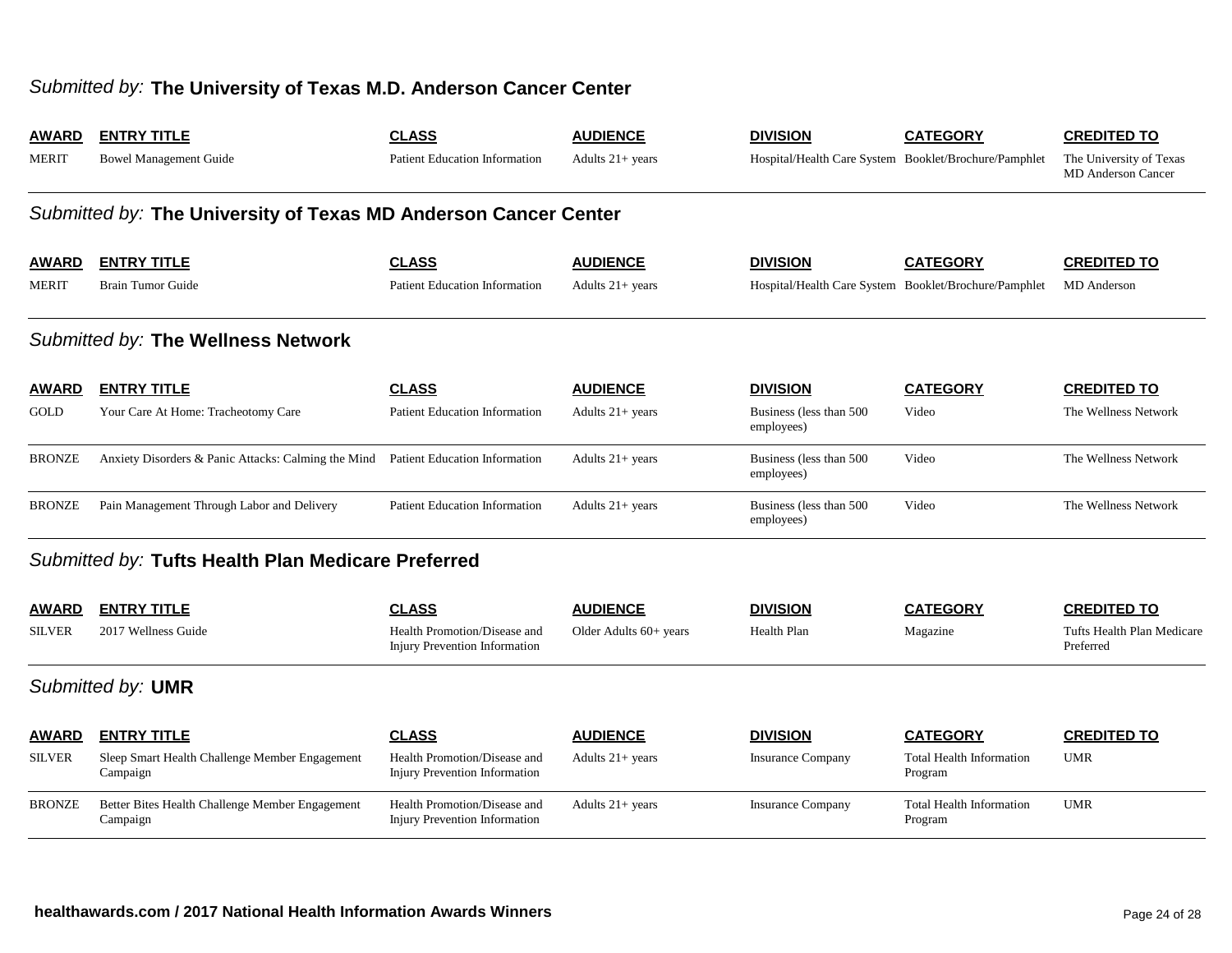| BRONZE        | Plan Advisor Member Engagement Campaign                                | <b>Consumer Decision-Making</b><br>Information                       | Adults $21+$ years                                                              | <b>Insurance Company</b> | <b>Total Special Health Event</b><br>Program | <b>UMR</b> |
|---------------|------------------------------------------------------------------------|----------------------------------------------------------------------|---------------------------------------------------------------------------------|--------------------------|----------------------------------------------|------------|
| <b>BRONZE</b> | How Much Sleep Do You Need Flyer                                       | Health Promotion/Disease and<br><b>Injury Prevention Information</b> | Adults $21+$ years                                                              | <b>Insurance Company</b> | Other/Miscellaneous Material UMR             |            |
| BRONZE        | Relax and Revive Health Challenge Member<br>Engagement Campaign        | Health Promotion/Disease and<br>Injury Prevention Information        | Adults $21+$ years                                                              | <b>Insurance Company</b> | <b>Total Health Information</b><br>Program   | <b>UMR</b> |
| BRONZE        | What To Know Before Going Organic Flyer                                | Health Promotion/Disease and<br><b>Injury Prevention Information</b> | Adults $21+$ years                                                              | <b>Insurance Company</b> | Other/Miscellaneous Material UMR             |            |
| BRONZE        | Lose For Health Health Challenge Member<br>Engagement Campaign         | Health Promotion/Disease and<br><b>Injury Prevention Information</b> | Adults $21+$ years                                                              | <b>Insurance Company</b> | <b>Total Health Information</b><br>Program   | <b>UMR</b> |
| MERIT         | Make The Most Of Sleep Smart Challenge Poster                          | Health Promotion/Disease and<br><b>Injury Prevention Information</b> | Adults $21+$ years                                                              | <b>Insurance Company</b> | Poster                                       | <b>UMR</b> |
| MERIT         | Sign Up For The Lose For Health Challenge Flyer                        | Health Promotion/Disease and<br><b>Injury Prevention Information</b> | Adults $21+$ years                                                              | <b>Insurance Company</b> | Other/Miscellaneous Material UMR             |            |
| MERIT         | Take A Stretch Break Flyer                                             | Health Promotion/Disease and<br><b>Injury Prevention Information</b> | Adults 21+ years                                                                | <b>Insurance Company</b> | Other/Miscellaneous Material UMR             |            |
| <b>MERIT</b>  | Personal Touch Plan Advisor Poster                                     | <b>Consumer Decision-Making</b><br>Information                       | Adults $21+$ years                                                              | <b>Insurance Company</b> | Poster                                       | <b>UMR</b> |
| MERIT         | Great River Walk Health Challenge Member<br>Engagement Campaign        | Health Promotion/Disease and<br><b>Injury Prevention Information</b> | Adults $21+ years$                                                              | <b>Insurance Company</b> | <b>Total Health Information</b><br>Program   | <b>UMR</b> |
| <b>MERIT</b>  | What Happens When You Sleep Flyer                                      | Health Promotion/Disease and<br>Injury Prevention Information        | Adults $21+ years$                                                              | <b>Insurance Company</b> | Other/Miscellaneous Material UMR             |            |
| <b>MERIT</b>  | Hydrate For Life Health Challenge Member<br><b>Engagement Campaign</b> | Health Promotion/Disease and<br><b>Injury Prevention Information</b> | Adults $21+$ years                                                              | <b>Insurance Company</b> | <b>Total Health Information</b><br>Program   | <b>UMR</b> |
| MERIT         | Find Tasty Ways Better Bites Email #2                                  | Health Promotion/Disease and<br><b>Injury Prevention Information</b> | Adults 21+ years                                                                | <b>Insurance Company</b> | Other/Miscellaneous Material UMR             |            |
| MERIT         | Mighty Mississippi Great River Walk Poster                             | Health Promotion/Disease and<br>Injury Prevention Information        | Adults 21+ years                                                                | <b>Insurance Company</b> | Poster                                       | <b>UMR</b> |
| MERIT         | Get Ready To Lose For Health Poster                                    | Health Promotion/Disease and<br>Injury Prevention Information        | Adults $21+ years$                                                              | <b>Insurance Company</b> | Poster                                       | <b>UMR</b> |
| <b>MERIT</b>  | Get a Fresh Start Better Bites Poster                                  | Health Promotion/Disease and<br><b>Injury Prevention Information</b> | Adolescents/Young Adults—13- Insurance Company<br>20 years and/or their parents |                          | Poster                                       | <b>UMR</b> |
| <b>MERIT</b>  | Time Out Relax and Revive Poster                                       | Health Promotion/Disease and<br><b>Injury Prevention Information</b> | Adults $21+$ years                                                              | <b>Insurance Company</b> | Poster                                       | <b>UMR</b> |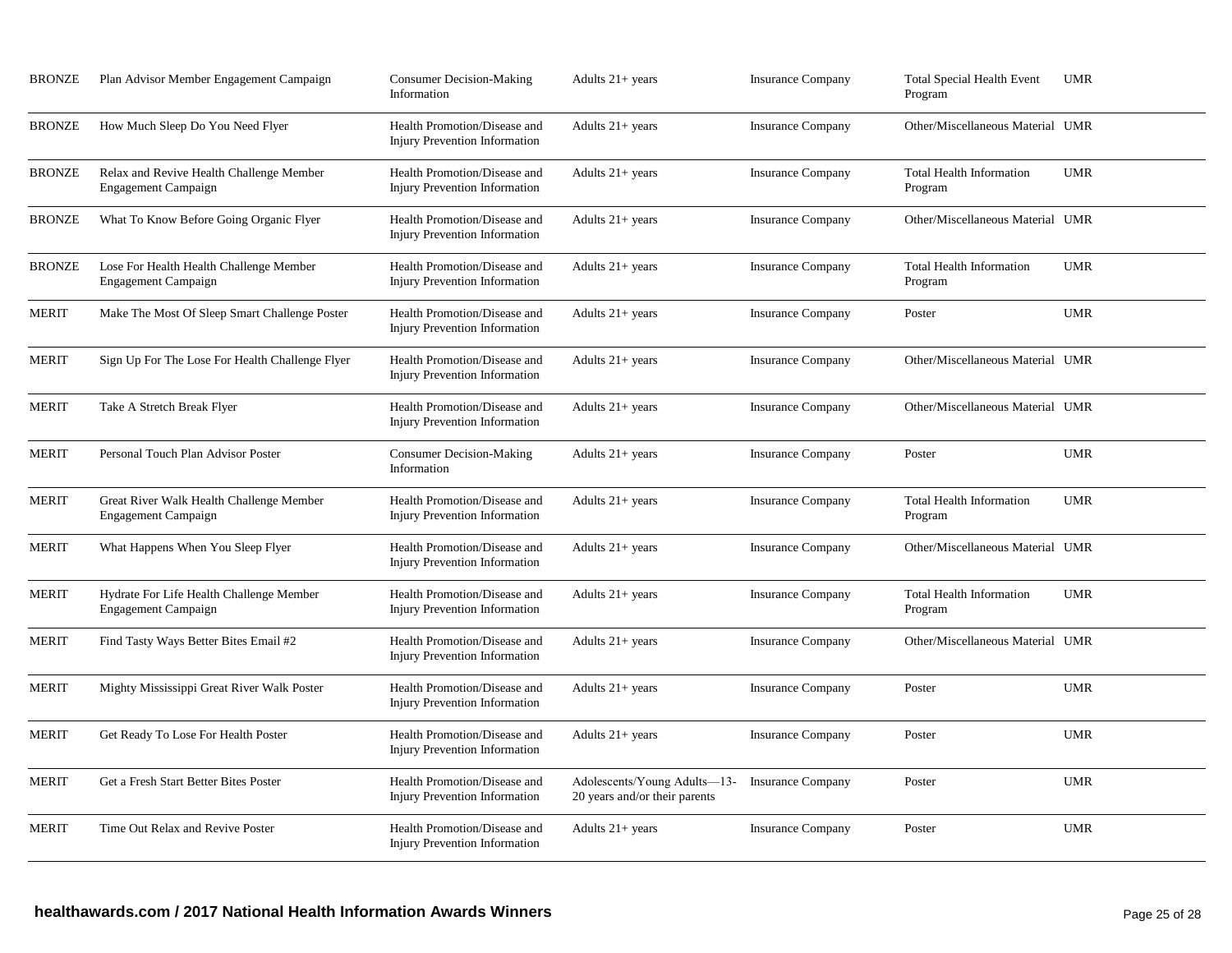| <b>MERIT</b>  | Reach Your Goals Flyer                                                           | Health Promotion/Disease and<br><b>Injury Prevention Information</b> | Adults $21+$ years | <b>Insurance Company</b> | Other/Miscellaneous Material UMR           |                    |
|---------------|----------------------------------------------------------------------------------|----------------------------------------------------------------------|--------------------|--------------------------|--------------------------------------------|--------------------|
| <b>AWARD</b>  | <b>ENTRY TITLE</b>                                                               | <b>CLASS</b>                                                         | <b>AUDIENCE</b>    | <b>DIVISION</b>          | <b>CATEGORY</b>                            | <b>CREDITED TO</b> |
| <b>BRONZE</b> | Healthy You - Back To School Magazine                                            | Health Promotion/Disease and<br>Injury Prevention Information        | Adults $21+$ years | <b>Insurance Company</b> | Magazine                                   | <b>UMR</b>         |
| <b>BRONZE</b> | Healthy You - Summer Vacation                                                    | Health Promotion/Disease and<br>Injury Prevention Information        | Adults $21+$ years | <b>Insurance Company</b> | Magazine                                   | <b>UMR</b>         |
| <b>AWARD</b>  | <b>ENTRY TITLE</b>                                                               | <b>CLASS</b>                                                         | <b>AUDIENCE</b>    | <b>DIVISION</b>          | <b>CATEGORY</b>                            | <b>CREDITED TO</b> |
| <b>SILVER</b> | Tobacco Cessation Health Information Program                                     | Health Promotion/Disease and<br>Injury Prevention Information        | Adults $21+$ years | <b>Insurance Company</b> | <b>Total Health Information</b><br>Program | <b>UMR</b>         |
| <b>MERIT</b>  | Disease Management Total Health Information Program Health Promotion/Disease and | Injury Prevention Information                                        | Adults $21+$ years | <b>Insurance Company</b> | Total Health Information<br>Program        | <b>UMR</b>         |

### *Submitted by:* **UnitedHealthcare Medicare & Retirement / Insurance Solutions**

| <b>AWARD</b> | <b>ENTRY TITLE</b>                                                                          | <b>CLASS</b>                                   | <b>AUDIENCE</b>          | <b>DIVISION</b>                                       | <b>CATEGORY</b> | <b>CREDITED TO</b>                          |
|--------------|---------------------------------------------------------------------------------------------|------------------------------------------------|--------------------------|-------------------------------------------------------|-----------------|---------------------------------------------|
| <b>MERIT</b> | Multicultural Medicare Educational Outreach Flyers<br>(Chinese & American - Tai Chi Lesson) | Consumer Decision-Making<br>Information        | Older Adults $60+$ years | Hospital/Health Care System Booklet/Brochure/Pamphlet |                 | UnitedHealthcare<br>Medicare & Retirement / |
| <b>MERIT</b> | Lapser-Winback DM $(1E \& 2E)$                                                              | <b>Consumer Decision-Making</b><br>Information | Older Adults $60+$ years | Hospital/Health Care System Direct Mail               |                 | UnitedHealthcare<br>Medicare & Retirement / |
| <b>MERIT</b> | Market-by-Wire Variable Lead Gen Campaign                                                   | <b>Consumer Decision-Making</b><br>Information | Older Adults $60+$ years | Hospital/Health Care System Direct Mail               |                 | UnitedHealthcare<br>Medicare & Retirement / |

### *Submitted by:* **Verywell**

| <b>AWARD</b> | <b>ENTRY TITLE</b>           | <b>CLASS</b>                                                  | <b>AUDIENCE</b>    | <b>DIVISION</b>                      | <b>CATEGORY</b> | <b>CREDITED TO</b>               |
|--------------|------------------------------|---------------------------------------------------------------|--------------------|--------------------------------------|-----------------|----------------------------------|
| <b>MERIT</b> | Welcome to Verywell: Video   | <b>Patient Education Information</b>                          | Adults $21+$ years | Media/Publishing                     | Video           | Verywell                         |
|              |                              |                                                               |                    |                                      |                 |                                  |
|              | Submitted by: Wainscot Media |                                                               |                    |                                      |                 |                                  |
| <b>AWARD</b> | <b>ENTRY TITLE</b>           | <b>CLASS</b>                                                  | <b>AUDIENCE</b>    | <b>DIVISION</b>                      | <b>CATEGORY</b> | <b>CREDITED TO</b>               |
| <b>MERIT</b> | Morris/Essex Health & Life   | Health Promotion/Disease and<br>Injury Prevention Information | Adults $21+$ years | Hospital/Health Care System Magazine |                 | Saint Barnabas Medical<br>Center |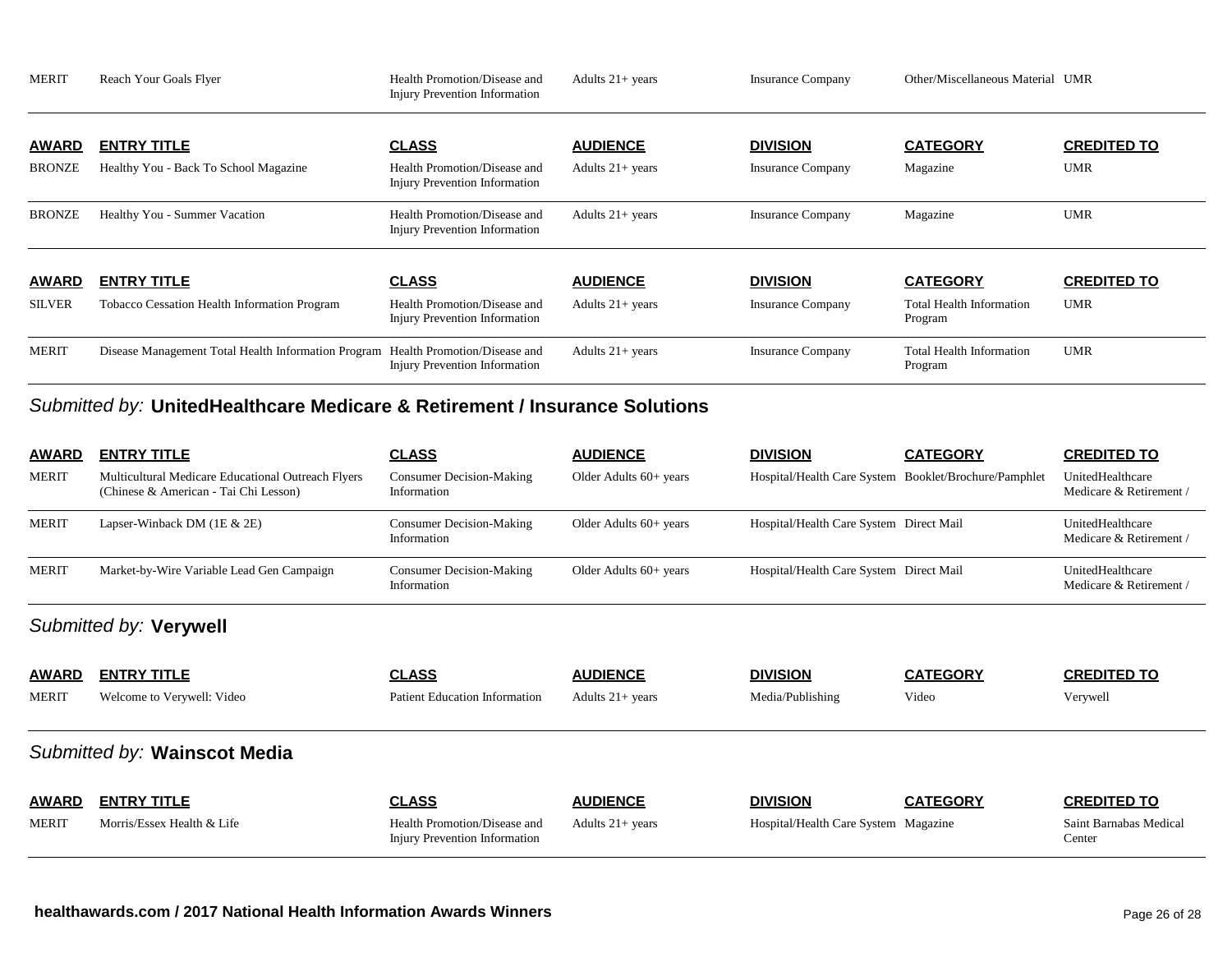## *Submitted by:* **WebMD**

| <b>AWARD</b>  | <b>ENTRY TITLE</b>                                                                    | <b>CLASS</b>                                                         | <b>AUDIENCE</b>                                                                | <b>DIVISION</b>                       | <b>CATEGORY</b>                                              | <b>CREDITED TO</b>                                   |
|---------------|---------------------------------------------------------------------------------------|----------------------------------------------------------------------|--------------------------------------------------------------------------------|---------------------------------------|--------------------------------------------------------------|------------------------------------------------------|
| <b>SILVER</b> | Precision Medicine: Custom Treatment From Your<br>Genes                               | <b>Consumer Decision-Making</b><br>Information                       | Adults $21+$ years                                                             | Media/Publishing                      | Video                                                        | WebMD and Rock'n Robin<br>Productions                |
| <b>SILVER</b> | A Heavy Load: Teens and Homework Stress                                               | Other/Miscellaneous Health<br>Information                            | Adolescents/Young Adults—13- Media/Publishing<br>20 years and/or their parents |                                       | Video                                                        | WebMD and Starfish<br>Media                          |
| <b>BRONZE</b> | 'How Do You Feel?' Teaching Emotional IQ in School                                    | Other/Miscellaneous Health<br>Information                            | Adolescents/Young Adults—13- Media/Publishing<br>20 years and/or their parents |                                       | Video                                                        | WebMD and Starfish<br>Media                          |
|               | Submitted by: Wellsource, Inc.                                                        |                                                                      |                                                                                |                                       |                                                              |                                                      |
| <b>AWARD</b>  | <b>ENTRY TITLE</b>                                                                    | <b>CLASS</b>                                                         | <b>AUDIENCE</b>                                                                | <b>DIVISION</b>                       | <b>CATEGORY</b>                                              | <b>CREDITED TO</b>                                   |
| <b>BRONZE</b> | Health $Shelf(R)$                                                                     | Health Promotion/Disease and<br><b>Injury Prevention Information</b> | Adults 21+ years                                                               | Business (less than 500<br>employees) | <b>Total Health Information</b><br>Program                   | Wellsource, Inc.                                     |
|               | Submitted by: Westat, Inc.                                                            |                                                                      |                                                                                |                                       |                                                              |                                                      |
| <b>AWARD</b>  | <b>ENTRY TITLE</b>                                                                    | <b>CLASS</b>                                                         | <b>AUDIENCE</b>                                                                | <b>DIVISION</b>                       | <b>CATEGORY</b>                                              | <b>CREDITED TO</b>                                   |
| <b>BRONZE</b> | "CMV Ends With Me" Health Promotion Program                                           | Health Promotion/Disease and<br><b>Injury Prevention Information</b> | Adults $21+$ years                                                             | Government                            | <b>Total Health Information</b><br>Program                   | <b>Centers for Disease</b><br>Control and Prevention |
|               | Submitted by: Woman's Day                                                             |                                                                      |                                                                                |                                       |                                                              |                                                      |
| <b>AWARD</b>  | <b>ENTRY TITLE</b>                                                                    | <b>CLASS</b>                                                         | <b>AUDIENCE</b>                                                                | <b>DIVISION</b>                       | <b>CATEGORY</b>                                              | <b>CREDITED TO</b>                                   |
| <b>SILVER</b> | Crisis in the E.R.                                                                    | Health Promotion/Disease and<br><b>Injury Prevention Information</b> | Adults $21+$ years                                                             | Media/Publishing                      | Magazine/Newspaper/Newsle Annemarie Conte<br>tter Article    |                                                      |
| <b>MERIT</b>  | Saving Amanda; The Truth About Mental Illness; The<br>Health Issue No One Talks About | <b>Patient Education Information</b>                                 | Adults $21+$ years                                                             | Media/Publishing                      | Magazine/Newspaper/Newsle Woman's Day<br>tter Article Series |                                                      |
| <b>MERIT</b>  | The Skin Cancer You Can Prevent                                                       | Health Promotion/Disease and<br>Injury Prevention Information        | Adults $21+$ years                                                             | Media/Publishing                      | Magazine/Newspaper/Newsle Woman's Day<br>tter Article        |                                                      |